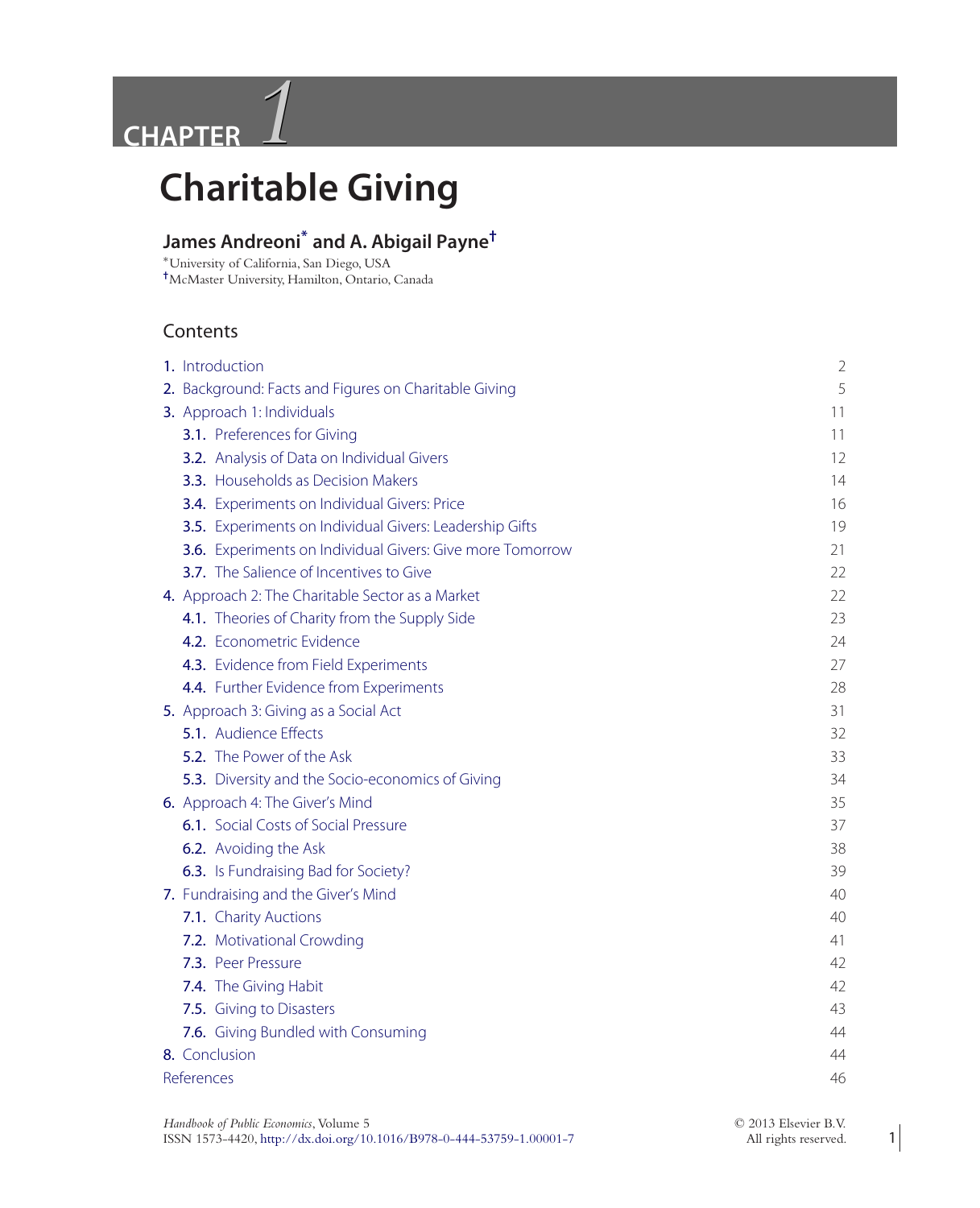## <span id="page-1-1"></span>**1. INTRODUCTION**

Charitable giving has remained an active and important area within Public Economics since researchers like Martin Feldstein and coauthors published some of the first policy studies on the topic in the  $1970s<sup>1</sup>$  Today, our knowledge on charitable giving draws from important research in applied econometrics, economic theory, game theory, and experimental and behavioral economics.

The applied econometrician,looking either at individual tax returns, survey data,or tax returns of the charities themselves, is interested in how economic variables influence or are correlated with giving. Do givers respond to tax incentives? How does giving change with income? How do receipts of charities vary with dollars spent on fundraising? Do government grants to charities affect the dollars raised by charities and through what mechanism?

The economic theorist is confronted with the issue of what form preferences take. Since charities have primary properties that are similar to public goods, a natural model of charities is as a privately provided public good. However, free riding provides a strong incentive in these models,leading to predictions of very little giving. But most households give something to charity each year, and in many countries average giving is a significant fraction of income—nearly 2% in the US, for instance. This would indicate that motives other than a pure interest in charitable output itself are involved in the decision to give. Unfortunately, these other motives are difficult to detect in survey or tax return data.

With this quandary as a backdrop, much of the recent theoretical, experimental, and behavioral research on giving has focused on identifying the underlying motives. Careful thinking on the theoretical side is necessary to generate hypotheses that can be confronted with data. Since naturally occurring data often lacks the specificity to test theories, data must at times be collected under some experimental control, either in the laboratory or in the field.This branch of the literature on charitable giving is the source of some of the greatest insights and the greatest promise and, in recent years, greatest growth in research.

Once one has a better handle on the underlying preferences for giving, the theorist can begin to tackle broader issues regarding policy toward charitable giving. How does the charitable sector overcome the free rider problem? What are the strategic responses in the market for giving among all the players? Does competition among charities spark efficient innovation or wasteful fundraising?What is the optimal tax policy toward charitable giving, and how can it take advantage of these naturally occurring preferences and institutions to maximize efficiency?

The importance and popularity of research on charitable giving is evidenced by a number of recent review articles. [Andreoni \(2006b\)](#page-44-1) provides a lengthy summary of research from the prior 25 years of study. [List \(2011\)](#page-47-0) gives a cogent account of innovations in the study of charity markets since 2006, and in between numerous other chapters and

<span id="page-1-0"></span><sup>&</sup>lt;sup>1</sup> See Feldstein and Clotfelter (1976), [Feldstein and Taylor \(1976\),](#page-47-1) and the important book by Clotfelter (1985).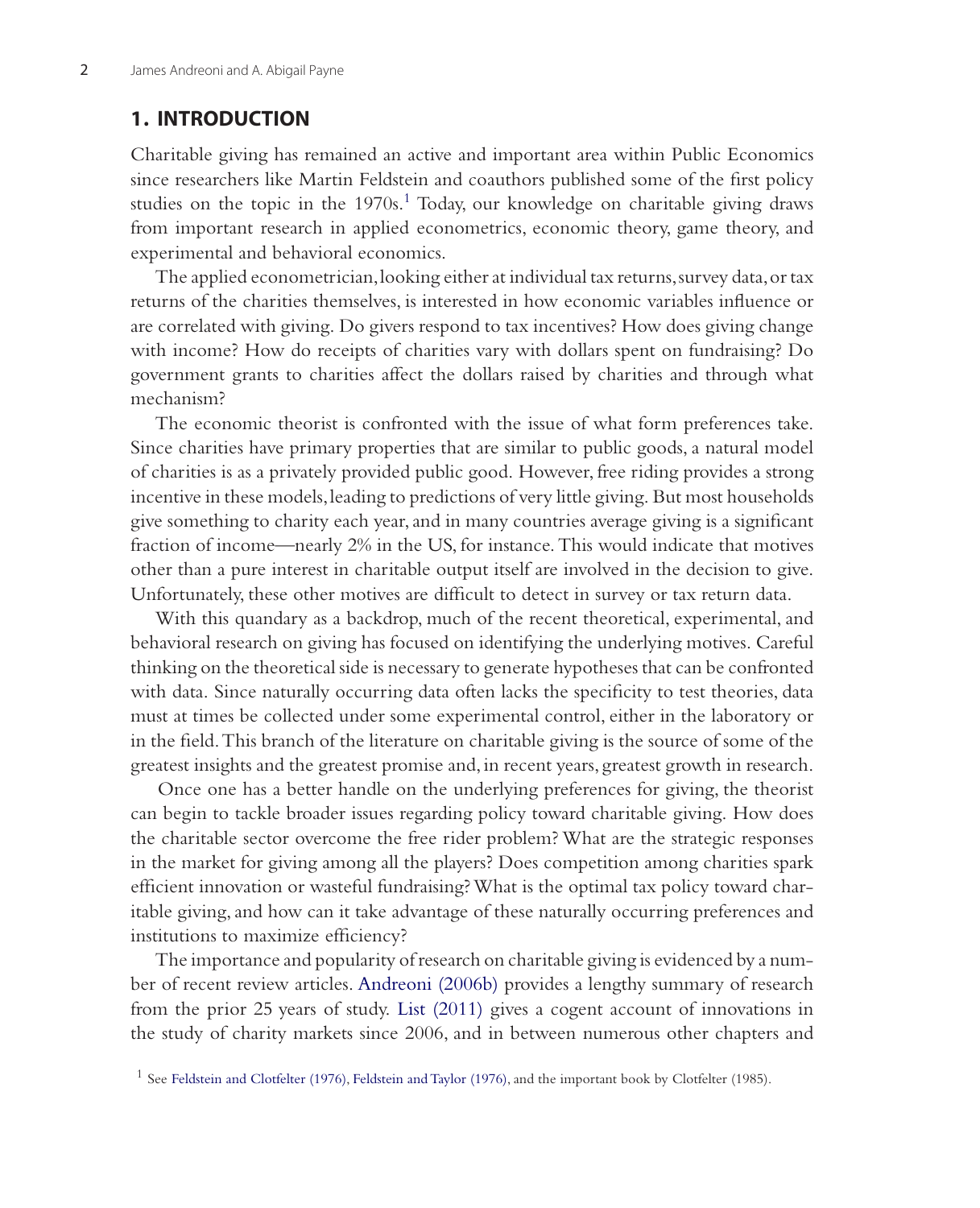reviews have also appeared.<sup>2</sup> Given the availability of other summaries of findings in the literature, this *Handbook* chapter will be more thematic, programmatic, and prescriptive than what is common for chapters of its type. Certainly we will highlight the main contributions since 2006, but we will use these to construct a lattice for how we think future work in the area would be most informative and productive, highlighting unpublished as well as published works. We hope to provide the new reader with a perspective on the current state of the literature, and for the experienced reader, we hope to point to new and important questions that remain unanswered.

The next section will give a brief summary of the overall facts about charitable giving, in the US and internationally.This will lay out the main facts to be explained or captured in the research.We will then discuss four main approaches one could take to research on charitable giving, highlighting the primary questions and limitations of each approach. Of course, all approaches have value and none in isolation can answer every question.

The first approach is to look at giving as a simple *individual economic decision*, where a quantity of gifts to supply is determined by maximizing a utility function subject to a budget constraint. This is a natural place to begin and allows an easy framework for approaching simple survey data from individuals,and for identifying simple and important policy goals.

The second approach is to think of giving as a *strategic interaction*, with many actors involved. This market view of giving suggests that donors are choosing gifts, charities are choosing fundraising efforts and mechanisms, and if the government is involved it is choosing grants to charities and subsidies to donors[.3](#page-2-1) A fourth player may also be at work: charitable foundations. Foundations are a kind of charitable intermediary. They collect contributions, often qualifying the donor for a tax benefit, and only later spend these dollars on the "end producer" of the charitable goods and services. All four of these types of participants can be acting in response to the choices of the others.We will discuss new theoretical and empirical studies that take account of these interdependencies.

Recently scholars have added a third and potentially very fruitful approach based on giving as a *social exchange*. In particular, a charitable contribution is rarely made in the absence of an overt request to give. The request may come from a friend, a co-worker, a door-to-door solicitor, a phone call from a fund drive, an on-air campaign from public broadcasting, a television commercial with an emotional appeal, or even from a news report during a time of a disaster. Moreover, when giving is to some degree visible by others, it complicates the social interaction with a league of new influences. What, for example, will someone watching infer about a giver's character? The important thing

<span id="page-2-0"></span><sup>2</sup> See, for example,[Vesterlund \(2006\),](#page-49-0) [Andreoni \(2001\),](#page-45-0) [Andreoni, Harbaugh, and Vesterlund \(2008\),](#page-45-1) [Bekkers \(2008\),](#page-45-2) [Bekkers andWiepking \(2011\),](#page-45-3)[Wiepking and Bekkers \(2012\),](#page-49-1) or the special issue of the Journal of Public Economics, edited by [Andreoni and List \(2011\).](#page-45-4)

<span id="page-2-1"></span> $3$  The idea of charities as markets was first introduced in [Andreoni and Payne \(2003\)](#page-45-5) and later developed in Andreoni (2006b) and [List \(2011\).](#page-47-0)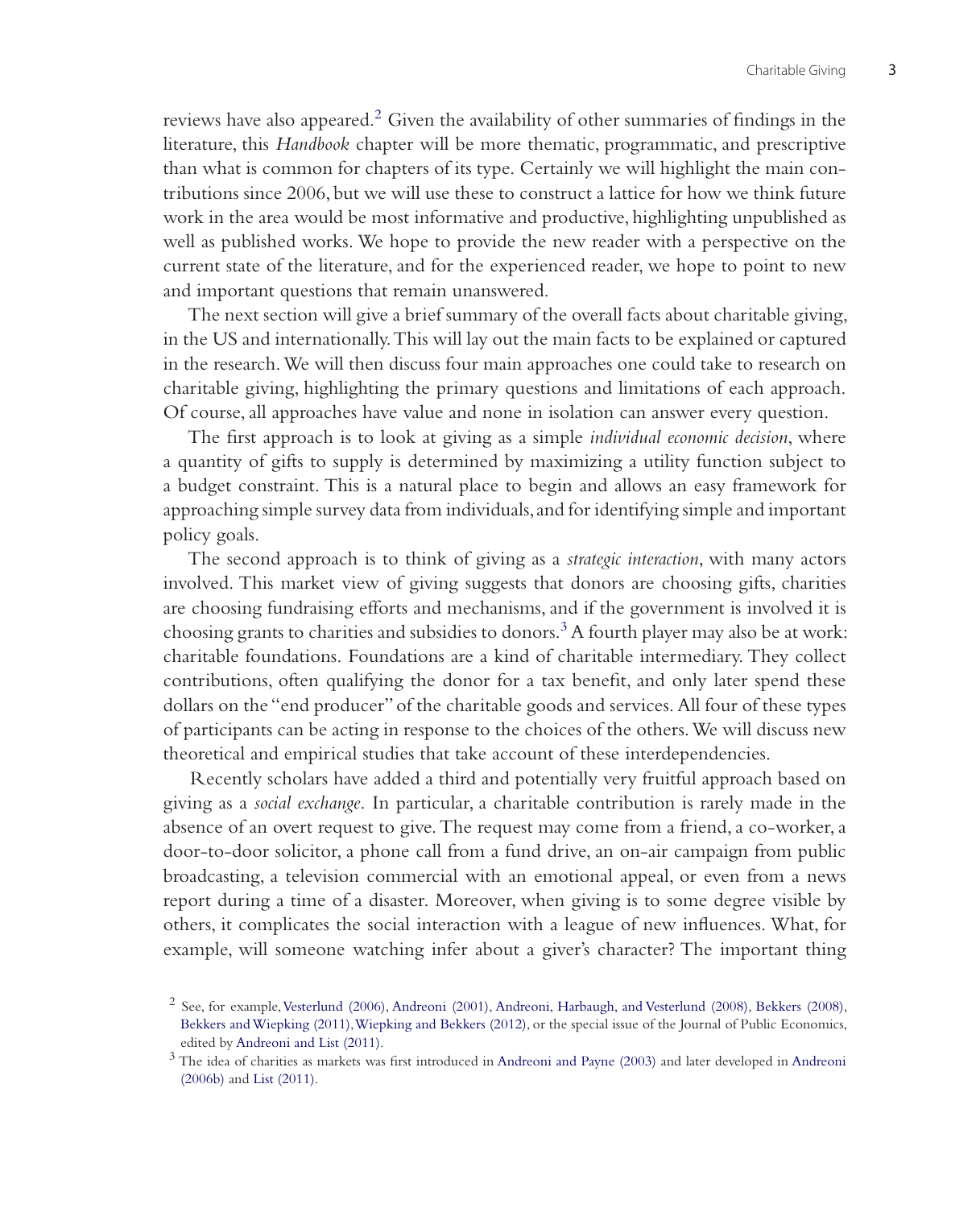about social interactions is that they are likely to be central to understanding *changes* in giving.While once one becomes a giver, simply answering annual appeals may be a way of "planning" responsible degrees of altruism, if we are to discuss what affects a *change* in giving, we will need to address the question, "What makes one become a giver in the first place?"The inherent sociality of giving, we conjecture, will be a part of this answer.

This leads naturally to the fourth and newest approach: giving as a response to conscious, or perhaps even unconscious, *empathic, moral, or cultural urges.* These are the kinds of urges that psychologists, biologists, and anthropologists tell us distinguish humans from most other animals. We tend to have heightened senses of empathy, we are governed more by internal—yet socially agreed upon—notions of justice, and we are concerned with the moral impressions we leave with neighbors and acquaintances.These are all true even though, as a species, we are far removed from the environments that likely implanted these values in our psyche: competing for survival in small communities of clan and kin. Understanding how these pressures are presented today, we conjecture, will be key to the next generation of research on altruism, giving, fundraising, and markets for charity.

How does all this research feed into prescriptions for policy? Historically, there have been two main policy questions regarding charity:What is the price elasticity of giving, and do government grants crowd out private donations? While these questions remain relevant today, recent work has broadened the kinds of policy issues economists face. Most central to these are issues related to fundraising and institutional design. For instance, scientific research can be supported through government taxation and grants to scientists by institutions like the National Science Foundation, or through private foundations that mimic the NSF but are funded through tax-deductable donations. One requires distortionary taxes to fund, while the other may create deadweight loss through the costs of fundraising. The incidence of the two is also quite different—those with high demand pay more under private provision, but their preferences are also more heavily weighted than low demanders. The more we understand these social and financial costs of fundraising, the more we can say about how best to organize society to provide needed social goods.

A related pedagogical issue arises about fundraising. Many studies and experiments help us to understand why people give and what triggers a gift. While this helps us understand foundational economic questions, such as the psychic costs of saying "no" to a fundraiser, it also often yields information that can help fundraisers increase donations. There are two delicate issues here that economic research has yet to debate. First, one must resist the inference that anything that increases donations is good for society. The role of the public economist has always been to find the greatest good for the greatest number, and fundraising for charity is just one of many institutional forms for supporting these goods that are available to society. Second, do we as economists have an obligation or even an interest in uncovering new methods that help charities raise more dollars?We don't study how for-profits could improve revenues, so if the objective of a study is to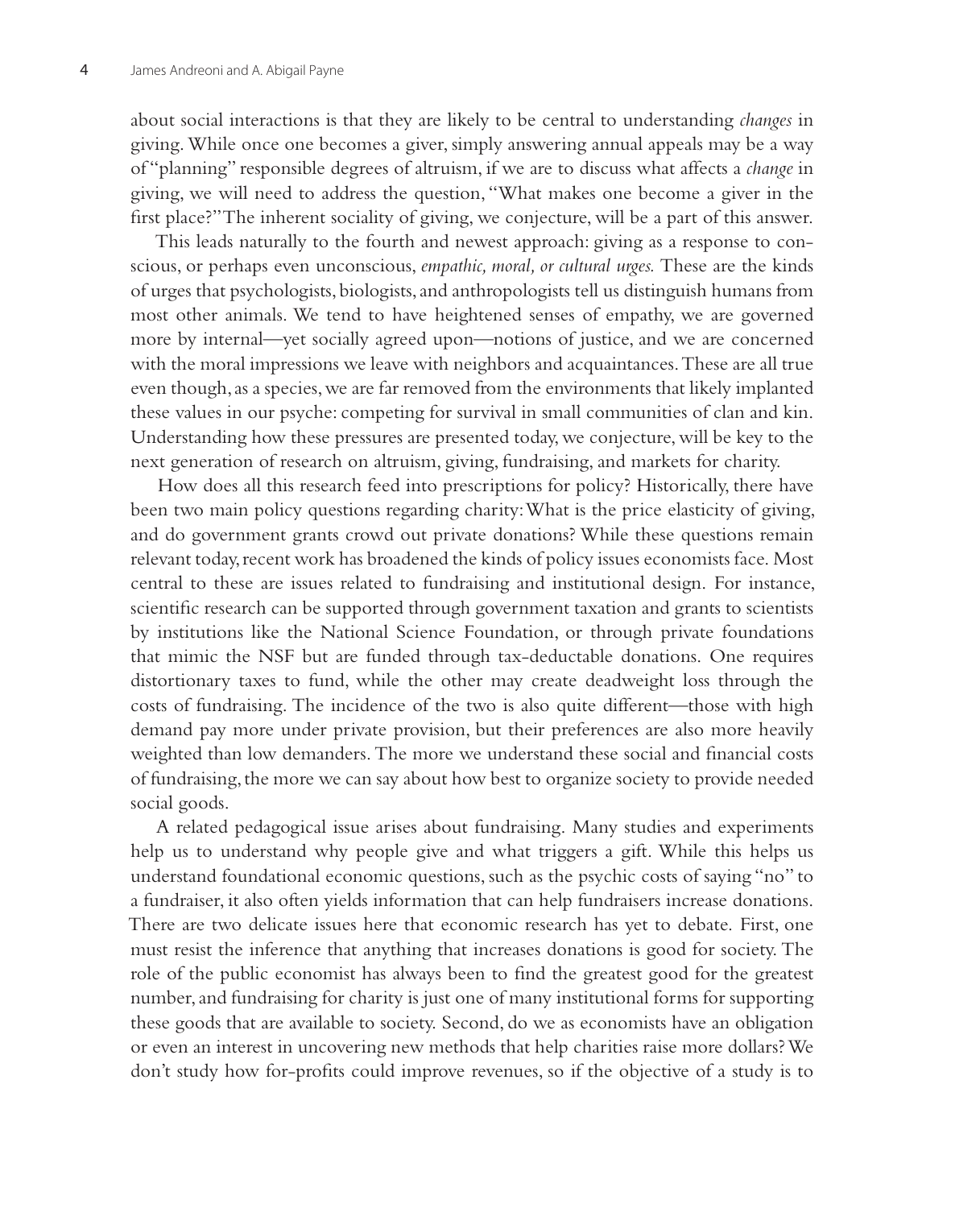find better fundraising methods for non-profits then it is incumbent upon the scientist to argue that it is in the social interest to do so.

## <span id="page-4-0"></span>**2. BACKGROUND: FACTS AND FIGURES ON CHARITABLE GIVING**

Here we summarize the within and between country differences in charitable giving.This seemingly straightforward task is, unfortunately, difficult to accomplish, as data sources vary in the frequency and methods of their collection, and in the fidelity of the reports. Nonetheless we make our best attempt to characterize the general facts about giving.<sup>[4](#page-4-1)</sup>

Looking at giving as a percent of GDP in 2005, Charities Aid Foundation (2006) ranked the US highest (1.67%), followed by the UK (0.73%), Canada (0.72%), Australia  $(0.69\%)$ , and South Africa  $(0.64\%)$ .<sup>5</sup> At the lower end of the scale were France  $(0.14\%)$ , Germany (0.22%), and Turkey (0.23%). These numbers, however, are based on values of reported donations by individuals. This is but a partial picture of philanthropy. Philanthropy also encompasses donating time, helping a stranger, participating in a community event, and even helping one's family members. Creating measures that compare giving across countries is difficult if countries and/or cultures value these types of giving differently. Depending on the method used to measure giving,which country is more generous will vary. For example, consider theWorld Giving Index developed by the UK Charities Aid Foundation (CAF) using world survey data collected by the Gallup organization.The index is based on surveys of 150,000 individuals from 153 countries.The following three questions formed the basis of the index: In the month prior to the survey being complete<sup>6</sup>: (i) Have you donated money to a charity? (ii) Have you volunteered your time to an organization? (iii) Have you helped a stranger or someone you did not know who needed help?

Based on the responses to these questions, CAF assigned to each country a number to reflect their level of giving behavior for 2010 and 2011. As with any survey, however, there are many possible avenues for inaccuracies, and indeed there is a great variation in the index across these 2 years. For example, in 2010 the US ranked fifth in overall giving; in 2011, the US ranked first. The top countries for giving money include Thailand, the UK, Ireland, the Netherlands, Hong Kong, Indonesia, Morocco, Australia, Iceland, and Malta (the US in 2011 was tied for tenth place). Georgia, Russia, Madagascar, and Cote d'Ivoire are at the bottom.The top countries for volunteering areTurkmenistan, Liberia, Sri Lanka,Tajikistan, the US (fifth place), Guinea, Nigeria, Philippines, Uzbekistan, and Myanmar. Greece, Serbia, Croatia, and China are at the bottom. And the top countries for helping a stranger include Liberia, the US (2nd), Ghana, Sierra Leone, Nigeria, Senegal, Sudan, New Zealand, Qatar, and Australia. Madagascar, Rwanda, Burundi, Albania, Indonesia, and Japan are at the bottom.

<sup>4</sup> Bekkers (2012) provides additional information on regional differences in philanthropy.

<span id="page-4-1"></span><sup>5</sup> International comparisons of charitable giving, November 2006, Charities Aid Foundation briefing paper.

<span id="page-4-3"></span><span id="page-4-2"></span><sup>6</sup> World Giving Index 2011:A global view of giving trends, Charities Aid Foundation, 2011.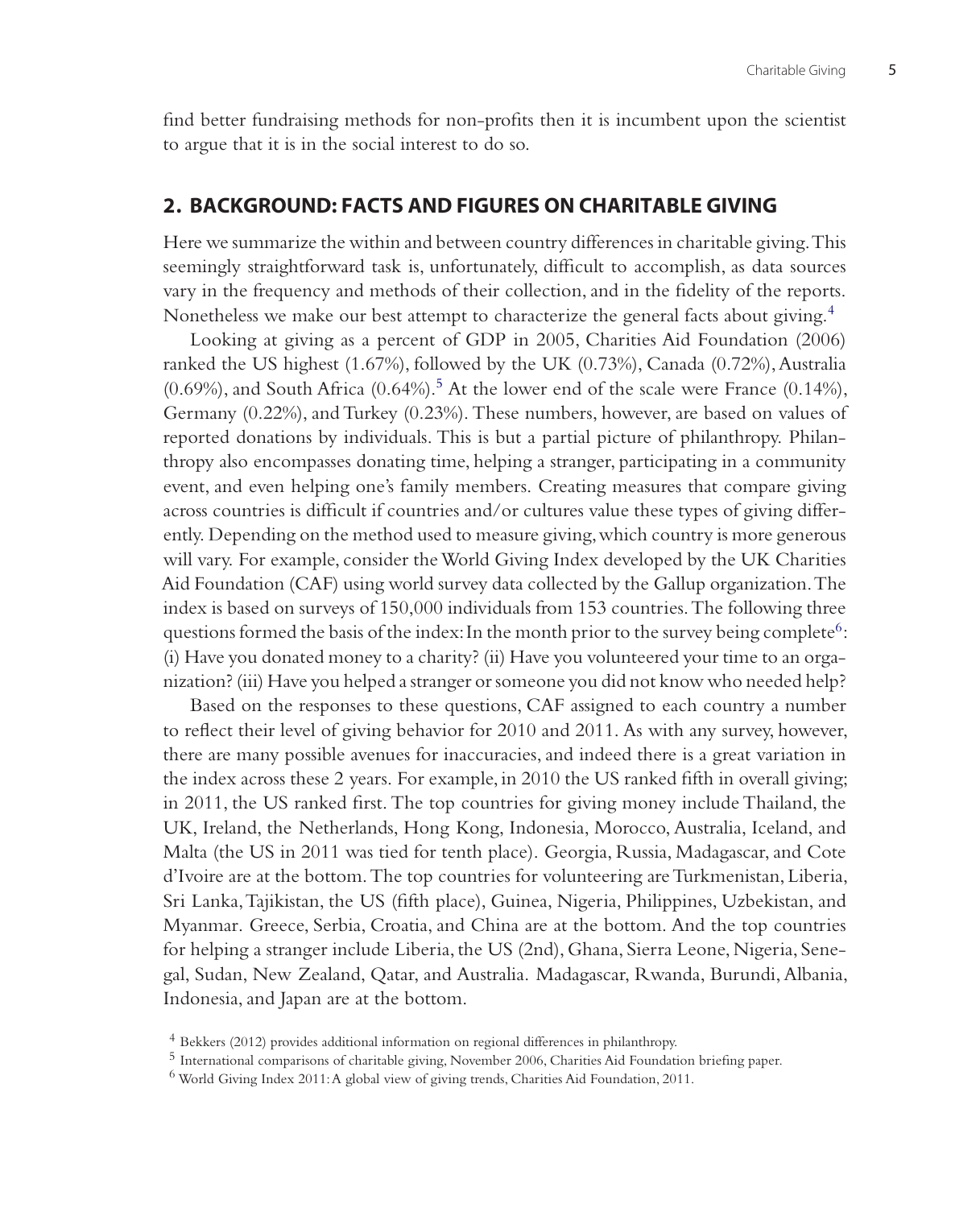These statistics illustrate that giving and perceptions about giving vary across the world. They also illustrate that there is no single measure that fully captures generosity or giving.

Next we ask, how has giving changed over time? Let us start by looking at data for the United States. Our numbers are drawn from the annual publication, Giving USA 2012. The analysts for this publication draw their data from several sources and then apply an econometric model to estimate how the general population behaves. This is necessary because there is no single source for identifying either individual donations to charity or the recipients of the donations. For example, reported giving on tax returns only identifies the giving of those with taxable income who itemize. Charity tax returns are only required by organizations that meet a minimum threshold for income and are not religious. Given there is no single source that allows us to measure giving and the charity recipients of the gifts in the US, the figures in the Giving USA 2012 publication represent the best guesses of trained analysts.

In 2010, total contributions to charity by individuals, corporations, foundations, and through bequests were estimated at nearly \$296 billion in the US, an increase of approximately 2% over the previous year after adjusting for inflation.The increase in 2010 over 2009, however, came after a 2-year decline in giving. Over the last four decades (1970– 2010) the biggest increase in real growth occurred in the late 1990s and again around 2007. These patterns are shown in Figure [1.](#page-5-0) Giving by individuals as a share of their disposable income has varied over the period but for the most part has hovered around 2% (minimum of 1.7% in the early 1990s; maximum of 2.4% in the mid-2000s).While a high percentage of individuals give to charity today, there is great variance in the levels



<span id="page-5-0"></span>**Figure 1** Annual giving by private sources, 1970–2010 \$ billions (real, base year 2011). (*Source*: Giving USA 2012: The annual report on Philanthropy, giving USA.)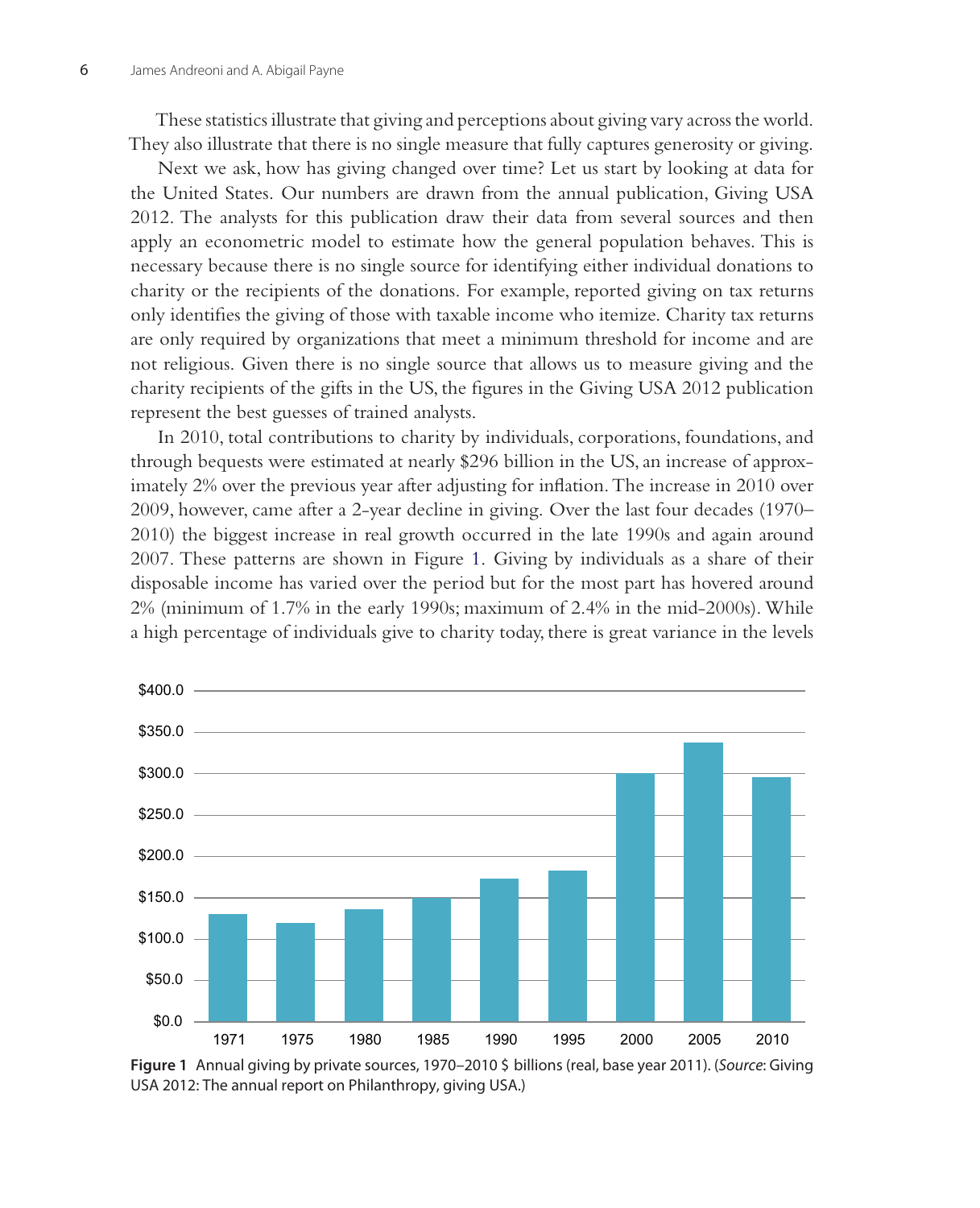

<span id="page-6-1"></span>Individual Giving Giving Through Bequests Giving by Foundations Corporate Giving **Figure 2** Share of private giving, by type of donor, 1970–2010. (*Source*: Giving USA 2012: The annual report on Philanthropy, giving USA.)

of giving. Many people give a small amount and a few people give a large amount.There is also variation in the types of charities to which individuals give. For example, as will be shown below, the largest recipient of charitable donations are religious organizations. These gifts come largely from lower income individuals. If one studies individuals that gave more than \$1 million, their gifts go mostly to education and health-related organizations.<sup>7</sup>

In Figure [2,](#page-6-1) we show the share of private giving by type across four groups: individual giving,giving through bequests,giving by foundations,and corporate giving.The striking phenomenon is that the share of giving from private individuals has declined and the share of giving by foundations has increased over time.While the data currently available make it difficult to understand this trend, there is a sense that the growth in foundation giving may be attributable to a growth in giving by higher wealth individuals who choose to first direct their giving to a foundation and then to use the foundation as a vehicle for giving to charities.

The above figures are similar to those observed in other countries, especially Canada and the UK. Using tax returns filed in Canada by individuals that reside in urban areas,

<span id="page-6-0"></span> $^7$  In addition to there being differences in giving based on measures of family income, other observed differences include: donors that believe the most in the afterlife are less sensitive to changes in economic conditions; women are more likely to donate than men, and, conditioning on income, will give more; higher wealth families are less sensitive than lower wealth families to economic conditions in their giving; the decline in giving through a bequest is mostly attributable to a decline in giving by those estates valued at less than \$2 million. See Giving USA 2011 and 2012 for details on these findings.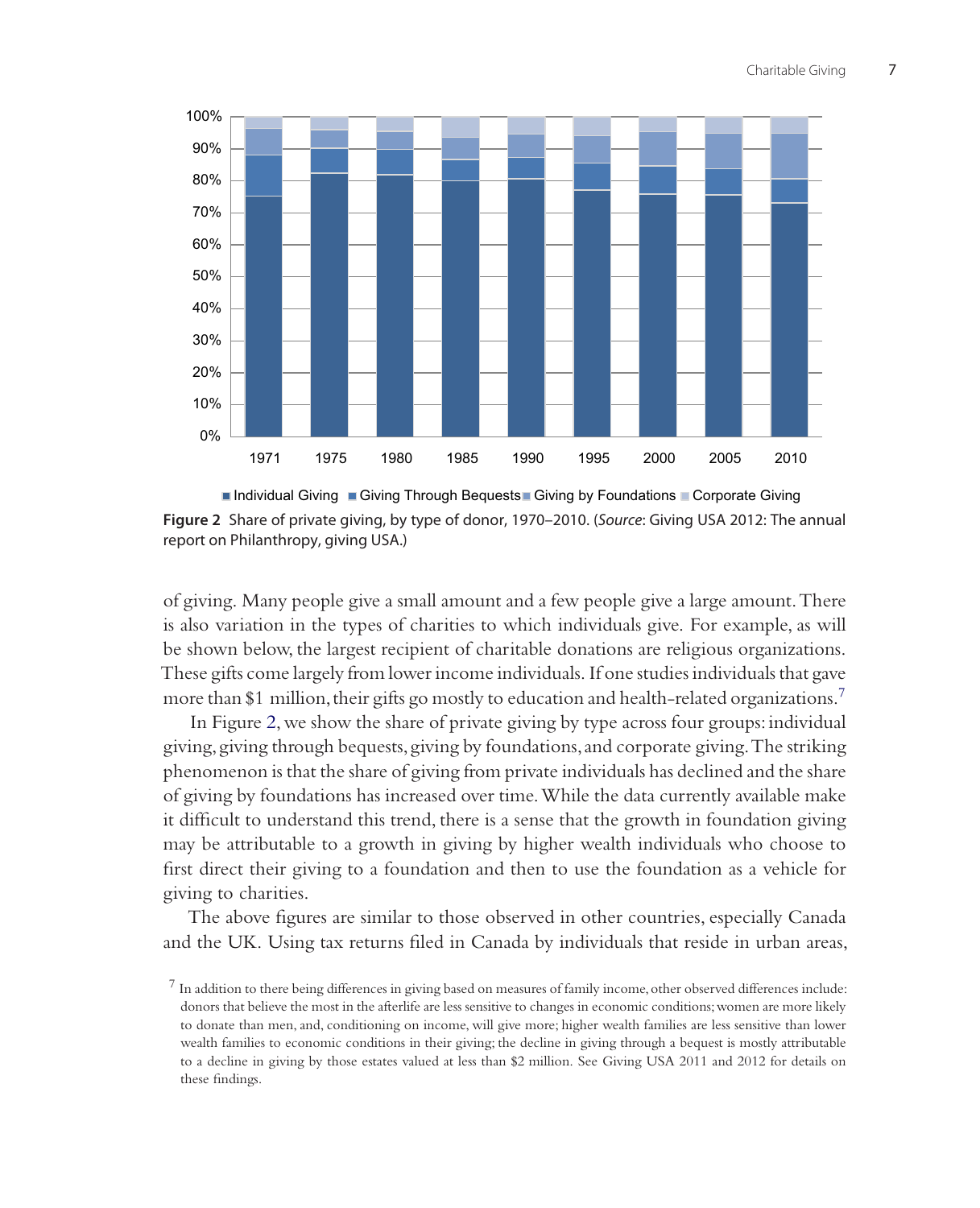

<span id="page-7-0"></span>**Figure 3** Reported tax receipted gifts in Canada by neighborhood income grouping. (*Source*: Data at neighborhood level for reported giving on individual tax returns, statistics Canada, as modified by public economics data analysis laboratory, McMaster University, 2012.)

we can depict the level of giving across neighborhood types defined by the average household income for the neighborhood (defining a neighborhood as a postal code area that covers approximately 5000–8000 households). Figure [3](#page-7-0) depicts the total reported charitable giving by individuals for neighborhoods broken down into income terciles. Giving by those living in higher income neighborhoods has grown much faster in the 1990s and early 2000s than for the other two groups.

Notice that Figures [2](#page-6-1) and [3](#page-7-0) are pointing to an interesting pattern. Giving is becoming increasingly concentrated with the wealthy, either through individual giving or from foundations. In the US, the number of foundations increased by 54% between 1999 and 2009, to over 120,000 (National Center for Charitable Statistics, 2011, *Nonprofit Sector in Brief: Public Charities, Giving, and Volunteering*). In Canada, foundations grew by 74% between 1992 and 2008, from 5400 to 9400. This raises interesting questions about the influence of foundations on giving by others and in promoting the stability of the charitable sector.

While tax laws impose some requirements around the distribution of funding, foundations are able to harbor their endowments well into the future. They have flexibility in how they use their funds intertemporally, and in how they target funding to support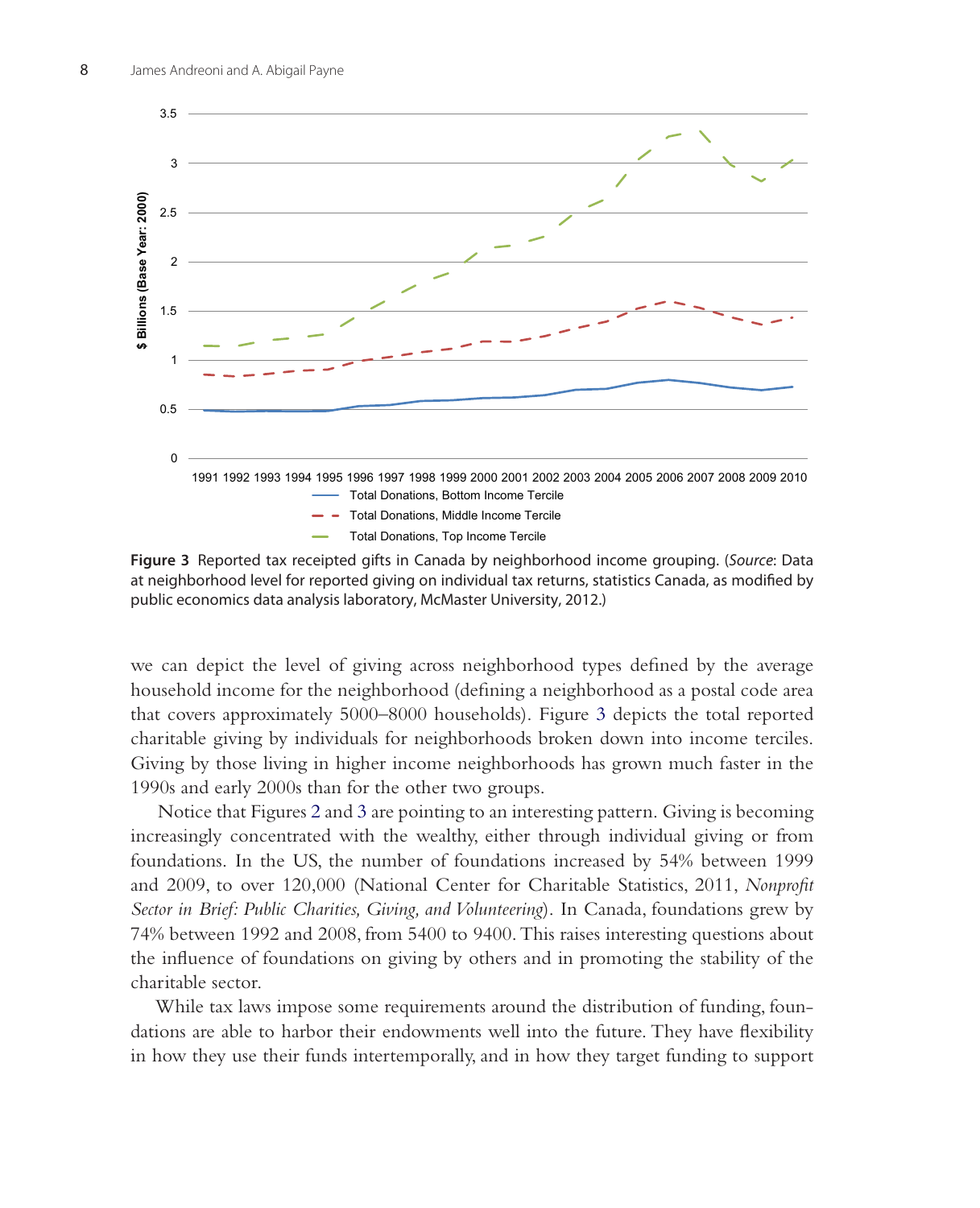certain types of charitable activities. Increasingly, however, we are observing foundations taking on a bigger policy role in that they can influence charity activity and can use their funds to leverage donor behavior. One example of this leverage is the lead that has been taken by the Gates Foundation to focus on big issues (e.g., eradication of polio, fixing the public educational system) and to encourage others to match their funding. For example, the Gates Foundation teamed up with Rotary International and encouraged Rotary groups all over the world to raise funds in support of eradicating polio.

In a broader context, foundations and well-positioned individuals can influence charitable giving. An example of the dynamics of using wealth and/or prestige to influence giving is found in the activities being undertaken by the Clinton Global Initiative (CGI). While CGI is not an organization to which individuals can donate, it views itself at the "eBay of philanthropy, bringing together buyers and sellers in the world of giving." ("How Clinton Changed Philanthropy,"*Time Magazine*, October 1, 2012, page 32). The CGI seeks to influence giving by promoting philanthropic policies and raising awareness of issues that can affect the decisions of donors about what causes to support. The CGI is an example of how social networking by influential individuals (versus direct donations) can affect the growth of certain charities and the direction of charitable giving in a significant way.

If wealth that supports charities is held in the hands of a few, this can create a greater divide between charities with significant assets and those with virtually none. Despite the large numbers of charities in the US and elsewhere, most charities operate on very small budgets and have few if any assets. In 2010, for instance, 16.5% of charities reported total expenditures greater than \$1 million; 45% of charities reported expenditures less than \$100,000. These statistics exclude the very small charities (Urban Institute,*The Nonprofit Sector in Brief: Public Charities,Giving, andVolunteering*, 2012). If tax policy promotes giving by those with higher incomes and greater wealth, then it is important to understand how these policies affect charity operations. For instance, if donors with greater wealth support bigger charities, then we will observe a greater divide between charities with and without sufficient capital to operate. This hypothesis would hold up if there is a strong correlation between the wealth of the benefactors and charity size.

While most charities would not begrudge funding from any donor, if charities are reliant on a few major donors, this places them in a vulnerable position. For example, if the few donors change preferences or change their behavior with external events (like changes in the economy,or natural disasters) this could cause gifts to swing across charities, making the charities too vulnerable in the whims of their financiers.

Who are the recipients of these contributions? In 2010 there were close to 1.3 million  $501(c)(3)$  organizations in the US—this excludes churches, nonprofits, and social enterprises. In the last decade, the number of charities has grown by close to 59% (from 632,000 in 1999). Other types of nonprofits, those classified as  $501(c)$  but not  $501(c)(3)$ ,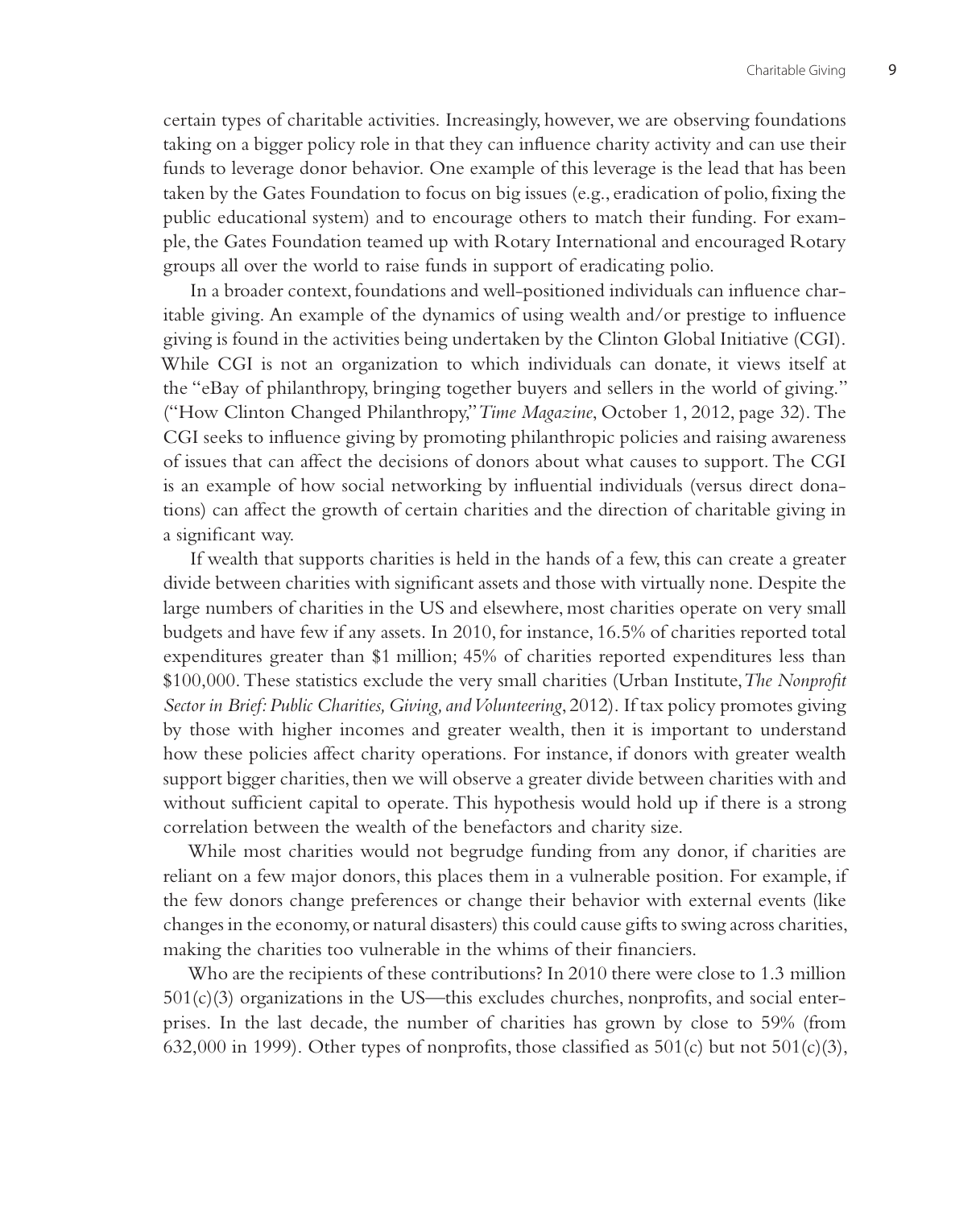

<span id="page-9-1"></span>**Figure 4** Total private giving by charity classification, \$ billions (2011 base year). (*Source*: Giving USA 2012: The annual report on Philanthropy, giving USA.)

experienced very little growth (approximately  $3\%$ ).<sup>8</sup> The types of nonprofits that benefit the most from private giving are those in the area of religion, which accounts for 35% of the total contributions. Educational organizations are the second biggest recipient (14%), followed by foundations (11%), human services (9%), health (8%), and public-society (8%). Contributions to other types of charities (arts, international affairs, environment, and animal-related organizations) accounted for less than 5% of private giving. Figure [4](#page-9-1) illustrates these differences and the growth in giving by charity type for US charities between 1970 and 2010.

Figure [4](#page-9-1) illustrates that religious giving dominates other forms and, perhaps, should be analyzed separately from other types of giving. For example, do individual donations to churches respond to tax incentives the same as other forms of giving? The figure also illustrates difference in the contributions and growth (or lack thereof) in contributions across sectors, demonstrating that one might want to explore these sectors separately when studying the impacts of tax and other policies. Second is the growth foundation giving. In 1980 this was the smallest of the categories, but by 2010 it was the third largest category, just below gifts to education-based charities.<sup>9</sup> We will return to these and other issues throughout the discussion below.

<span id="page-9-0"></span><sup>8</sup> Examples of other 501(c) nonprofits include civic leagues, business leagues, fraternal societies, social clubs, and agricultural organizations.

<span id="page-9-2"></span> $9$  One might also add a third observation: the languishing of giving to the arts.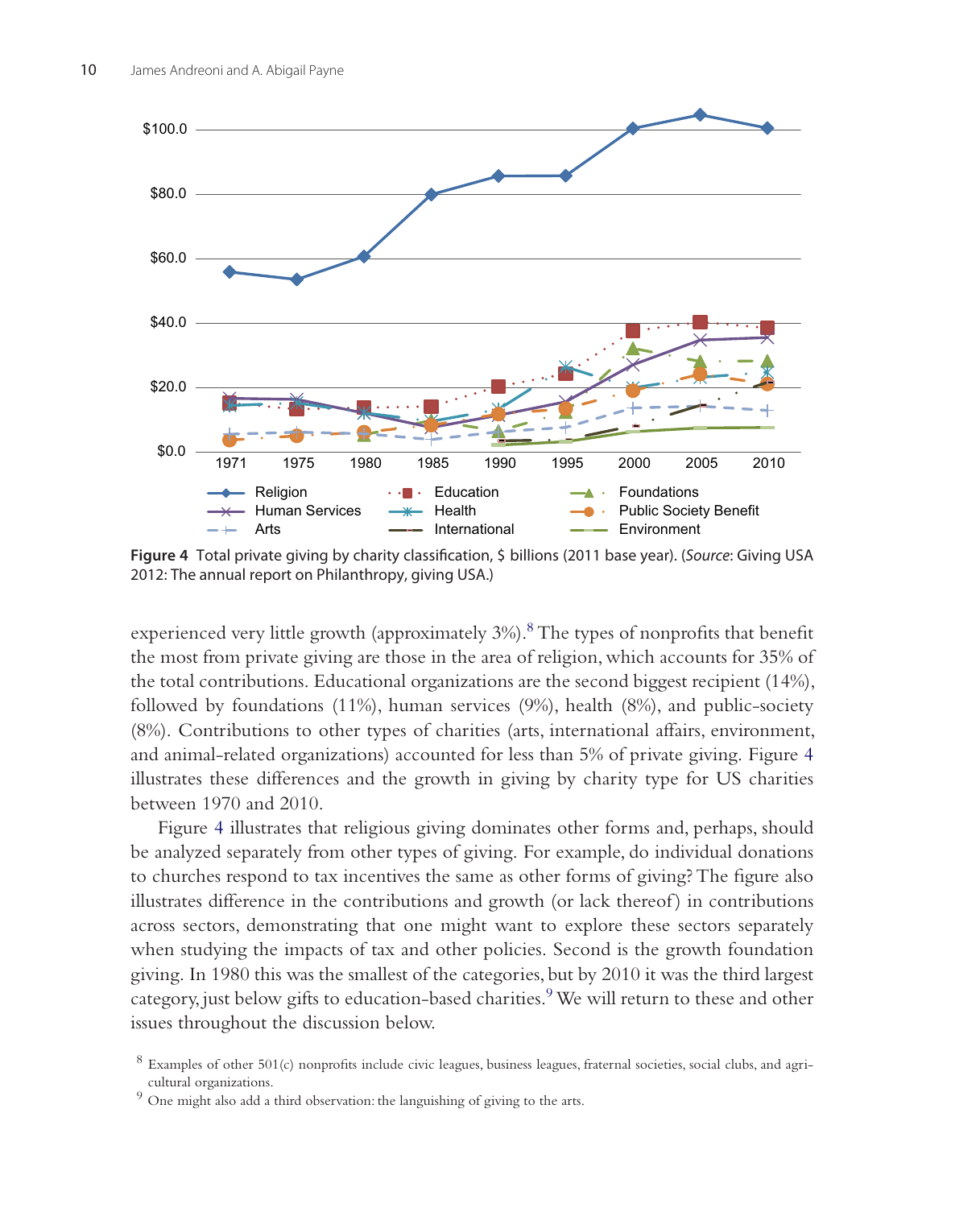## <span id="page-10-0"></span>**3. APPROACH 1: INDIVIDUALS**

We begin this section by briefly reviewing what we have learned through controlled experiments and how this helps to better frame a characterization of preferences. We then turn to econometric applications of this approach to data on individuals.

## <span id="page-10-1"></span>**3.1. Preferences for Giving**

Consider an individual  $i$  with post-tax income  $m_i$  who consumes a composite private numeraire good  $x_i$  and gives  $g_i$  dollars to charity. With *n* individuals, let  $G = \sum_{i=1}^n g_i$  be the total contributions to the charity. If individuals gain utility from only the final output of the charity, sometimes called *pure altruism* [\(Andreoni 1989\)](#page-44-2), then *G* is a public good. The natural first model, therefore, is to assume preferences  $U_i = u_i(x_i, G)$ . As shown by Bergstrom, Blume, and Varian (1986) and [Andreoni \(1988\),](#page-44-3) such a model leads to many absurd conclusions, including that only a sliver of the population should be contributors to the charity. Hence, any model that is going to capture the empirical findings is likely going to require that individuals, through some means, experience greater utility from their own contributions than those of others, that is,  $U_i = u_i(x_i, G, g_i)$ , where utility is increasing in the third argument.<sup>10</sup> This impure altruism was (somewhat pejoratively) dubbed *warm-glow giving* by Andreoni (1989, 1990). [11](#page-10-3)

Evidence for a warm-glow has come from many quarters. Laboratory experiments find responses to manipulations that most often support a basic "joy of giving" explanation. A laboratory experiment by [Crumpler and Grossman \(2008\)](#page-46-0) showed that 57% of subjects made a contribution to charity, even though the contribution had no impact on the dollars received by the charity, but only on the composition of the dollars given the subjects' contributions completely displaced the experimenter's contribution. This strongly supports a warm-glow.[Tonin andVlassopoulos \(2010\)](#page-49-2) look for a warm-glow in a real-effort field experiment on pro-social behavior. Using a manipulation similar to that of Crumpler and Grossman, these authors tell subjects that a charity will get  $\mathcal{L}$  15 regardless of the subject's actions, but that the more effort the subject chooses the more of this  $\angle$ ,15 will be credited to the subject. They find that this manipulation creates a significant increase in effort. Many other laboratory tests find similar patterns in which own and others' contributions are not perfect substitutes, as the warm-glow hypothesis requires.<sup>12</sup> [Konow \(2010\)](#page-47-2) develops a model of warm-glow that is founded on affective (emotional) states. He shows in theory and experiments that not all giving is the same—those gifts

<span id="page-10-2"></span><sup>10</sup> Also see [Ribar andWilhelm \(2002\)](#page-48-0) for a limit result arguing that for large *n*, only the warm-glow component of utility is going to have any significant influence on the margin of any person's decision.

<span id="page-10-3"></span><sup>&</sup>lt;sup>11</sup> See also [Cornes and Sandler \(1984\)](#page-46-1) and [Steinberg \(1987\).](#page-49-3) The pejorative nature of the term is deliberate, and meant to remind the reader that the notion of a warm-glow is something of a black box. That is, there are many notions sympathy, guilt, norm adherence, social approval—that could fall under the umbrella of impure altruism, the essential feature is that, once the model is reduced to its barest form, own and others' contributions.

<span id="page-10-4"></span><sup>12</sup> See [Andreoni \(1993\),](#page-44-4) [Bolton and Katok \(1998\),](#page-45-7) [Konow \(2010\),](#page-47-2) [Eckel, Grossman, and Johnson \(2005\),](#page-46-2) Palfrey and Prisbey (1997), [Goeree, Holt, and Laury \(2002\),](#page-47-3) and [Andreoni and Miller \(2002\).](#page-45-8)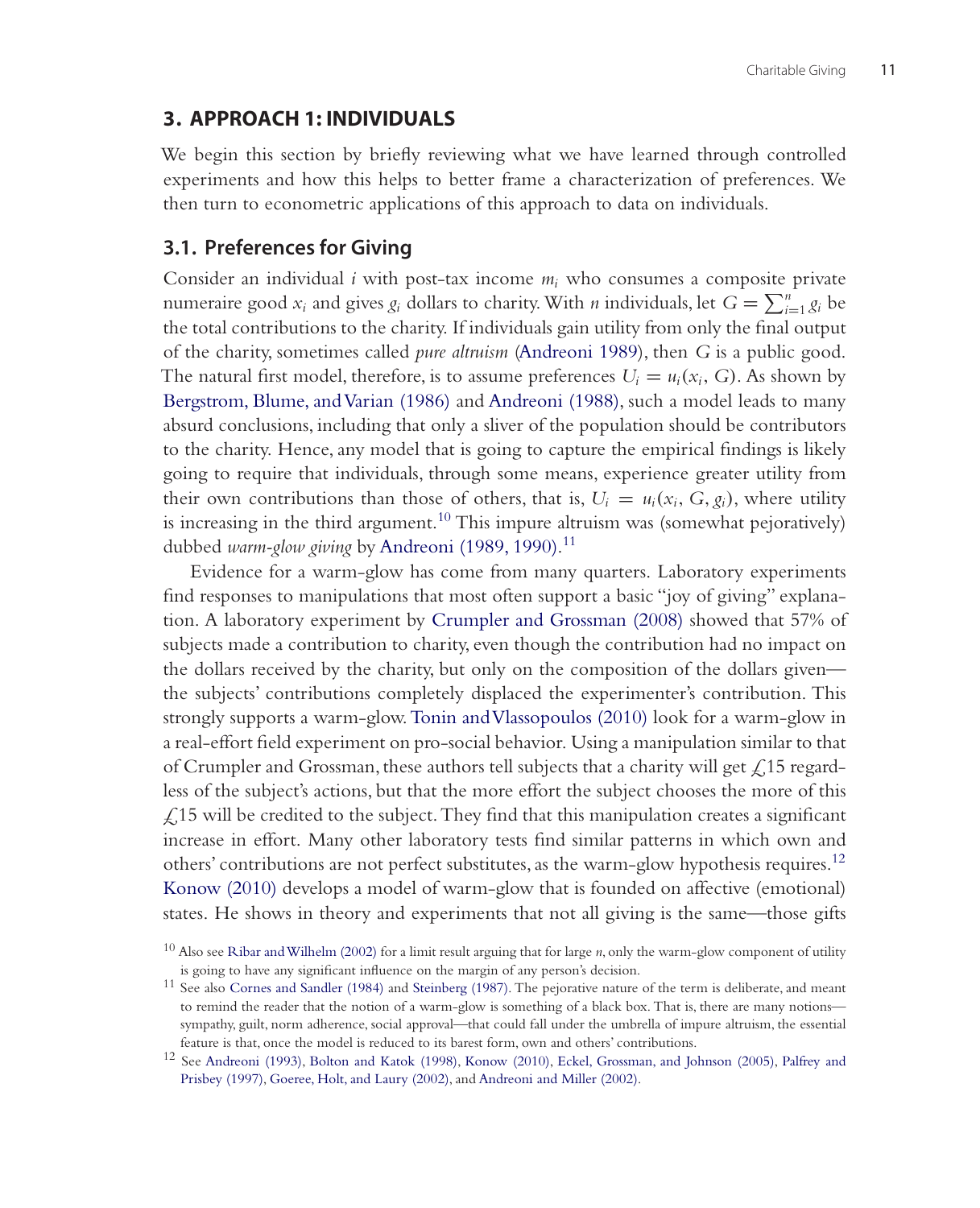connected with a greater sense of need or deservingness also create more warm feelings. In a theme we will return to when discussing the fourth approach, giving and the utility of the warm-glow depends critically on the context, the need, and the impact of one's donation.That is,the utility of the warm-glow is not separate from the altruistic concern one has for the recipient.

Perhaps the most convincing and provocative evidence for warm-glow comes from the neuroeconomics experiments done by Harbaugh, Mayr, and Burghart, published in *Science* in 2007. Subjects were told that some of their payment fee of \$100 would be donated to charity involuntarily in some cases, as in the case for taxation, or only if they approved in other cases. Even though the outcome for the charity was the same in both scenarios, the subjects' brains reflected significantly greater pleasure when the choice was made voluntarily.The effect was shown within subjects. A surprising finding, however, is that subjects preferred larger donations to smaller ones, even when they were made involuntarily.That is, people enjoy giving through taxation or voluntarily, but they enjoy the latter the most. This is precisely the foundational assumption of the model of warm-glow giving.

## <span id="page-11-0"></span>**3.2. Analysis of Data on Individual Givers**

One way of encouraging giving is to lower its price. Many countries provide some form of an income tax credit or deduction for giving. In the United States,for example,tax filers who itemize deductions may claim charitable donations as a deduction against taxable income. With a marginal tax rate of *t*, this creates a price of 1−*t*, that is, a gift *g* only costs the giver (1−*t*)*g* out-of-pocket. This has led to a surfeit of research measuring the compensated elasticity of giving, effectively asking the question,if there is a 1% change in price, 1−*t*, how responsive is giving,*g*. [Bakija and Heim \(2011\)](#page-45-9) summarize this research and provide the most recent estimates of the price elasticity using a panel data set of individual tax returns spanning the period 1979–2006. Much of the research they report suggests the elasticity of giving,  $\varepsilon$ , is close to  $-1$ . A few find an inelastic response,  $|\varepsilon| < 1$ , and Bakija and Heim suggest giving may most likely be elastic, |ε| *>*1.

There is more to understanding how tax policies affect giving than simply trying to measure a price elasticity for giving. Across countries, there are a variety of schemes in place to provide individuals incentives to donate. In some countries (e.g., Denmark, Finland, Germany, Italy, Switzerland) some or all individuals are obligated to donate as the laws require a fixed percentage of individual taxes be allocated to churches or other charities[.13](#page-11-1)With respect to voluntary donations, some countries provide direct incentives to all taxpayers (e.g., the US, Canada, the UK, Germany, Australia, India, Indonesia), others only to those with high incomes or high levels of donations, some strictly limit how much

<span id="page-11-1"></span><sup>13</sup>The US International Grantmaking website, [http://www.usig.org/index.asp,](http://www.usig.org/index.asp) provides details on differential treatments of donations across countries.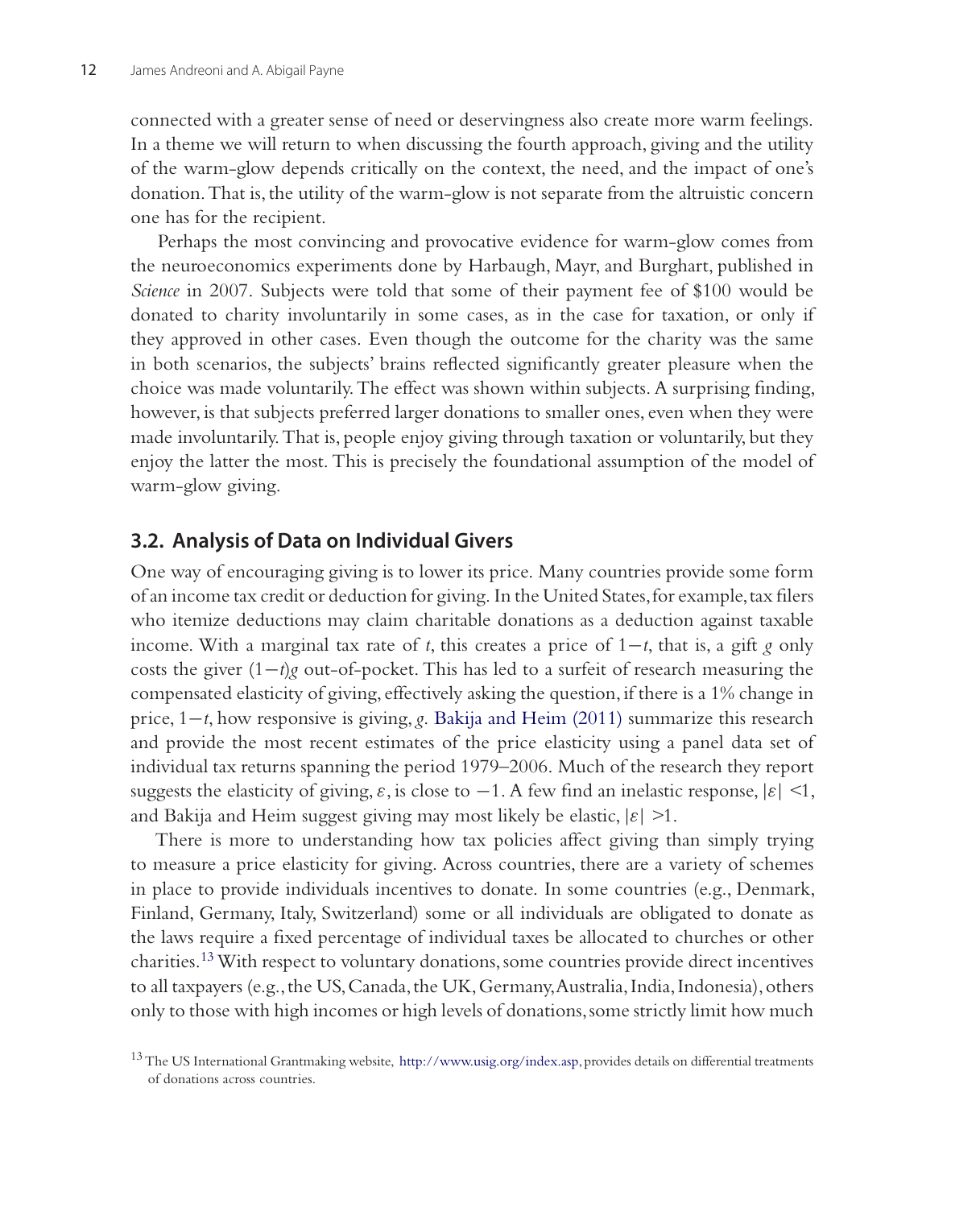one can offset tax liability with her donation (e.g., Argentina [limited to 5% of taxable base], China [up to 30% of taxable income], Czech Republic [limit of 10% of income if at least 2% is donated], France [limit of 20% of taxable income], Russia [limit of 25% of taxable income], South Africa [limit of 10% of taxable income]), and others provide no incentives (e.g.,Afghanistan, Brazil, Croatia, Israel [incentives given only for donations to public institutions]).

In recent decades, many of the changes in tax policies related to charitable giving provide greater incentives for wealthier individuals to donate. For example, in Australia donations of more than \$5000 (AUD) receive a more advantageous tax treatment than donations of lesser amounts. In Germany, while donations are limited to 20% of income, an individual can deduct up to \$1 million Euros if the donation is for the endowment of a foundation. In the US and Canada, donations of publicly traded securities and other property such as ecologically sensitive land have a lower effective price of giving than a cash donation of the same value. The reason for this is that the donor is allowed to take a charitable deduction against taxable earned income for the fair market value and *not* incur any capital gains on the difference between the fair market value and the basis of the securities or property.These changes may help to explain the growth in donations to foundations and faster growth in giving by individuals in higher income tax brackets. In Canada, for instance, a high proportion of foundations report receiving gifts of publicly traded securities. An extremely low proportion of registered charities, by contrast, report gifts of publicly traded securities.Very little work, however, has been done to explore the impacts of these policies on the price elasticity of giving, on the substitution between donations of cash and publicly traded securities, or the growing divergences in giving between higher and lower income individuals.

What if tax policy did not benefit the taxpayer but benefited the charity? For most taxpayers this is exactly what happens in the United Kingdom.Taxpayers receive neither a tax credit nor a deduction, unless they are high earners. Instead a system called "Gift Aid" is used.When an individual donates to a charity and identifies herself as a UK taxpayer,the charity can receive from the UK government the equivalent of the credit that the taxpayer would receive. For every pound donated, a charity can claim from the UK government a match that is based on the lowest tax rate for individuals (20%). Effectively this means that the charity can receive  $\mathcal{L}$ 1.25 for every  $\mathcal{L}$ 1 donated (tax price is  $\mathcal{L}$ ).80). The exception to this system is for high income taxpayers. If they complete a form, they can receive a tax credit for their donations. Effectively this means that for every pound donated by a high rate taxpayer the price is  $\mathcal{L}0.60$ . [Scharf and Smith \(2010\)](#page-48-1) explore whether high rate taxpayers giving differs across the scheme whereby the charity receives an amount equivalent to the credit and the scheme whereby the taxpayer receives the credit. If individuals understand the relationship, the government disbursement of revenues (in the system where charities receive the credit) is equivalent to receiving a tax credit on a reported donation to the government, then both systems should yield the same results.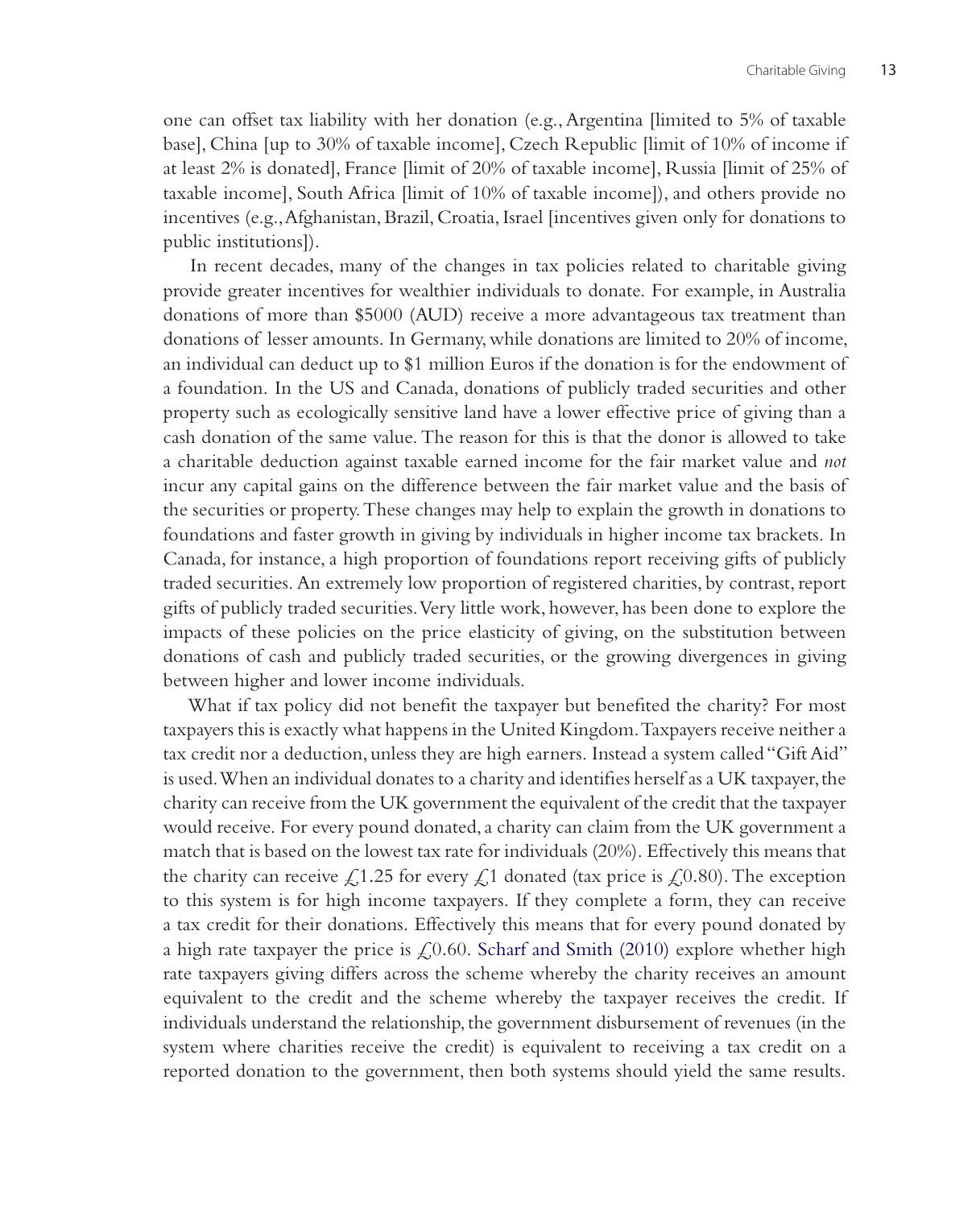In the context of a survey of known high rate taxpayers that are donors, they randomly assigned questions about an increase in tax incentives (in the form of gift aid or in the form of a direct tax credit) to the donors. They find, despite the equivalence financially, that donors are likely to respond more positively to an increase in the gift aid amount than to an increase in the direct tax credit.

## <span id="page-13-0"></span>**3.3. Households as Decision Makers**

The analysis to this point has made the simplifying assumption that charitable decisions are made by individuals. In many cases, however, giving will be made by households. If men and women have different tastes about giving—or about the opportunity costs of giving—this presents a more complex and interesting question about how households resolve this conflict.

One could imagine a number of scenarios about how couples treat giving differently than individuals. For instance, if the couple shares the same tastes, then charitable giving could be seen as an enjoyable joint activity that couples do together. This could make couples give more to charity than individuals, and do so together. However, suppose that the couple disagrees either about the size or type of gifts. For example, one wants to support the homeless while the other prefers the opera. This might result in the couples bargaining with each other but making donation decisions jointly that effectively monitors or reins in each other's spending.Another alternative is that one spouse may have stronger feelings about charity, better information, stronger social reasons (like giving at work), or lower transactions costs (like payroll deductions) that lead spouses to a delegate giving to one spouse. Finally, imagine a household where spouses keep separate finances. These spouses are likely to make independent decisions on giving.<sup>[14](#page-13-1)</sup>

Two papers have explored these questions and come to many similar, but several importantly different conclusions. [Andreoni, Brown, and Richall \(2003\)](#page-45-10) use a question on the 1992 and 1994 Survey of Giving and Volunteering (SGV) in the United States that asked, "Who in your household is considered most involved in deciding which charities your household will give to?"The answers could be the respondent, spouse, or both. [Yörük \(2010\)](#page-49-4) replicates this study, instead using the 2002 wave of the Center on Philanthropy Panel Study (COPPS), the Philanthropy Module of the PSID. This survey asks, "Who in your family was involved in decisions about how much support to give individual charities in 2002?"The answer could be the husband, wife, decide together, or decide separately. Thus the category, "both" from the SGV is more finely separated into "decide together" and "decide separately." The two surveys differ in other important

<span id="page-13-1"></span><sup>14</sup> Besides having differing tastes about charity, spouses have another reason to bargain. As noted in a recent paper by [Jackson andYariv \(unpublished\),](#page-47-4) if spouses have differing discount rates, then the tastes of the spouse who is most impatient will be dominant in the decisions made about the present.The more impatient spouse will trade consumption in the future for preferred consumption today, and the more patient spouse will agree. The studies we discuss here are purely cross-sectional so they cannot address relative discounting, but this part of the bargaining process could be interesting if data on discount rates could be combined with data on choices of giving.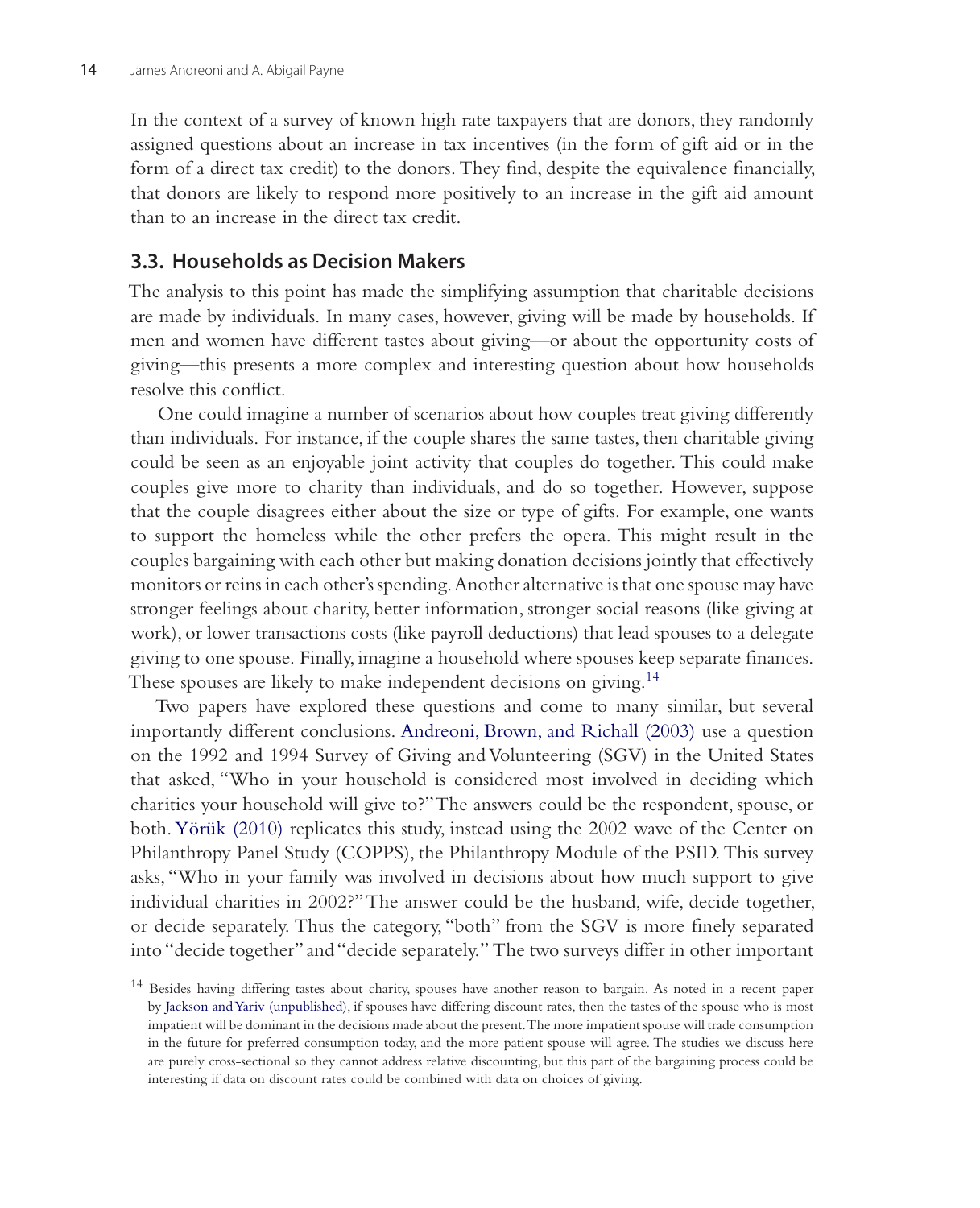ways.While respondents have similar mean ages,the COPPS survey was taken 8–10 years later than the SGV survey, thus shifting the mix of marital cohorts. This shows up in other areas.The COPPS respondents have more education;there are about 7.7% points greater likelihood of being a college graduate among men, and about 6% points among women. Perhaps the biggest difference is that in the SGV data the likelihood that the husband is the primary earner is about 90%, while in the COPPS data the partnerships show more parity, with only about 60% of households having male as primary earners. If households are bargaining, therefore, one would expect more equal bargaining power in the COPPS than the SGV. This is exactly what is observed.

Adjusting for observables, both studies show little to no differences in amounts given by single males and females, but both show significant differences in the number of causes supported. Women appear to prefer giving less to more causes, while men prefer to specialize in one or two causes. Male deciders were also more sensitive to price in both data sets, especially when the price was low.<sup>15</sup> In the SGV data, when both spouses decide (which could include both deciding together and independently), the analysis shows that households give about 6% less than had they each decided unilaterally and, moreover, the husband was estimated to have the dominant bargaining power, with his preferences getting more than twice the weight given to hers.<sup>16</sup> COPPS data, by contrast, showed that couples deciding jointly (but not independently) actually gave 7% more than one would predict if they acted unilaterally. Moreover, bargaining power was nearly identical between spouses, with the wives estimated to actually have a bit more leverage than their husbands.

The degree of similarity between the two studies of Andreoni, Brown, and Rischall (2003) and [Yörük \(2010\)](#page-49-4) tends to make the differences between the two all the more fascinating.[17](#page-14-2) Could it be that the differences in household bargaining could be due to cohort effects as more progressive values are represented in the newer data, and that these households are more likely to have female earners with good salaries and thus greater bargaining power? If so, does this parity among spouses actually create a more harmonious attitude toward giving, making it an enjoyable shared activity rather than a contentious case of spousal monitoring?These and other questions remain fascinating and important areas for understanding not simply charitable giving, but also for uncovering how households make decisions in general.

<span id="page-14-0"></span><sup>&</sup>lt;sup>15</sup> This mimics lab data from dictator games in which male subjects showed greater price elasticity. See Andreoni and Vesterlund (2001).

<span id="page-14-1"></span><sup>16</sup> More detailed analysis revealed that the strong presence of religious giving, which men prefer to specialize in, was largely responsible for the strong male bargaining power. Separating religious from other giving, males and females had much more equal bargaining power, although still showed more "conflict" than in[Yörük's \(2010\)](#page-49-4) analysis.

<span id="page-14-2"></span><sup>&</sup>lt;sup>17</sup> Contributing to the intrigue, [Wiepking & Bekkers \(2010\)](#page-49-5) examine data on couples in the Netherlands and find that the household choices depend heavily on the "marital capital" and commitment, for which the Dutch collect more specific data (they code for cohabitants, committed couples who live apart, and married couples who live together). For instance, males were more likely to decide in heavily religious households, and relative education, not relative income was the more powerful determinant of bargaining power.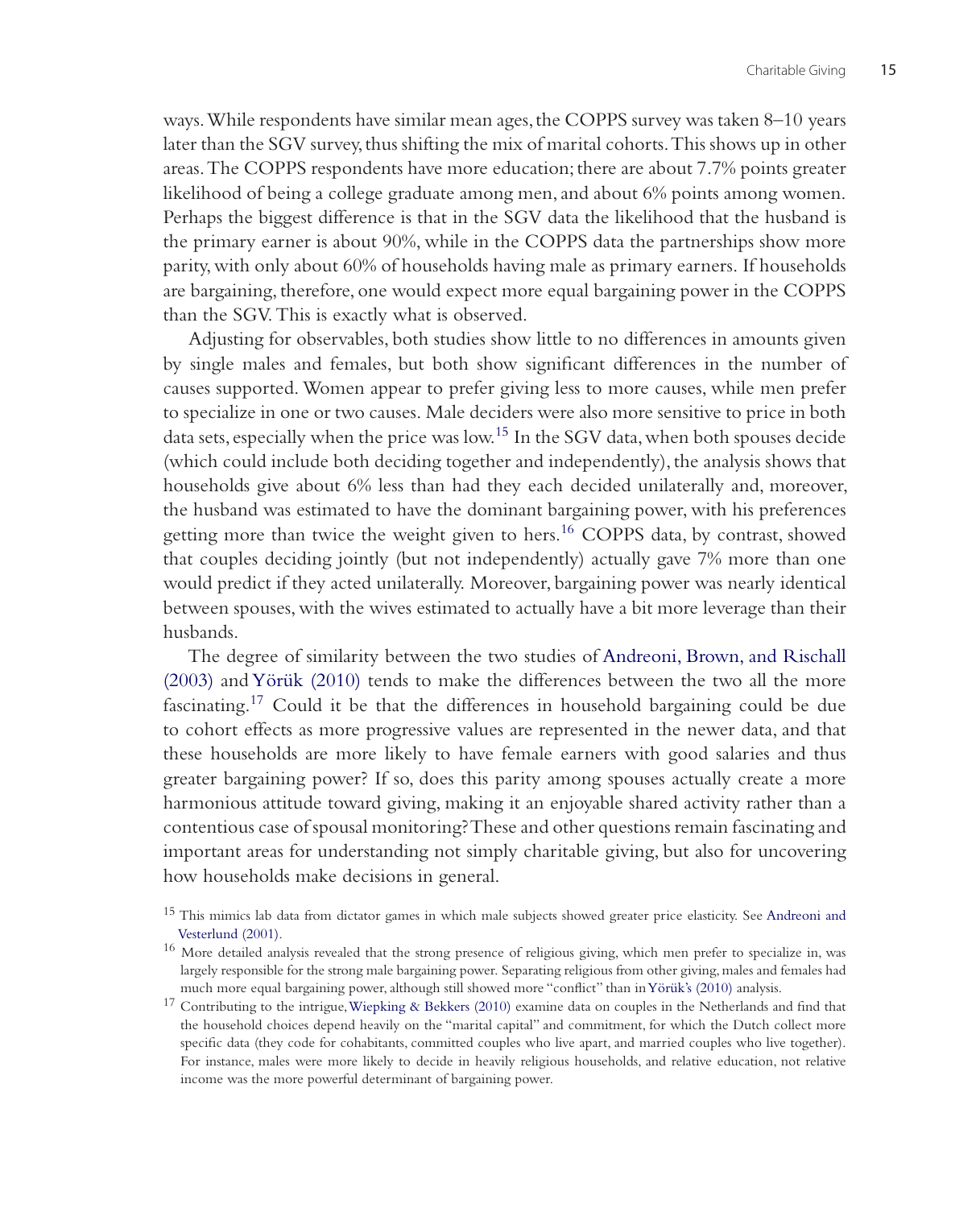## <span id="page-15-0"></span>**3.4. Experiments on Individual Givers: Price**

An individual with consumption  $c$ , giving  $g$ , income  $\gamma$ , and a marginal tax rate *t*, faces a budget constraint of  $c + g = \gamma - t(\gamma - g)$ , or

<span id="page-15-1"></span>
$$
c + (1 - t)g = (1 - t)\gamma \qquad [tax \text{ subsidy}] \tag{1}
$$

Letting  $p_1 = 1 - t$  then we see that the tax deduction lowers the price of giving, resulting in an out-of-pocket donation of  $d = (1 - t)g$ . A difficulty with estimating the effects of  $p_1$  and  $\gamma$  on  $g$  is that  $t$  and  $\gamma$  are determined jointly. One way to break the link between price and income is to look for an unanticipated change in the relationship, such as from a tax reform.Another way to get identification is through laboratory or field experiments that independently vary *p* or *y.*

A popular avenue for manipulating price both in actual fundraising and in experiments is from matching contributions. Suppose a rich philanthropist offers to match every dollar donated,*d*,with *m* dollars of his own.An out-of-pocket donation of *d* results in the charity receiving a gift of  $g = d(1 + m)$ . Then when the charity receives g dollars, it only costs the giver  $1/(1 + m)$ , that is  $p_2 = 1/(1 + m)$ . For instance, under a 2-for-1 match it costs the donor \$1 to give \$3, so  $p = 0.33$ . This results in a budget

<span id="page-15-2"></span>
$$
c + [1/(1 + m)] g = (1 - t)\gamma \quad \text{[matching gift]}
$$
 (2)

Notice that Eqs. [\(1\)](#page-15-1) and [\(2\)](#page-15-2) are quite similar. If  $m = t/(1-t)$  then the two are the same.

A significant side issue is that,in practice,matching contributions typically have a limit. For instance, a philanthropist may pledge to match the first \$100,000 donated. Then if donations exceed \$100,000, the philanthropist's "match" becomes equivalent to a direct contribution to the charity—no individual is being subsidized on the margin. If the limit is likely to be exceeded or, equivalently,the philanthropist cannot credibly commit to *not* giving the full limit pledged even if the match limit is not reached, then it is rational for givers to treat the match as simply a single unconditional grant. If this is the case,then the "matching grant" could in theory be expected to *reduce* individual donations *d* through an income effect. Since most matches do have limits that are exceeded,<sup>18</sup> there is a question of whether donors suffer from a "matching illusion," that is, whether they perceive that their contributions will actually result in more donations from the rich philanthropist, resulting in a substitution effect (encouraging giving) and an income effect (discouraging giving), or whether there is no matching illusion and a match results in only the income effect on *d.*

A second manipulation on price may be to offer a rebate. Suppose an individual gives *g* to the charity, and then shortly thereafter receives a rebate of *r* per dollar donated. The rebate could come from the government, a philanthropist, or the experimenter.This rebate now means that to give an additional dollar to the charity costs only  $p_3 = 1 - r$  to

<span id="page-15-3"></span><sup>&</sup>lt;sup>18</sup> If the matching grant is not fully utilized on one fund drive, it is often the case that the remainder will be recycled and used as a match for later fundraising campaigns. That is, in practice most "matching grants" are equivalent to unconditional cash gifts.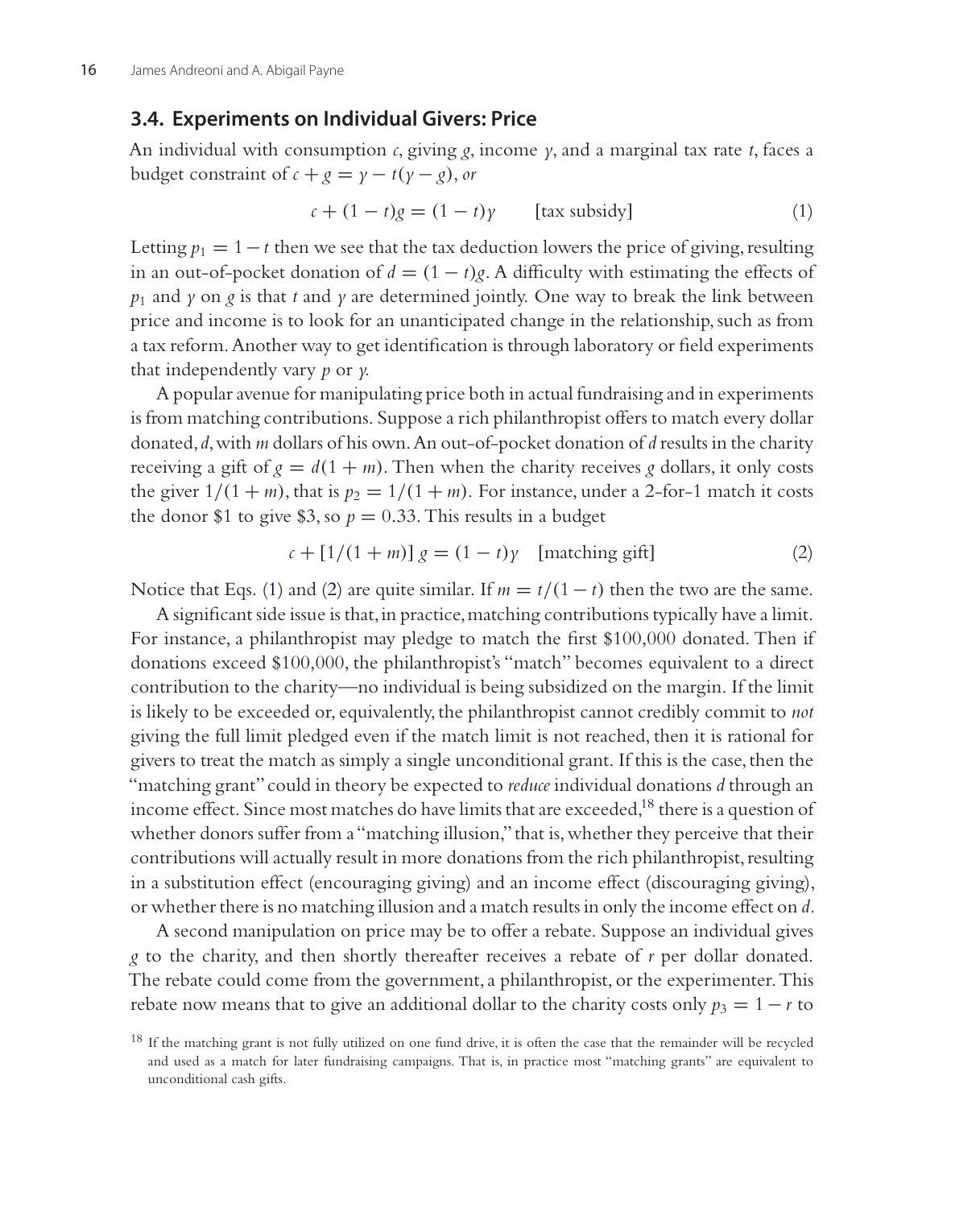the donor, that is a gift *g* to the charity costs  $d = (1 - r)g$  out-of-pocket. Thus the budget is

<span id="page-16-0"></span>
$$
c + (1 - r)g = (1 - t)\gamma
$$
 [rebate] (3)

Equations [\(1\)](#page-15-1) and [\(3\)](#page-16-0) are identical as long as  $r = t$ . In fact, this point makes it clear that the tax deduction is in fact a rebate—only when one's taxes are finally reconciled is the benefit of the deduction realized in a higher tax refund or lower tax bill. Looking at (1)– (3), modulo the "matching illusion" problem, if  $r = t = m/(1 + m)$  then the prediction from simple economic theory would be that the outcomes are the same.

Experimental research on rebates and matches began with a provocative of experiment by [Eckel and Grossman \(2003\).](#page-46-3) Endowing laboratory subjects with cash, they allowed subjects to give some of the money to a favored charity at set rebate rates *r* of 0, 0.2, 0.25, and 0.5. Another group of subjects faced the equivalent tasks but framed as a match, with *m* of 0,0.25,0.33, and 1. They found matching significantly dominated subsidies, with the charity receiving 27–88% more with matching. They also found an interesting pattern that we will return to later. Under the matching scheme, the out-of-pocket cost to the subject, that is  $d = p_2 g = g/(1 + m)$ , is a nearly identical fraction of the endowment on average for every value of  $p_2$ , ranging only between 47 and 52%. In other words, when one looks at the out-of-pocket donation  $d = g/(1+m)$ , subjects allocated about the same *d* as fraction of their endowment to the charity, regardless of m. This could lead one to infer that the match does not matter. However, when looked at as the gift received,  $g = (1 + m)d$ , it would lead one to infer that matches are hugely influential. In fact, if utility depends on the gift  $g$ , then the match has an income effect that should suppress  $d: a 1-to-1$  match can reach the same *g* at half the *d.*But it also creates a substitution effect that should increase *d.* Thus, only if *g* is elastic with respect to *p*,  $\varepsilon \leq -1$ , will *d* not *fall* in response to an increased match. Eckel and Grossman confirm this by estimating an elasticity of *g* with respect to *p* of about −1.1. If instead they had looked at the effects of *m* on *d*, the inference would have been that, after accounting for the endowment, *m* and *d* are virtually unrelated.<sup>19</sup>

A series of field experiments on matching grants finds results that in many ways parallel the laboratory studies. [Karlan and List \(2007\)](#page-47-5) team with an actual nonprofit to send fundraising letters to over 50,000 potential donors, one third of whom acted as a control group.The letters to those treated varied in ways that are intended to capture the issues raised above. Letters included either no match, a 1-to-1, 2-to-1, or 3-to-1 match, that is,  $p = 1, 0.5, 0.33$ , or 0.25, respectively. They also addressed the "matching illusion" by claiming in the letter that matches would go up to \$25,000, \$50,000, or \$100,000, thus increasing the likelihood that a giver would feel their contribution would truly be subsidized (assuming they see any unmatched portion of the limit as credibly not given).

The mailing received a response rate of 2%, which is not atypical for charitable solicitations of this type. Of the 50,083 mailings, they received 300 control responses, and 735

<span id="page-16-1"></span><sup>&</sup>lt;sup>19</sup> Begin with the measurement  $\ln (g) = -1.1 \ln (p)$ . Substitute to find  $\ln (d(1 + m)) = -1.1 \ln (1/(1 + m))$ . Rearrange to see  $\ln(d) = 0.1 \ln(1 + m)$ , which indicates an elasticity of *d* with respect to *m* of virtually zero.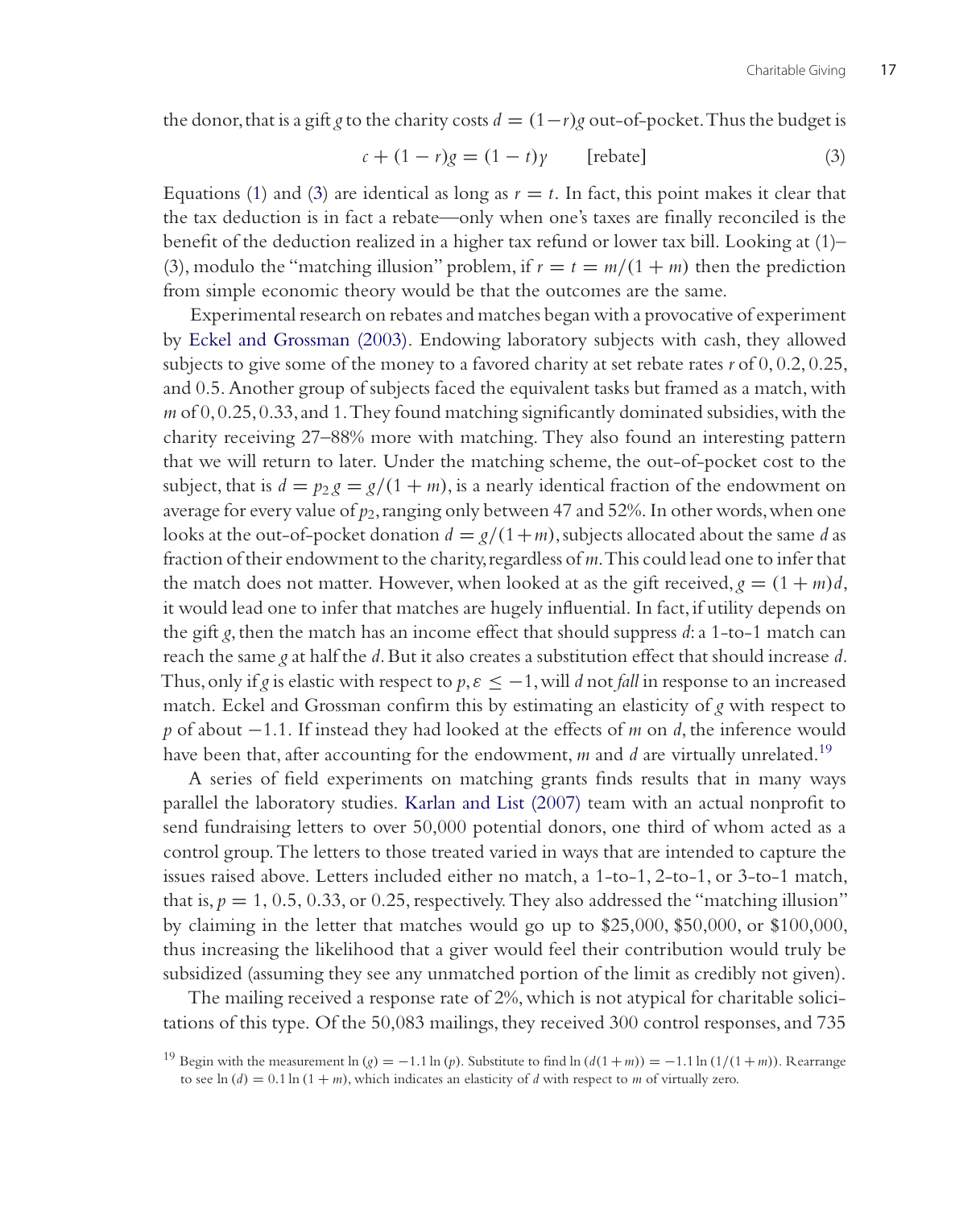treatment responses (roughly 245 per match level). While individual characteristics of the donors were not observable, the authors could control for census-level characteristics based on the zip codes of potential donors. Note also, there is no way to know that the envelopes were opened and, thus, who was treated. The authors would ideally wish to control who was treated and examine the effect of the treatment on the treated. Since this is impossible, the authors' analysis uses either all 50,000 mailings as observations, or simply the 1035 who responded. $20$ 

The presence of any match had a significant impact on the likelihood of giving (0.018 for the control and 0.022 for the treatment), increasing the propensity by 22% (that is, 0.022/0.18–1). It also increased the donation *d* per solicitation by 19%, from \$0.81 to \$0.97. However, as the match increased from 1 to 2 to 3-to-1, out-of-pocket donations *d* per mailing remained flat at \$0.94,\$1.03, and \$0.94, respectively,which is not a significant difference. However, if one looks at the total gift including the match,  $g = (1+m)d$ , one would conclude the match greatly increases generosity, going from \$1.87 in the 1-to-1 match up to \$3.75 per mailing in the 3:1 match.<sup>21</sup>

Interestingly, Karlan and List found no effect of the ceiling on the dollars to be matched. This would indicate that either donors did not suffer from a matching illusion, other than to perhaps change the timing of donations to fall under the period of the match, or that they all suffered similarly from marginal-illusion *and* the elasticity of *g* is roughly  $\varepsilon \approx -1$ , which implies a constant *d*. Harkening back to the parallels with the laboratory study of Eckel and Grossman, who also found *d* independent of *m*, there is something yet to be understood about how individuals see a match as affecting the price.<sup>22</sup> We return to this in the next section when we discuss leadership giving.

## <span id="page-17-0"></span>**3.5. Experiments on Individual Givers: Leadership Gifts**

A rule of thumb that fundraisers use when launching a fundraising campaign is that about one third of the announced goal should be committed prior to the announcement of the public campaign. That is, pledges made from a small group of donors to provide

<span id="page-17-1"></span><sup>&</sup>lt;sup>20</sup> If the propensity to open envelopes is independent of the vulnerability to matching, then this will lead to unbiased estimates of the effect of matching, conditional on self-selecting into being treated. If opening the envelopes is itself a uncorrelated with a willingness to give, once treated, then the estimates will be unbiased measures of the effect of the treatment on the treated. Later sections on self-selection into treatment suggest that this assumption may not be met.The authors are interested in the more practical issue of the effect of mailings on giving, and thus welcome the influences of self-selection into treatment.The point of this footnote is to alert the reader to be cautious in generalizing these results.

<span id="page-17-2"></span><sup>&</sup>lt;sup>21</sup> The experiment used a left-wing political organization and ran the experiment shortly after the election of George W. Bush as President in 2004. Further analysis on voter trends found the effects of the match were only significant in counties that one would expect to have felt most bitter about the tightly contested election, such as those living in a Republican leaning county or state.This feature diminishes the generalizability of the results to other charitable organizations.

<span id="page-17-3"></span> $^{22}$  In an effort to shed more light on this issue, Karlan, List, and Shafir (2011) conducted a field experiment on 20,000 prior donors to a particular charity, looking at 1-to-1 and 3-to-1 matches. The sample includes both recent and "lapsed" donors who may not have given for over a decade. This experiment found a small positive effect of the match *m* on *d*, but only for those donors who are active givers.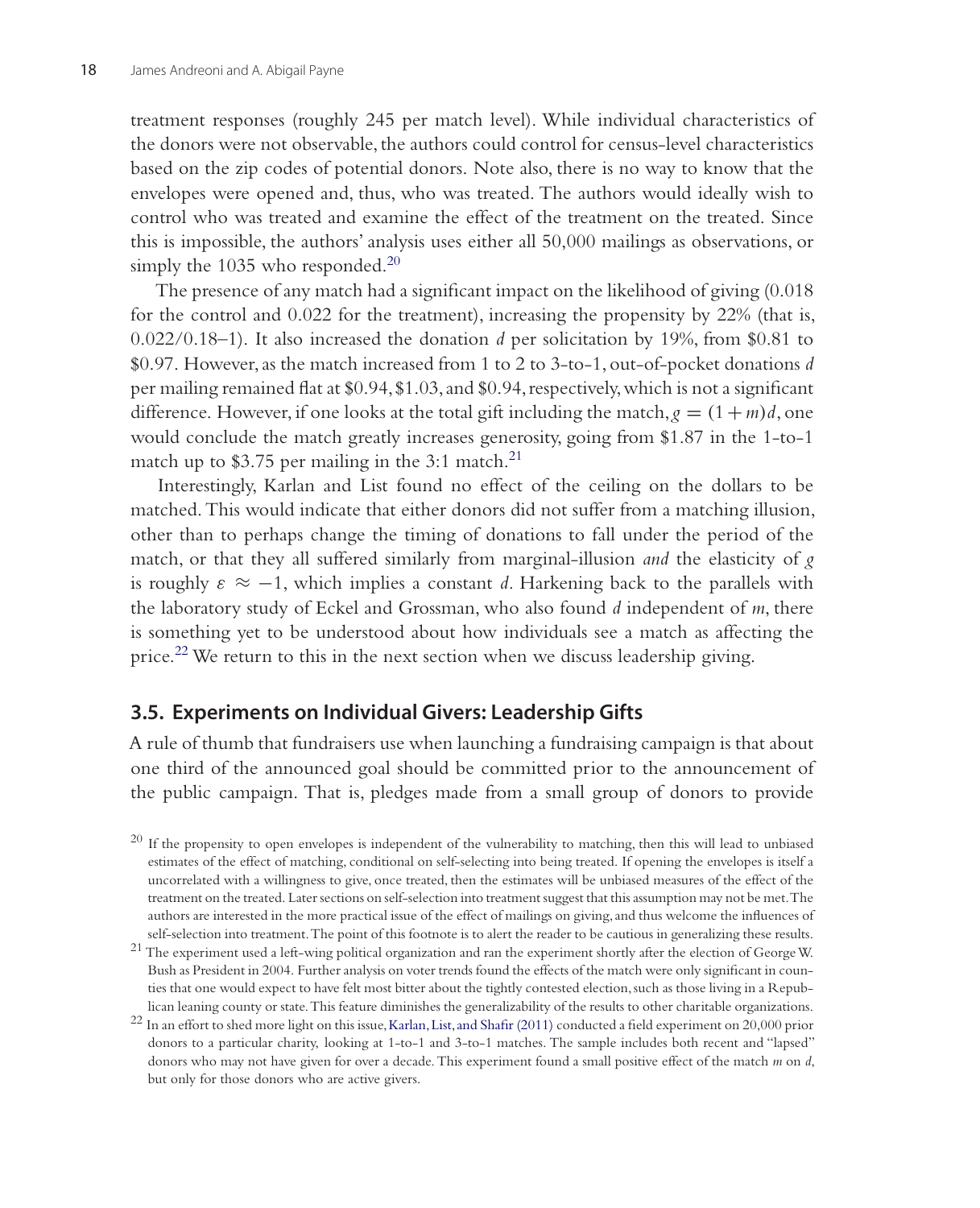seed money—called "leadership gifts" by fundraisers—are seen as an essential part of fundraising.[23](#page-18-0)

[Andreoni \(1998\)](#page-44-5) presented a theory of seed money based on the charity having fixed costs (or equivalently, a range of increasing returns) associated with its operations. The consequence of the fixed costs is that even if there is an equilibrium that would allow the charity to reach its goal, there will also be an equilibrium in which no donations are received as long as the fixed costs exceed what any donor is willing to pay alone. The way the charity can eliminate the undesirable equilibrium is to get enough pledges to (almost) fully cover the fixed costs.<sup>24</sup> [Vesterlund \(2003\)](#page-49-6) and [Andreoni \(2006a\)](#page-44-6) provide alternative explanations of seed money as conveying information. In both models there is a first mover (or movers) who are given or endogenously acquire superior information about the quality of the charity. Only by making large gifts can these informed players credibly convey that the charity is worth supporting at a high level. $25$ 

[Bracha, Menietti, andVesterlund \(2011\)](#page-45-11) provide a direct test of the fixed-costs model in a laboratory setting. The experiment has an elegant  $2\times 2$  design. Groups play a public goods game where giving is either simultaneous (no lead giver) or sequential (a designated lead giver), interacted with the presence or absence of a fixed cost. In the presence of fixed costs that are binding on subjects (that is,they exceed the equilibrium with no fixed costs) the combination of high fixed costs and sequential play significantly increases the level of donations and the likelihood that the threshold is met. The experiment neatly supports the model's predictions.

[List and Lucking-Reiley \(2002\)](#page-47-7) provide a direct test of the effect of seed money in a field study. They contact donors to give to small public goods (\$2000 computer work stations) with varying degrees of seed money provided. As in the laboratory, those solicitations that included the highest seed money gained the greatest likelihood of giving and the largest donations.

A recent field study by [Huck and Rasul \(2011\)](#page-47-8) combines the reasoning about leadership givers with that of matching grants described above. They note that the very existence of a matching contribution is itself meaningful in the same way that a leadership gift can provide credibility that a fundraising goal will be met. Huck and Rasul test these ideas in a field experiment to raise money for disadvantaged families in Germany. The fund drive was sponsored by the Bavarian State Opera House, whose patrons served as the subjects in the field experiment.

<span id="page-18-0"></span><sup>23</sup> See Greenfield,*The Nonprofit Handbook: Fundraising (2001)* as well as the discussion in [Andreoni \(1998\)](#page-44-5) on the support for this observation.

<sup>&</sup>lt;sup>24</sup> The technical condition is that leadership gifts must be large enough that best replies by other givers will cover the fixed costs, thus eliminating the inferior equilibrium.

<span id="page-18-2"></span><span id="page-18-1"></span><sup>&</sup>lt;sup>25</sup> The problem for the lead givers is that they are better off if they can convince others that the quality of the charity is higher than it truly is. The reason is that this will counteract the free riding problem, get more donations, and make the lead giver better off. Thus the lead gift must be large enough that the leader would only make such a large gift if the charity truly had high quality.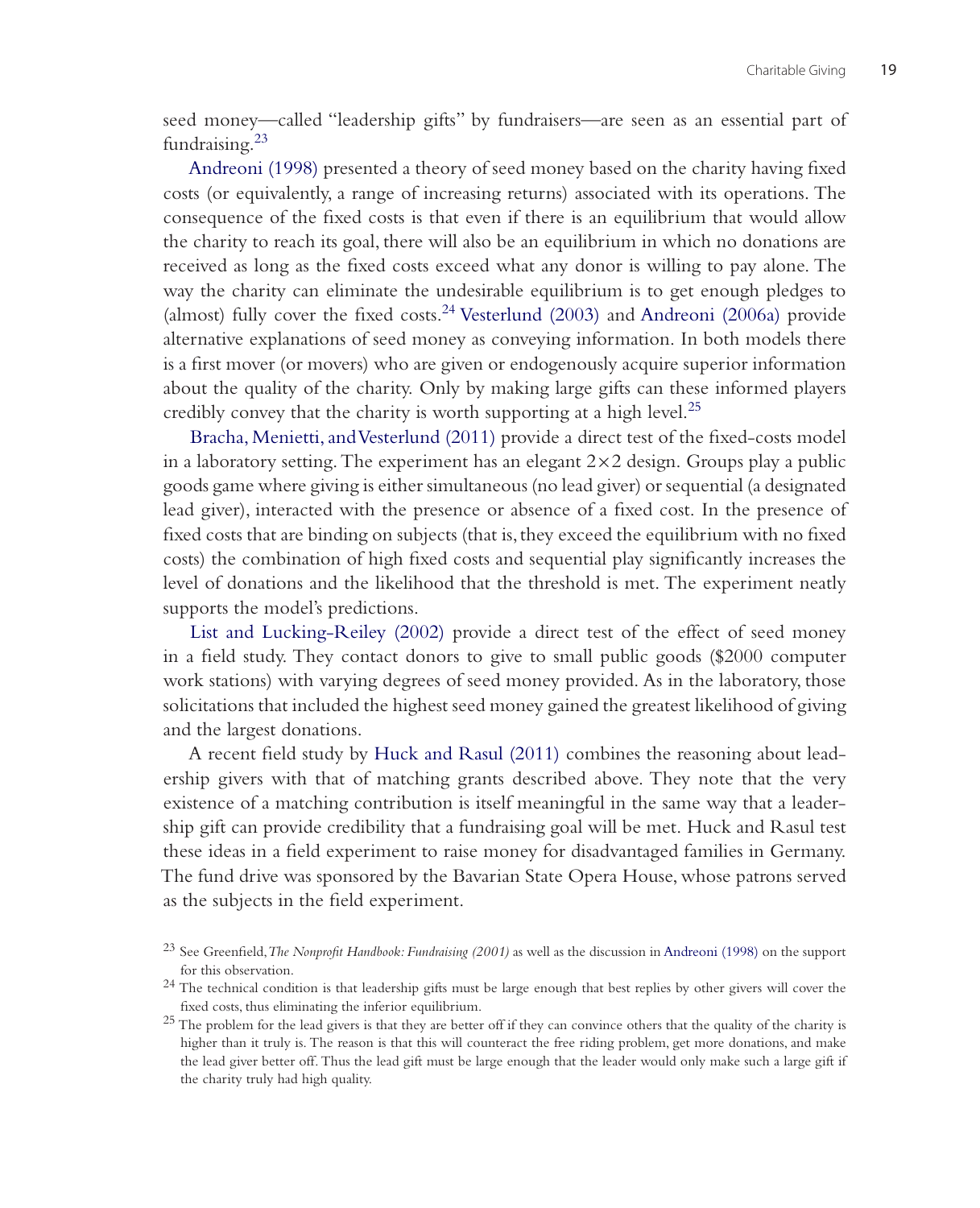The opera house mailed 14,000 solicitation letters to individuals who had purchased tickets to operas or ballets. This likely means the sample will be weighted toward more educated and higher income individuals. A control group did not receive any mention of a lead giver or a match. Treatment group 1 was simply told of  $a \in 60$ , 000 leadership gift. In two additional treatment groups the  $\in 60,000$  leadership gift was mentioned, but it was framed as a limit on matching contributions. Treatment group 2 was told the match was 0.5-to-1, for an effective price of giving *g* of  $p_2 = 0.66$  in, while in treatment group 3 the match 1-to-1, yielding a  $p_2 = 0.50$ . The inclusion of treatment group 1 distinguishes this study from Karlan and List and allows one to identify the effect of the match independent of the mere presence of a lead donor.That is, comparing the control to group 1 captures the effect of a lead donor, then comparing group 1 to groups 2 and 3 allows isolation of the effect of a match.

Huck and Rasul found the biggest effect of the experiment was announcing the lead gift itself. Control group giving averaged  $\in 74.3$ , which increased to  $\in 132$  in group 1. That is, simply announcing the lead gift, without any match, raises giving by 78%. Adding the 0.5-to-1 match raised giving to  $\text{\textsterling}151$ , a 14% increase over group 1, and the 1-to-1 match raised giving to  $\text{\textsterling}185$ , a 40% increase over group 1. While these averages indicate that the gift *g* responds to reductions in price, the response is inelastic. This means that the match actually causes the out-of-pocket donation to *fall* in response to the match. Relative to group 1 there  $g = d = \text{\textsterling}132$ , in group  $2d = \text{\textsterling}101$ , and in group  $3d = \text{\textsterling}92.3$ .

Huck and Rasul have two important conclusions. First, using a control group that received a solicitation that has no mention of the lead gift, then one would find a very small effect of the match on out-of-pocket donations, as was found by Karlan and List. Second, and most importantly, they find that the largest effect of a match is in announcing the leadership gift, not in lowering the price. In fact, the charity in this experiment is best off by simply announcing a leadership donation and *not* including a match at all.This can explain why Karlan and List report that the existence of a match and not the size of the match is what matters. Huck and Rasul allow an even stronger statement: for the population of opera patrons in the study, giving *g* is mildly responsive to the match but is inelastic with respect to price. However, giving is highly responsive to the announcement of the lead gift, meaning that leadership gifts can encourage giving by others, but converting leadership giving into matching grants is counterproductive for the charity.

## <span id="page-19-0"></span>**3.6. Experiments on Individual Givers: Give more Tomorrow**

[Thaler and Benartzi \(2004\)](#page-49-7) made famous a simple device that is successful at getting people to save in retirement funds. The program, called Save More Tomorrow (SMT), allows workers to commit in the present to save more at a date sufficiently far into the future. Compared to asking them to commit to save more immediately,the SMT program increases savings over the long run.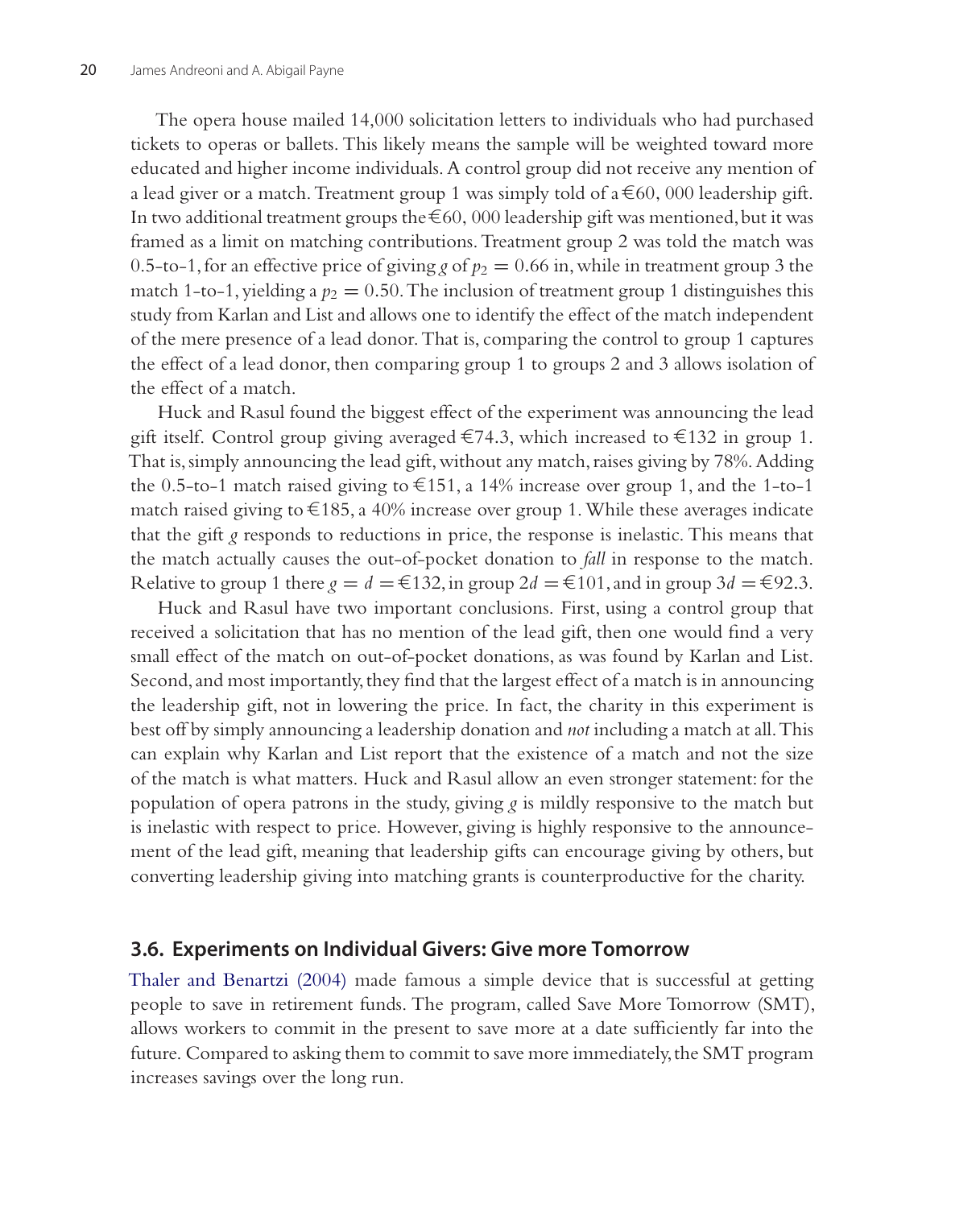[Breman \(2011\)](#page-46-4) uses the same logic to motivate an intervention she calls Give More Tomorrow (GMT). She works with a charity in Sweden that allows donors to sign up for automated monthly donations that are made electronically. In the control group, the charity calls donors with a request to increase their monthly donation starting at the next billing date, as is typical for charity operations. In two treatment groups, an identical script is used by the solicitor, except that they offer to begin the increased donation in 1 month or 2 months past the next billing date. She finds that a delay of 2 months,but not 1 month, had a significant positive effect on the increase in donations. Moreover, a year after the intervention, individuals who were treated with GMT continued to have higher donations and, compared to asking people to give more today, GMT increases the total receipts of the charity.This effect could be due to present-bias or planning constraints, or simply because it is harder to say "no" to requests for obligations far off into the future.<sup>26</sup>

## <span id="page-20-0"></span>**3.7. The Salience of Incentives to Give**

All of this analysis of the effect of tax incentives, matching grants, on individuals is, of course, built on the assumption that individuals understand the financial consequences of their donations on both themselves and the charities.A recent paper on the salience of "tax expenditures" by [Goldin and Listokin \(2012\)](#page-47-9) uses a survey of US taxpayers to show that, while 72% of all tax filers correctly identify their eligibility to benefit from a charitable deduction, people systematically underestimate the value of the deduction. For instance, only 18% of those with a marginal tax rate of 0.28 correctly identified the subsidy on giving as"20–40%,"and 78% stated that the subsidy was below"20%."As other findings of a lack of awareness of sales taxes and EITC benefits have led to a discussion of the impact and incidence of these policies [\(Chetty and Saez, 2013;](#page-46-5) [Chetty, Looney, and Kroft, 2009\)](#page-46-6), the lack of salience about the charitable deduction could generate similar conversations among academics and policy makers. Moreover, some of the differences discussed above could be explained through salience. For instance, do matching grants during fundraising campaigns make the consequences and costs of a gift more salient, and that is why they can be more effective? Are men more aware of marginal tax rates, and could this explain why households in which men decide on giving are more price sensitive?These and other effects of salience are, it would appear, promising and important areas of future research.

## <span id="page-20-1"></span>**4. APPROACH 2: THE CHARITABLE SECTOR AS A MARKET**

The machine of charitable giving has many moving parts. Charities receive grants from the government, gifts from foundations, donations from individuals, and raise money through ordinary appeals like mailings, phone banks, and advertising, but also through fundraising events, like galas, walkathons, charity auctions, sponsorships, and in some cases

<span id="page-20-2"></span><sup>&</sup>lt;sup>26</sup> This technique is well known, and is often applied by editors of Handbooks to encourage authors to agree to prepare chapters with distant due dates.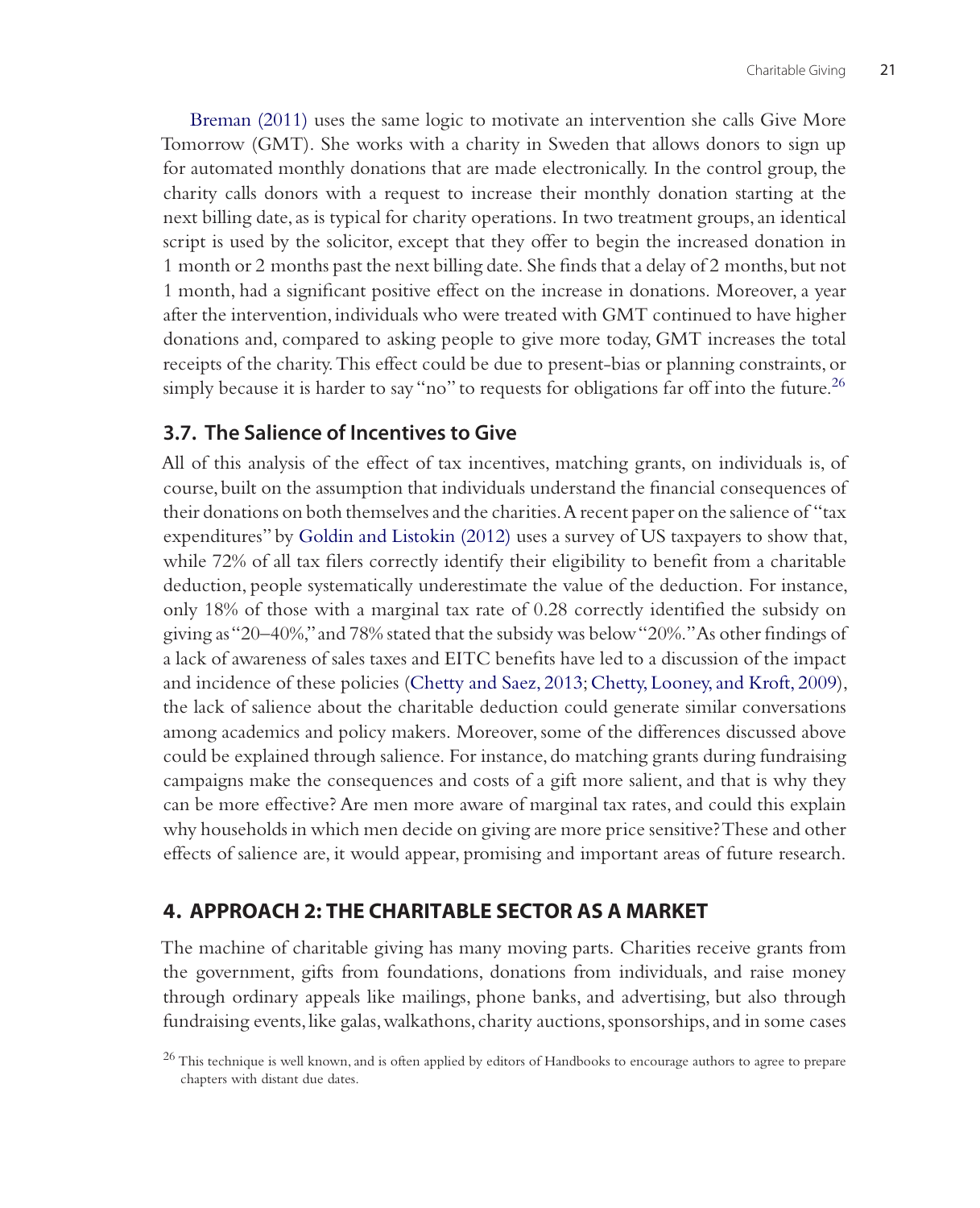by charging fees for services.The use, intensity, and effectiveness of each channel is likely affected by the use,intensity,and effectiveness of the other channels.This interdependence is clearly important and, obviously, presents a tremendous challenge for researchers.With charities as demanders of funds, donors as suppliers, and the government providing policy interventions that are dependent on choices made by donors and charities, identifying the "equilibrium" in this market becomes a delicate and difficult issue.This section looks at new theoretical and econometric studies that try to understand charitable giving from this more holistic approach.

## <span id="page-21-0"></span>**4.1. Theories of Charity from the Supply Side**

Early thinkers in the area of nonprofits, such as [Weisbroad \(1991\)](#page-49-8) and Rose-Ackerman (1996)[,deserve](#page-48-2) [credit](#page-48-2) [for](#page-48-2) [identifying](#page-48-2) [and](#page-48-2) [advocating](#page-48-2) [a](#page-48-2) [broad](#page-48-2) [approach](#page-48-2) [to](#page-48-2) charitable giving, and since then the research that takes both demand and supply aspects into account has grown tremendously. Most recently, an elegant theoretical model by Correa and Yildirim (2013) combines and generalizes models by Rose-Ackerman (1982),Andreoni (1998),[Andreoni and McGuire \(1993\),](#page-45-12) and [Andreoni and Payne \(2003\)](#page-45-5) to describe the equilibrium among donors and fundraisers, and to explore the impacts of government policies. In the model, fundraising is costly, individuals give only if they are solicited by the charity, each potential "target" donor has a different propensity to give based on heterogeneity across givers.<sup>27</sup> Correa and Yildirim provide a solution in which the charity determines the set of potential donors for whom the "profits" are the highest, that is, for whom the marginal donation most greatly exceeds the margin cost of solicitation. Since the charity chooses the set of donors, and commits to a total fundraising cost *C*, it forces the donors into a subgame with fixed costs. In this subgame the set of donors who are solicited must contribute at least *C* or the charity will provide no net services.This nonconvexity effectively creates a threshold, which in turn creates an equilibrium at giving zero [\(Andreoni, 1998\).](#page-44-5) Correa andYildirim show that if there also exists an equilibrium among some set of donors where this equilibrium at zero can be overcome, then a clever charity can select the set of donors that guarantee it will be overcome and the charity will have a successful fundraising campaign.

The Correa-Yildirim model also has interesting and important policy predictions. Foremost among these is the prediction about crowding out of private donations by government grants to charities.The classic model of charity coming from purely altruistic motives indicates that individuals should be indifferent to giving directly or through their taxes, thus grants should crowd out donations dollar-for-dollar. Since crowding out is often measured as incomplete, one reason could be that preferences are not purely

<span id="page-21-1"></span><sup>&</sup>lt;sup>27</sup> The model attributes heterogeneity to income alone, for ease of analysis. However, it is also possible to interpret heterogeneity to preferences as well as incomes. The main aspect is to identify the best reply function of each donor, and to apply the [Andreoni and McGuire \(1993\)](#page-45-12) algorithm for identifying donors for a given level of fundraising effort. Any heterogeneity can be subsumed into this solution, regardless of its source.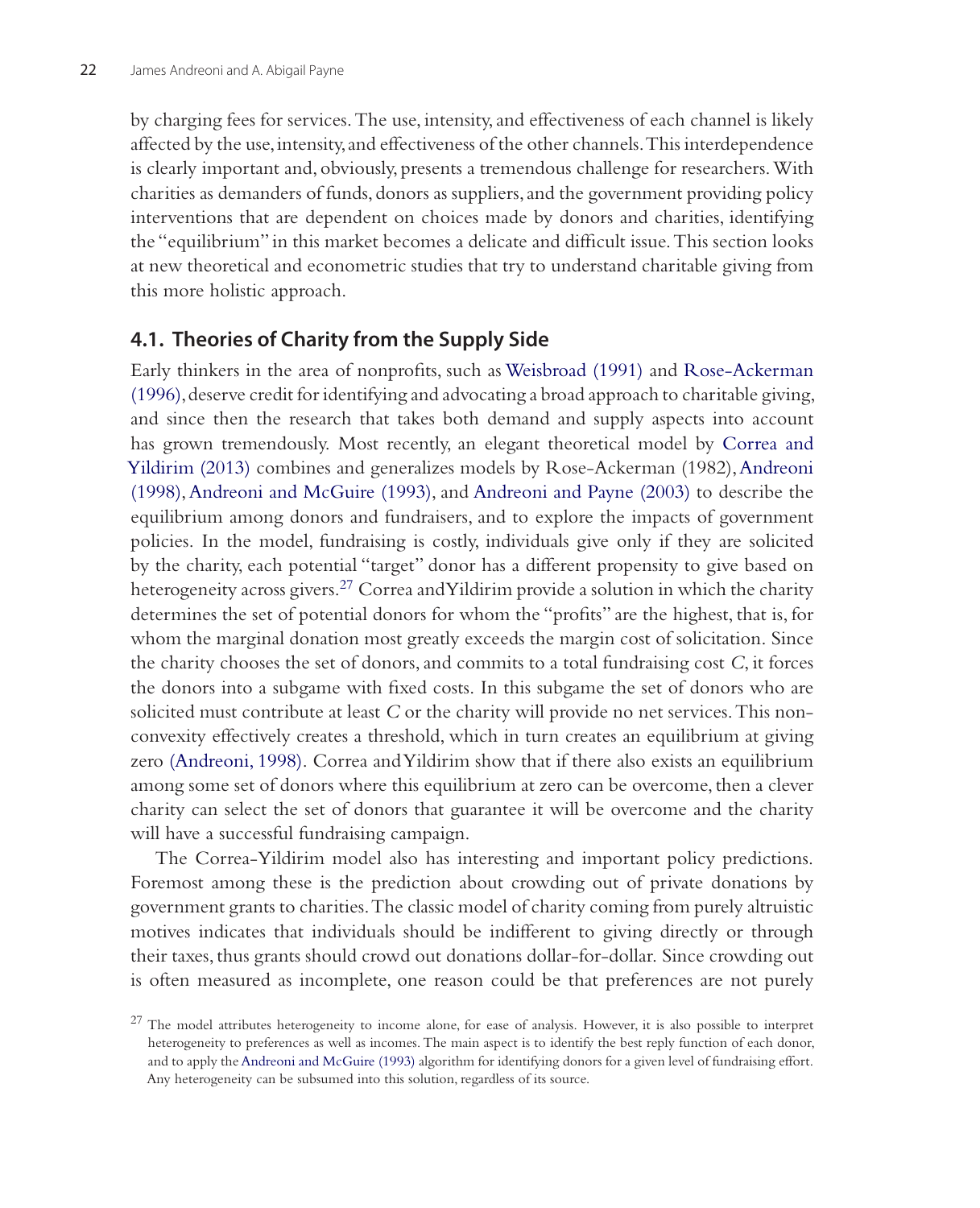altruistic but include a warm-glow, as discussed in the prior section. This is a *supply side* explanation. The Correa-Yildirim model, maintaining altruistic preferences, provides a *demand side* explanation instead (while the proofs are provided under an assumption of pure altruism, the results are made only stronger by including a warm-glow). Because of the strategically active charity, and the endogeneity of the set of donors through fundraising, the model prediction is that grants will only be partially crowded out, and that some of this crowding out will be attributable to reductions in fundraising efforts by the charity in addition to classic direct crowding out of donors. As we see below, this is fully in line with the results from recent econometric analyses of charitable organizations.

## <span id="page-22-0"></span>**4.2. Econometric Evidence**

The most natural policy question applying the market approach to charities is crowding out. Testing theories of crowding out, however, has been a challenge. For instance, how does one pair private giving to public funding for the same type of good, and should the analysis constrain coefficients that measure crowding out to be the same across different types of charitable goods? What about donors who may give to multiple goods—can government grants to one charity affect giving to another? And could the government actually crowd in giving by providing a signal of quality, and should this vary depending on how easily quality can be publicly verified?

What is the best methodology for pairing private and public funding?<sup>28</sup> [Kingma \(1989\)](#page-47-10) was the first to match private giving and public funding directly by focusing on giving to local public radio stations.<sup>29</sup> Schiff and Weisbrod (1991) gathered measures of private giving from non-profit tax returns but then matched these measures to aggregated measures of government funding. [Hungerman \(2005\)](#page-47-11) and [Gruber and Hungerman \(2007\)](#page-47-12) match church spending on charitable goods with aggregate measures of government spending. [Khanna, Posnett, and Sandler \(1995\)](#page-47-13) and [Payne \(1998\)](#page-48-4) were among the first to match both private and public giving to specific charities and for a large sample of charities. Another approach, taken by [Andreoni and Payne \(2011a\),](#page-45-13) is to look at crowding out by different categories of donations, that is, tax receipted versus non-tax receipted giving by individuals, and transfers from foundations and from other charities.

An underlying econometric issue when seeking to measure the relationship between private and public funding is how best to control for dynamic changes in giving. Primary estimation issues revolve around concerns of heterogeneity in the charities due to size, scope, mission, and location. One means to help control for this heterogeneity is in the use of panel data (e.g., [Khanna, Posnett and Sandler, 1995;](#page-47-13) Payne 1998, 2001; Gruber

<span id="page-22-1"></span> $^{28}$  The first studies relied on individual tax return data and/or survey data for measures of individual giving. However, it is difficult to identify the types of charitable goods to which the individuals are giving and the locations of the charities that are receiving these donations, making this accurate pairing impossible. See, e.g.,Abrams and Schmitz (1978, 1984), and [Schiff \(1985\).](#page-48-5)

<span id="page-22-2"></span> $^{29}$  Although, see [Manzoor and Straub \(2005\)](#page-48-6) for a challenge to Kingma's results.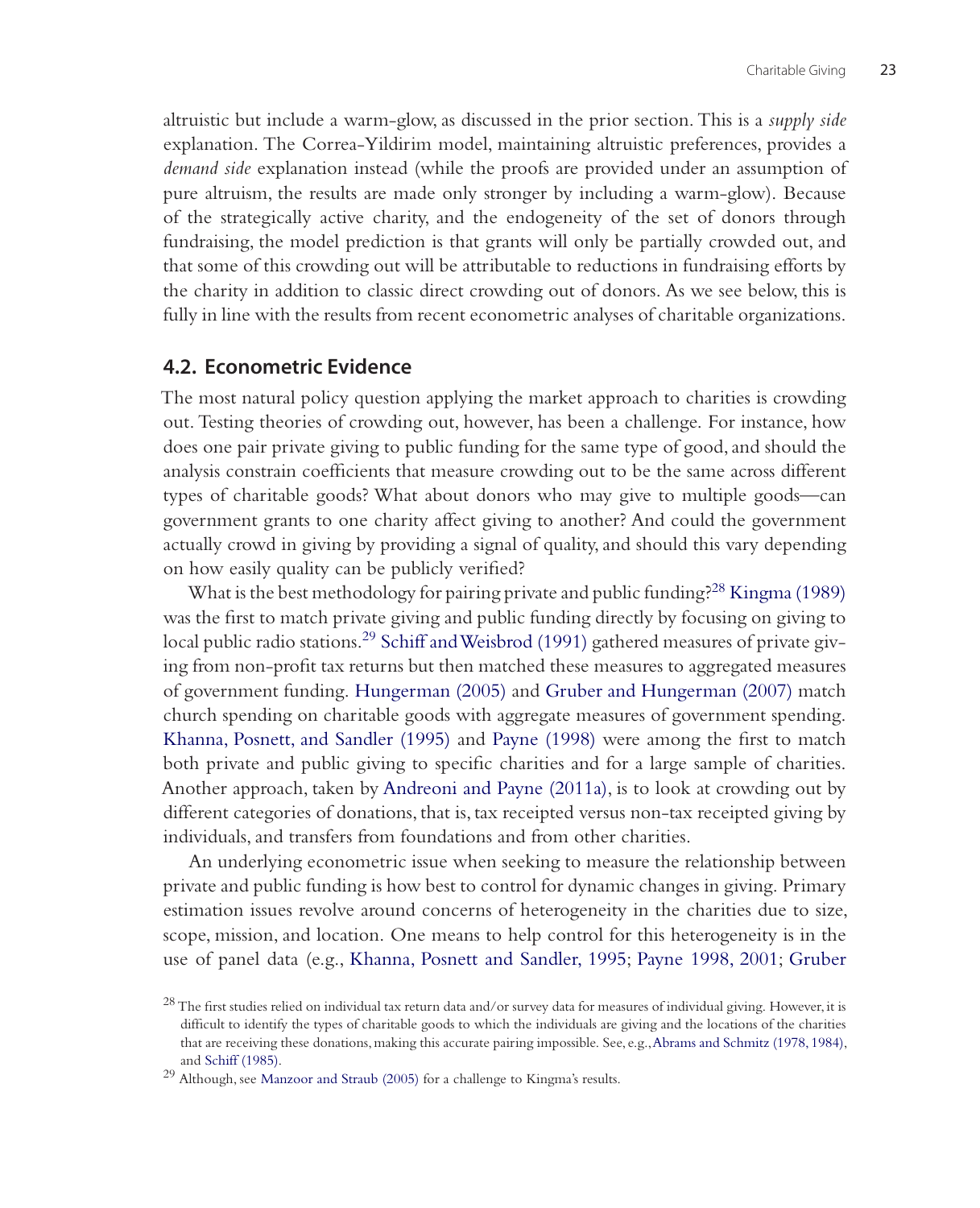and Hungerman, 2007; [Hungerman, 2005;](#page-47-11) [Okten and Weisbrod, 2000;](#page-48-7) Ribar and Wilhelm, 2002; Andreoni and Payne 2003, 2011a, 2011b). With panel data, one can include organizational fixed effects to help control for time-invariant differences across charities.

A second key concern in estimation is the potential omitted variable bias due to timevarying events that could drive both the government and private donors to simultaneously change giving. For example, a natural disaster (Haiti earthquake, Hurricanes Katrina and Sandy) is likely to increase both private and public funding. Failing to control for these positive correlations in demands will lead to a biased understatement of the degree of crowding out, and could erroneously even suggest crowding *in*.

There is likely a similar downward bias associated with the endogeneity in public funding, the third main concern. As pointed out by [Payne \(1998\),](#page-48-4) donors are also voters. If voters' preferences are reflected in both public policy and in private donations, it will create a biased impression that crowding out is low. Hence, even with panel data estimation, one must be concerned about the exogeneity of government funding in a specification that has private giving as a dependent variable.

Estimations of crowding out, thus, should control for the heterogeneity among charities and take into account potential omitted variable and endogeneity biases.This suggests that unless one has conducted a field experiment or has a strong natural experiment, an OLS type of regression will underestimate (bias toward a more positive coefficient) the effect of government funding on private donations. Most of the current research has relied on two-stage least squares ("2SLS") framework to address issues of endogeneity and omitted variable bias. This requires that one find measures that directly explain variations in government funding but only indirectly (through the government funding channel) explain private giving. Although 2SLS is a popular and useful technique, it has its limitations.The biggest concern is weak instruments (see,[Bound et al., 1995;](#page-45-14) Choa & Swanson, 2005; [Cruz & Moreira, 2005\)](#page-46-7). If one uses instruments that only weakly identify the level of government funding, the estimates of crowd out will still be biased. In any 2SLS estimation, therefore, the researcher should ensure that the instruments work, that there is a good story to explain how the instruments affect government funding, and that the instruments do not directly explain private giving.

The literature that employs a 2SLS technique,generally finds that government funding crowds out private giving. [Hungerman \(2005\)](#page-47-11) suggests that public social welfare funding crowds out revenues by faith-based organizations on the order of 67 cents for every dollar of public funding. [Andreoni and Payne \(2011a\)](#page-45-13) find an overall crowd out of 70 cents for every dollar of government grants when studying charities involved in the provision of goods related to social welfare and community development. These use data from the United States. Andreoni and Payne (2011b) use data on Canadian charities and measure crowding out at close to dollar-for-dollar.

Is the measure of crowding out usually the same across different types of charities? While crowding out seems large for social welfare organizations, there is no evidence of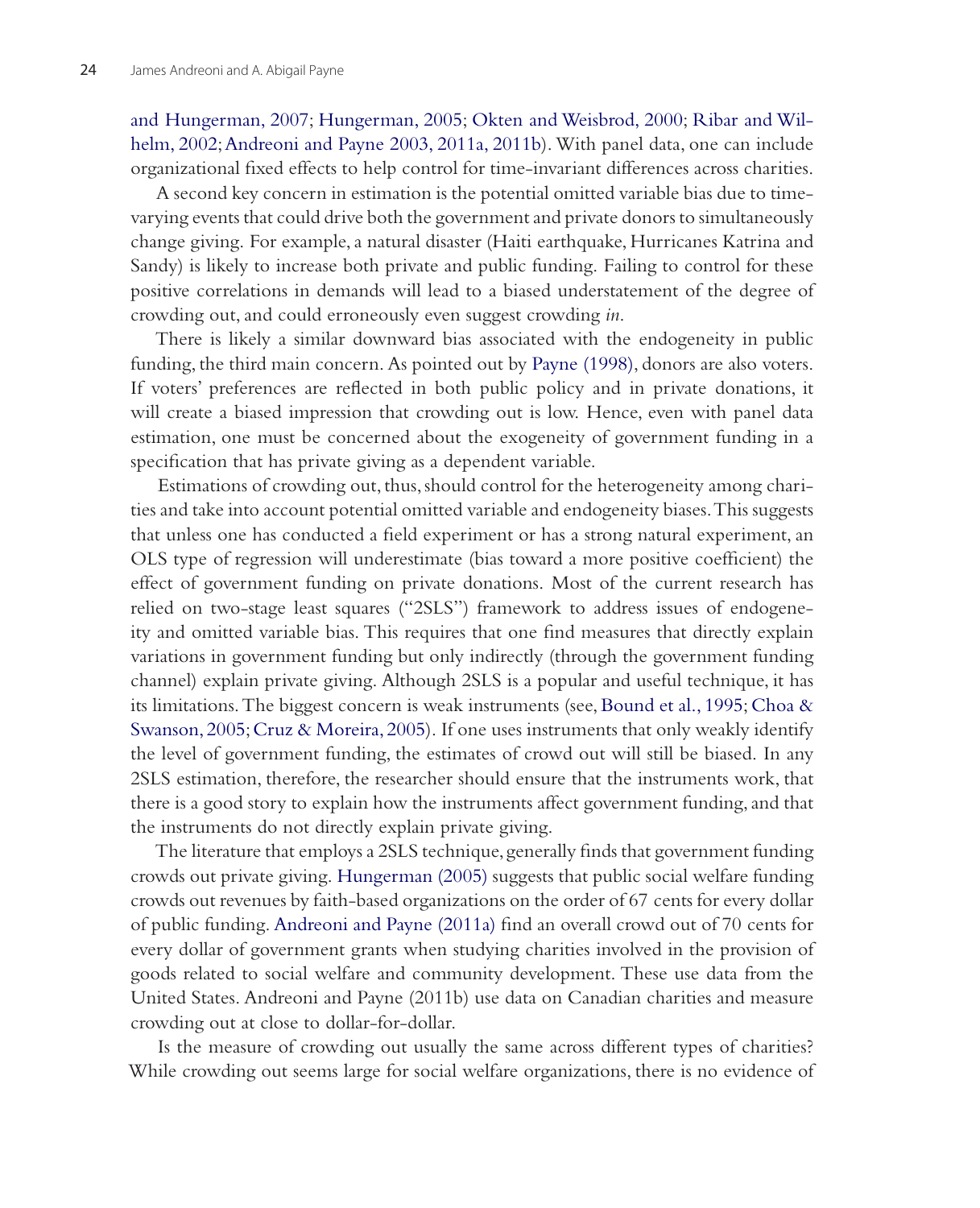crowd out for health organizations or for overseas and relief organizations.[30](#page-24-0) Borgonovi (2006) [studies](#page-45-15) [the](#page-45-15) [effects](#page-45-15) [of](#page-45-15) [changes](#page-45-15) [in](#page-45-15) [government](#page-45-15) [funding](#page-45-15) [on](#page-45-15) [private](#page-45-15) [giving](#page-45-15) [to](#page-45-15) American non-profit theaters. He presents evidence to suggest that small levels of government funding crowd in private donations but large levels of funding crowd out donations. However, Borgnovi only studies a small sample of charities. In the context of education, the analysis of both [Connolly \(1997\)](#page-46-8) and [Payne \(2001\)](#page-48-8) suggests that donors may not be as informed about the goods and services provided by universities, potentially allowing the government grants to serve as a signal of quality to private donors, especially when the signal relates to grants associated with research activity. Both empirical analyses support this conjecture. Recent work by [Blume-Kohout \(2012\)](#page-45-16) also suggests that government research grants provide a signal of quality to private donors.

Overall, however,while there are numerous studies that explore crowd out as it relates to the provision of social services, there are too few studies that examine crowding out in other charity sectors, such as environmental, health, education, and the arts.

If crowding out ranges from 70 cents to 1 dollar,is this mostly attributable to a change in donor behavior? There are several things to consider in answering this. First, donors may be latent givers, that is, they must be encouraged to give through fundraising and marketing campaigns. Second, charities are likely more concerned about service provision than revenue growth.That is, as non-profits, charities may not be net revenue maximizers and instead may view fundraising as a "necessary evil." Third, it is important to control heterogeneity among charities when analyzing the interaction between private and public funding. In short, it is important, yet delicate, to treat charities as active players when it comes to the collection of private donations.

Andreoni and Payne (2003, 2011a) shed light in the role of charity fundraising on crowding out using US data. In 2003 they demonstrate that for both arts and social welfare charities, increases in government funding to an organization significantly decrease fundraising efforts by the organization. In 2011 they study a panel of more than 8000 charities operating in the United States.They measure an overall level of crowding out on the order of 75%.This crowding out can be decomposed into the portion that is attributable to donors independently changing their contributions and the portion attributable to a change in fundraising behavior. Their research suggests the bulk of the crowding out is due to a change in charity fundraising. Depending on the specification, in fact, donors may be slightly crowded in by government grants. The maximum level of crowd out attributable to a direct change in donors' giving is 30%. Thus, the portion of crowding out attributable to a change in the charity's behavior ranges between 70% and 100%.

[Andreoni and Payne \(2011b\)](#page-45-17) expand upon these findings with a rich data set of more than 13,000 charities involved in the provision of social welfare and community services

<span id="page-24-0"></span><sup>&</sup>lt;sup>30</sup> For both of these types of organizations the effects are imprecisely measured. Health organizations can be difficult to study because these organizations exist in the private, public, and charitable sectors, making it difficult to understand the incentives and the organizational structures of the institutions that qualify as a charity. Relief organizations can also be difficult to study because in many cases the funds collected in one community are used in another community.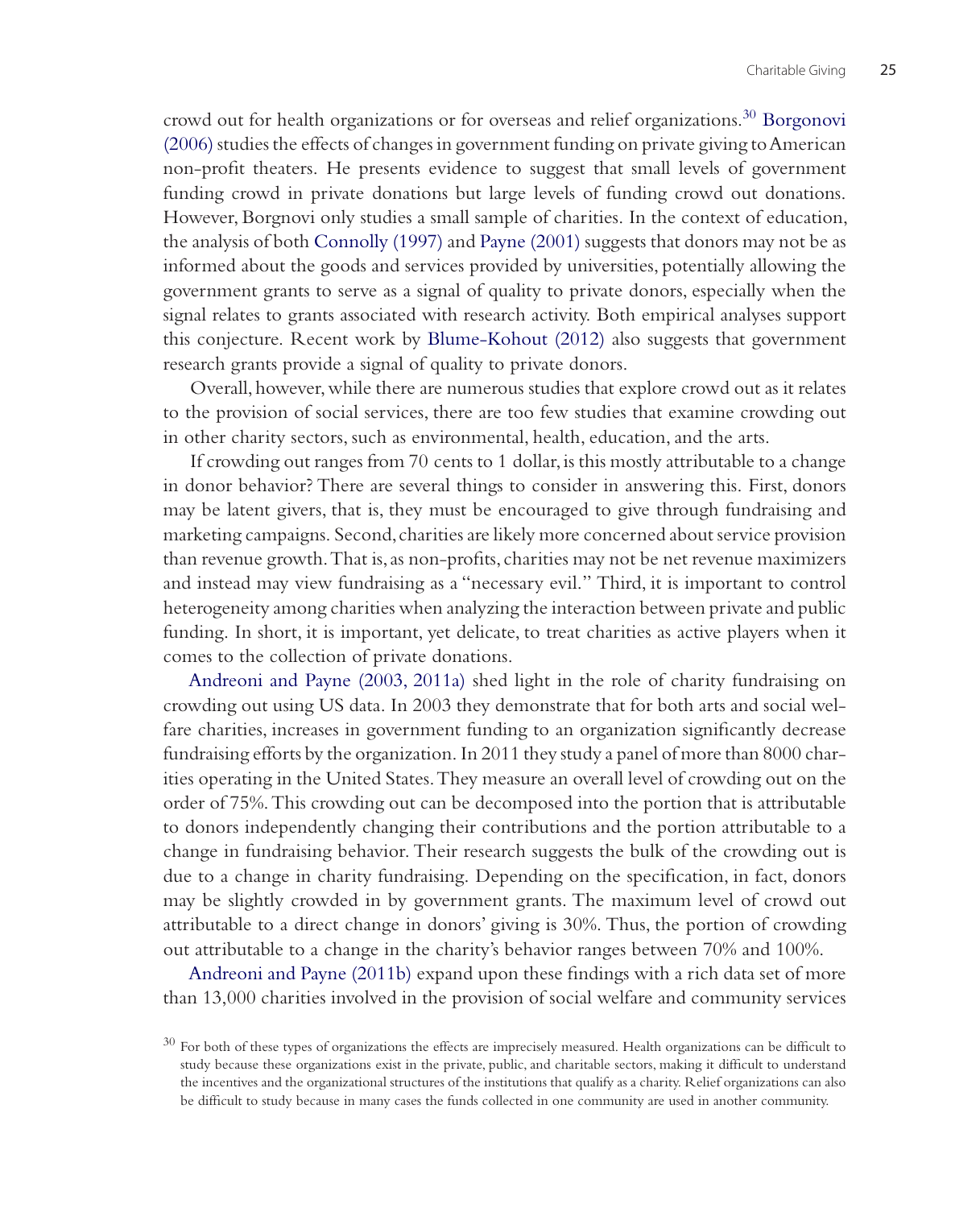in Canada over more than 15 years. For overall private giving, they measure crowding out of close to 100%. Similar to the US data, approximately 77% of this crowding out is attributable to change in charity fundraising. Unlike the US data, however,Andreoni and Payne can examine whether crowding out is similar across different types of private givers to the charity: individuals that give directly, individuals that give through participation in fundraising events (such as gala dinners or other non-tax receipted revenues), and donations from other charities and charitable foundations. The analysis suggests that individuals that give directly do not reduce their giving when the charity receives a government grant – instead they increase their giving, suggesting a crowding in effect as would occur if individuals use government funding as a signal. The crowding out is attributable to a decline in revenues from fundraising events (likely because the charities reduce their fundraising efforts) and a decline in revenues from other charities and foundations. These other charities and foundations are likely better informed about the activities of the charities under study and, thus, more likely to change their funding levels when the charity receives government funding.

Despite the great attention to crowding out, there remain many open questions. Crowding out clearly differs across the types charitable good or service being provided, and it differs across each source of private revenue, in ways that are not yet understood. Moreover, if giving is crowded out, where does the giving go? Do donors give it to another cause or use it for private consumption. Conversely, if a fundraiser succeeds in attracting a new donor, is that money simply moved from another charity, or is the new donor also giving new dollars to the charitable sector.<sup>31</sup> One thing that is clear, however, is that viewing organizations as active players in the market for donations has brought rich new insights to questions of crowding out and the effectiveness of government policy.

## <span id="page-25-0"></span>**4.3. Evidence from Field Experiments**

The main models of fundraising discussed above are built on the assumption that there are some latent transaction costs to giving. Contacting donors with a request to give, perhaps providing a return envelope and information about the organization, can lower the transaction costs and hence trigger a gift. We start this section by discussing a paper by [Huck and Rasul \(2010\)](#page-47-14) that attempts to measure the selection into giving based on a model of transaction costs.

Notice that if an individual faces random transaction costs—one's day could be particularly busy or unusually slow—this effect cannot be captured in a single request to give. Thus,one needs at least two requests to identify a model of selection into the set of donors. Huck and Rasul conduct a study using the same fund drive described above. Potential donors received a detailed solicitation letter that varied across donors with respect to

<span id="page-25-1"></span><sup>&</sup>lt;sup>31</sup> Reinstein (2011) discusses a framework for thinking about displaced giving, while [Rose-Ackerman \(1982\)](#page-48-9) discusses the potential for fundraising to only reallocate givers without actually raising more funds for the charitable sector as a whole. Both papers raise important issues that seem worthy of additional research.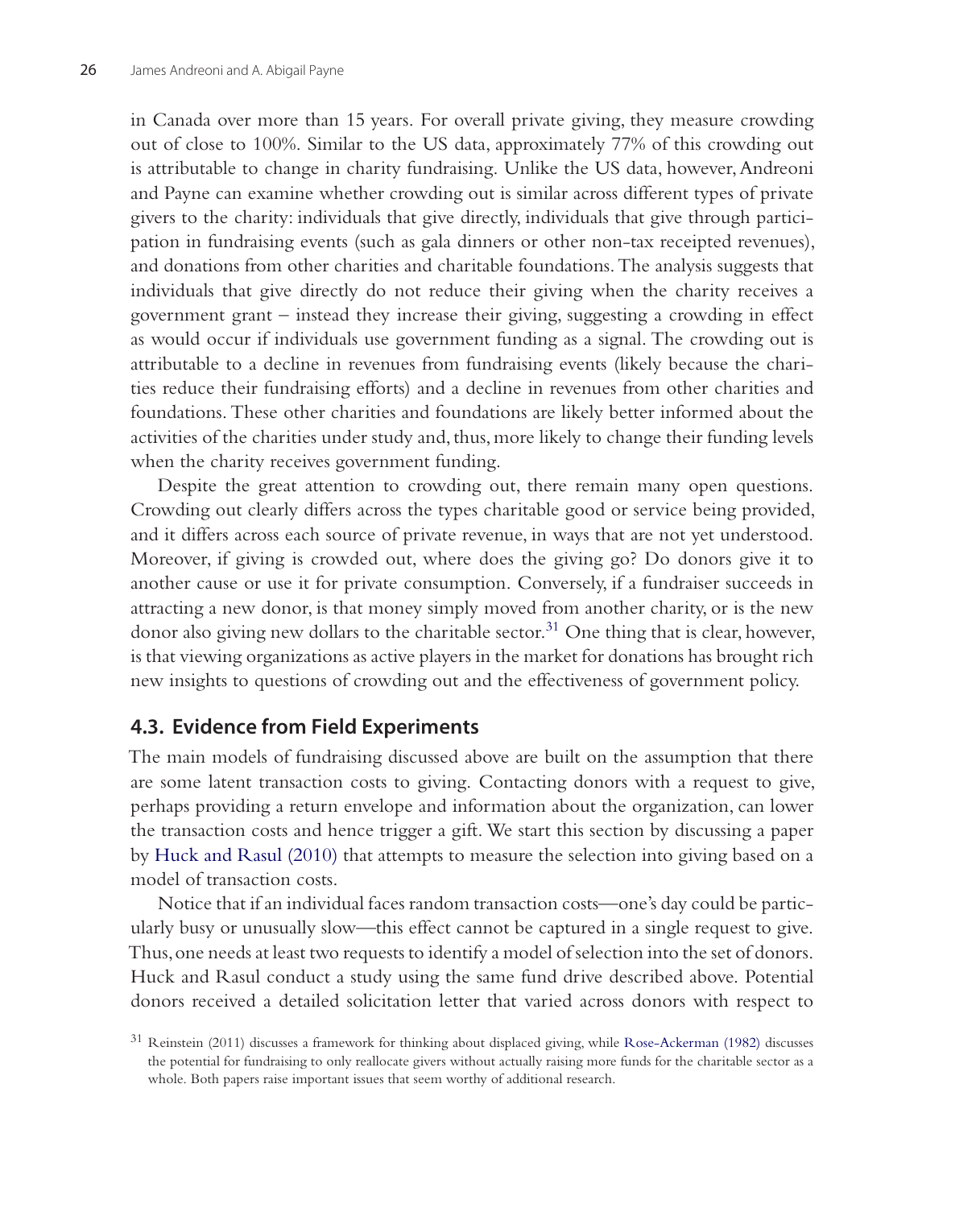whether a leadership gift was mentioned and potential matching rates for donations. Six weeks later these donors received a brief reminder of the earlier mailing but carried no new information. Let  $r_1$  be the response rate on the first mailing and  $r_2$  be the response rate on the second mailing. Let *s* stand for the share of donors who would like to give if transaction costs were sufficiently low and let *t* be the probability that an individual draws a transaction cost that is at or below the threshold at which they will find the time to consider the solicitation and mail a check. Assuming *s* and *t* are the same across solicitations (the authors provide cogent arguments about why the data support this assumption), then with two mailings the response rates would be defined as  $r_1 = st$ , and  $r_2 = s(1-t)t$ . These two equations can be solved for *s* and *t*. The authors do this for both a control group that was not told of a lead giver, and for a treatment group that was. Solving for the control group,*s* is 0.069 and *t* is 0.54, while for the treatment group,*s* is 0.061 and *t* is 0.57.The fact that these numbers are so similar, despite the fact that the treatment group gives higher amounts at both the initial and reminder solicitations, is supportive evidence for an underlying model of fundraising built on notions of transaction costs of givers.<sup>32</sup>

An important implication and lesson of field experiments using mailings that is worth emphasizing is clarified in this multiple-solicitation technique.The reminder letter mentioned nothing about the leadership gift or matching rates.Yet, those who gave after the second solicitation but had gotten letters mentioning the lead gift in the first solicitation gave more.This leads one to ask whether the differential propensity to be treated—that is, opening the envelope on the first solicitation—is interacting with the willingness to give in the second mailing. Backing up one more stage, one could also imagine that those willing to open envelopes from charities in the first mailing are also hopeful to have something to support, which in turn may select themselves into being treated based on an openness to being influenced by, say, a leadership giver. This self-selection into being treated, along with the low response rates, means that these experiments are not informing us about a general population, but a self-selected and potentially extreme subset of potential givers. Charities that offer matches over a telephone solicitation, radio advertising, or using a social network, for instance, may find entirely different patterns of responses.

## <span id="page-26-0"></span>**4.4. Further Evidence from Experiments**

Here we discuss other laboratory and field experiments that consider charities as participants in a complex strategic game among several players. We highlight two issues: crowding out and sequential giving.

<span id="page-26-1"></span> $32$  [Huck and Rasul \(2010\)](#page-47-14) argue convincingly that other explanations of choice cannot explain the data. For instance, the fact that the second mailing gets any response is evidence that either preferences or transaction costs of giving have some random element. A random utility model, however, is contradicted by the fact that response rates fall by half in the reminder.This leaves randomness in transaction costs as a likely explanation.The simple two equation approach is, obviously and necessarily overly simple—it is the most one can do with two solicitations.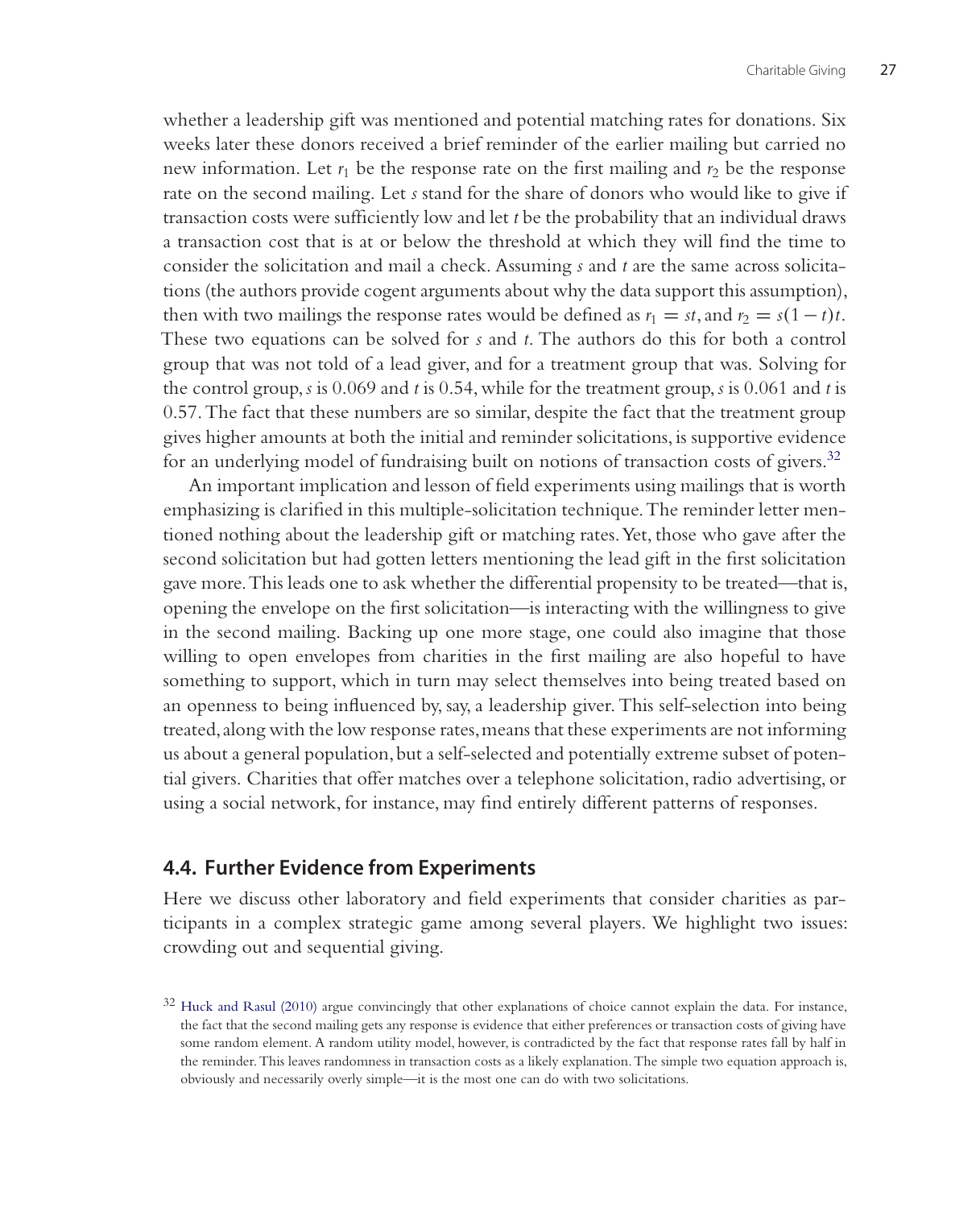Early experiments on crowding out focused on abstract public goods provided in the laboratory [\(Andreoni \(1993\);](#page-44-4) [Bolton and Katok \(1998\);](#page-45-7) Chan, Godby, Mestelman, and Muller, 2002). These found incomplete crowding out, suggesting that subjects' preferences included some imperfect willingness to substitute own giving for forced giving through "taxation." The strength of this approach is that it clearly identifies the role of preferences apart from any context brought into the experiment from the real world, or any value placed on being a "donor," either through conscience, identity, audience effects, or other elements that may account for the warm-glow. However, this narrowness is also a weakness.What if context (that is,giving to an actual public good in the world) interacts with warm-glow to change its impact?

In a simple and clever manipulation by [Eckel, Grossman, and Johnson \(2005\),](#page-46-2) laboratory subjects play a dictator game<sup>33</sup> with an actual charity.<sup>34</sup> Using the setup of Bolton and Katok (1998), both the individual and the charity were endowed with an initial split of \$20, either \$18 for the subject and \$2 for the charity, or \$15 for the subject and \$5 for the charity. Subjects could then "top up" the small forced donation. The hypothesis of complete crowding out is the final allocation should be independent of this initial allocation.The interesting twist here was a further manipulation in how the initial endowment was framed. If it was stated simply as a starting allocation, crowding out was seen as essentially zero—giving did not depend on the starting allocation. However, if subjects were told that they had \$20 to start with and that \$2 (or \$5) had been "taxed" away from them, this tax was incorporated into the contribution leading to 100% crowding out.

What accounts for this difference in framing? Obviously it cannot be that subjects have utility functions over the final provision of the charitable good, since otherwise giving would have been zero in all conditions.<sup>[35](#page-27-2)</sup> Instead, it is likely that the frame affects how subjects perceive themselves or how they feel they are perceived by others. It would appear that publicly framing the initial allocation as a tax served to create the mutual knowledge

<span id="page-27-0"></span><sup>&</sup>lt;sup>33</sup> People often ask about the validity of an experimental dictator game to explain behavior outside the laboratory, pointing to potential experimenter demand effects as a possible confound [\(List, 2007;](#page-47-15) [Bardsley, 2008\)](#page-45-18). Recently, Franzen and Pointner (2013) correlate behavior in the laboratory with real choices made many weeks later with a real solicitation for a charity, and found laboratory and field choices were significantly correlated. One way to reconcile the intuition of demand effects with this result is that in the field there are "fundraiser demand effects"that are similar to those in the laboratory, and affect similar people. This would then turn the argument upside down—dictator games are excellent games for studying giving in the field precisely because they contain demand effects.

<span id="page-27-1"></span><sup>&</sup>lt;sup>34</sup> The authors offer each subject a choice from a menu of charities. The idea is to increase the likelihood that subjects are paired with a charity they support. One could imagine, however, using this selection as a commitment device: choose a charity that one dislikes so as to make it easier to say no in the giving stage.While the authors found no evidence of the strategic use of choice, the hypothesis was not given a clear test; all charities offered were likely to be supported by some degree by all subjects.

<span id="page-27-2"></span><sup>35</sup> A closely related paper by [Crumpler and Grossman \(2008\),](#page-46-0) discussed earlier, makes this point clearly. In a similar set up, lab subjects can play a dictator game with a charity. However, the experimenter has already guaranteed the charity a large donation. Any gifts from subjects will be deducted from the experimenter's guarantee. Thus, subjects' gifts will have no marginal effect on total giving, but will have a compositional effect of including more money from the subject. Despite the strong incentives to give zero, the authors find 57% of subjects donate, and about 20% of endowments go to charity. This is striking evidence in favor of a warm-glow motive.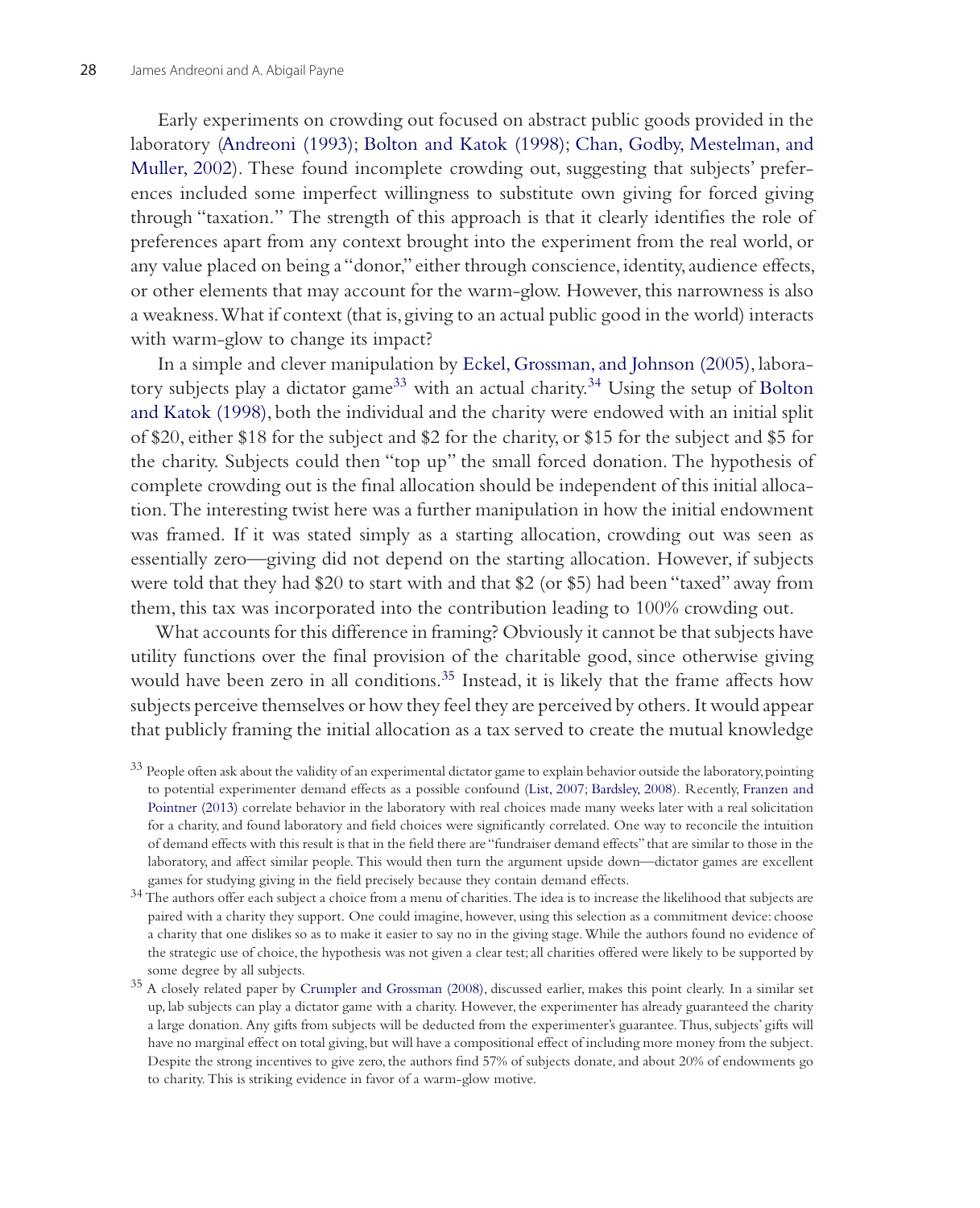that subjects would get credit for this contribution.<sup>36</sup> Li, Eckel, Grossman, and Brown (2011) show this must be the case. In another "real donation" setup, subjects can give to private charities, or to government agencies that would appear to be providing a nearperfect substitute (such as disaster relief,or cancer research). Individuals made similar levels of donations to the government or private sector provider, although the 22% going to the government was smaller than the 27% going to the private alternative.<sup>[37](#page-28-1)</sup> Nonetheless, this study shows that people are not opposed to taxation, but will *voluntarily* pay a tax, as long as it is clear to all sides, and perhaps especially the subject herself, that the "gift" includes the dollars going to the government.

Next we turn to sequential giving. Much of the intuition for markets for giving is based on static models in which all givers move simultaneously. In life, as has already been noted in the discussion of leadership giving, giving is often sequential. Often these "leadership gifts" will come from a small set of large donors. It is believed, however, that this way of organizing donations is the best way to guarantee the success of the fund drive.<sup>38</sup> Several theoretical papers have suggested that the leadership giver may have an incentive to become better informed than other donors,thus the lead gift conveys useful information (Andreoni, 2006a;Vesterlund, 2003). Another hypothesis is that leadership givers are instrumentally giving to promote reciprocal gift exchange.A clever experiment by [Potters, Sefton, andVesterlund \(2007\)](#page-48-10) shows that when leadership givers reveal private information using a credible signal, leadership giving is effective.This supports the model of signaling over reciprocity.

Another feature of real-world giving is that it unravels slowly over time. In an important paper by [Marx and Matthews \(2000\),](#page-48-11) giving is modeled as an iterative mechanism. Building off of [Schelling's \(1960\)](#page-48-12) intuition, giving little-by-little can help solve the free rider problem since each giver only risks a small amount of money and reveals only a small bit of information about his willingness to pay. Marx and Matthews show formally, however, that for this to be true there must be a discontinuous "completion benefit." If there is, and if players are sufficiently patient, iterative giving can have the effect suggested by Schelling. [Duffy, Ochs, andVesterlund \(2007\)](#page-46-9) find iterative giving is indeed more successful but, in contrast to the formal model, the success does not depend on the existence of a discontinuous completion bonus.

A final way sequential giving could be important in the real world is that it helps givers form beliefs about what size gift is "appropriate." Giving, as we have argued, has many

<span id="page-28-0"></span><sup>36</sup> It is amusing how this also mirrors the political debates. Those who favor smaller government tend to discuss the government in terms of "your taxes," while those wanting a larger presence for government discuss policy in terms of "your schools" or "your highways."

<span id="page-28-1"></span> $37$  This set of results is also striking in line with the results of a neuro-economics study by Harbaugh, Mayr, and Burghart (2007), which showed that people enjoyed giving to charity, even if it was a forced versus a voluntary gift, but the joy of voluntary giving (as measured by neural activity in the pleasure centers of the brain) was higher than for involuntary giving.

<span id="page-28-2"></span><sup>38</sup> See [Andreoni \(1998\)](#page-44-5) for a discussion of these practices and a theory of seed money as signals for charitable giving, and see [List and Lucking-Reiley \(2002\)](#page-47-7) for a field experiment supporting this model.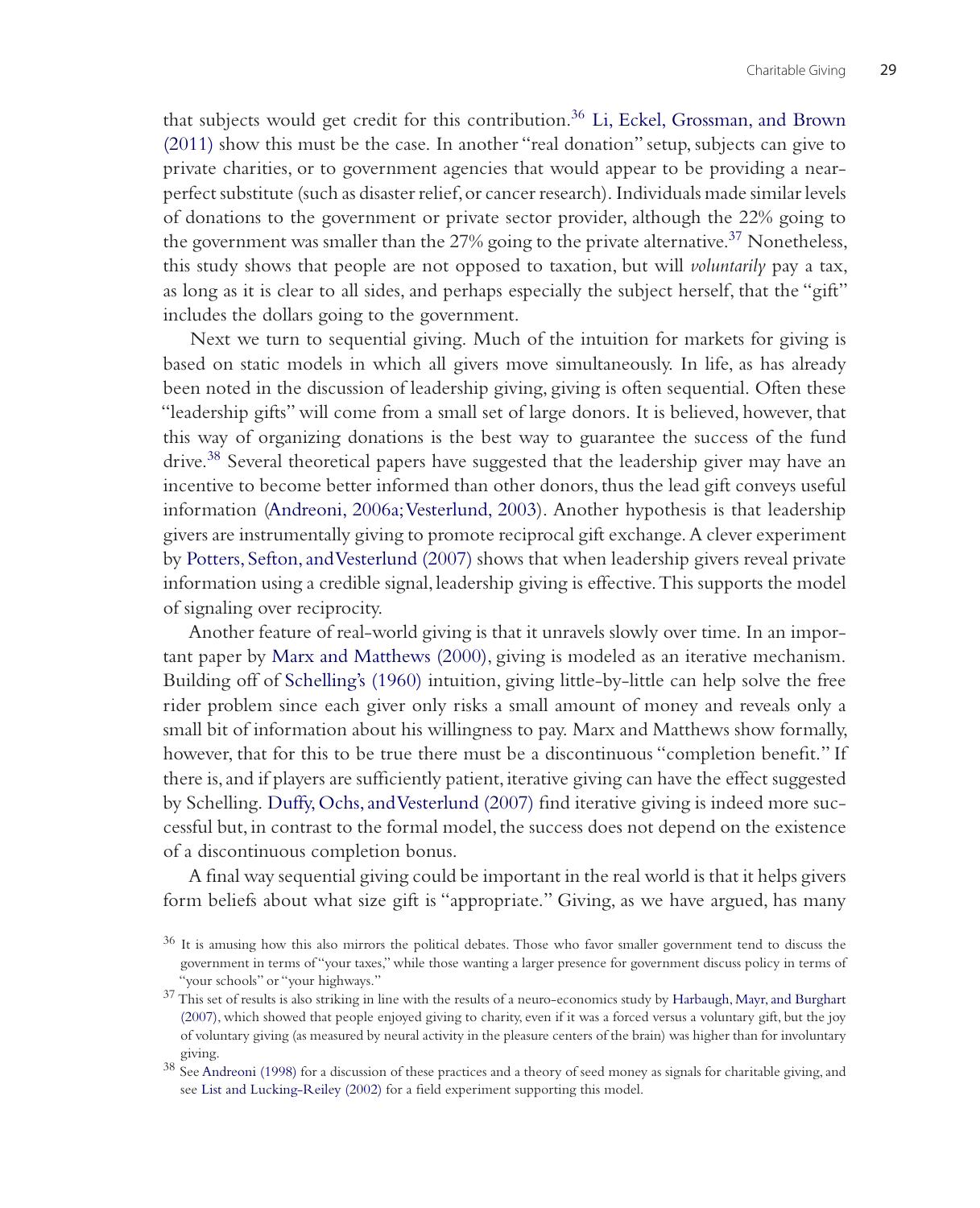components of a purely social good, such as audience effects, identity, and status, and as such how much a person wants to give could be a *positive* function of what others give. Sequential giving allows people to learn from those who came before. In an experiment using public radio donors, [Shang and Croson \(2009\)](#page-48-13) manipulated information given to donors calling into a station to make a pledge.When they announced the largest of recent donations, this indeed had a positive effect on giving.

## <span id="page-29-0"></span>**5. APPROACH 3: GIVING AS A SOCIAL ACT**

Markets, as economists have idealized them, are impersonal. Supply meets demand.There is no courtship,no flattery,no salesmanship—just exchange.Thinking of charity as existing in a market with many players is a necessary step toward understanding how the different participants respond to each other. But the extremely personal nature of charitable giving, the fundamentally human aspect of giving and helping, suggests that perhaps this idealized analog of a market is missing some fundamental aspects of the giving dynamic that could be critical to understanding why people give, and why we rely on charity to provide so many social goods and services. Understanding giving as a social act will allow us to ask whether this structure is efficient or whether, as is often the case in textbook markets, the exchanges are fraught with "market" imperfections.

To make the point starkly, as researchers in the area of giving and altruism will surely affirm, a perennial question asked of us is,"Why do people give?"Why is this question asked in the first place? Do labor economists get asked, "Why do people work?" Do newspapers print headlines asking,"Why do people buy food?" Giving, altruism, charitable feelings, and behaviors are as common to everyone's personal experience as getting a job or eating a meal, yet charitable behavior remains something that has escaped an easy explanation and remains a topic of great fascination, both in and out of academia.

One reason economists have, perhaps, struggled to provide a simple answer to the question is that the answer goes beyond the borders of mainstream economics. Sociology and psychology may be needed as well. Scientists from these areas will tell us that giving typically involves at least two steps. First is an intellectual recognition of a need. But this is clearly in itself not enough. For nearly everyone on the planet there is someone they know (or know of) who is in much greater need than themselves, or is aware that there are causes whose social benefit greatly exceeds one's own private benefit of the last dollar of consumption. Awareness is not enough. So what else is needed to move awareness into action?

This section will explore several answers to what could be part of that "what else."All of these will revolve around the inherent sociality of giving.

Begin with the trivial observation: giving requires a recipient. Giving is rarely anonymous and even more rarely is it unnoticed or unknown. That is, someone is typically watching and the fact of an audience may influence giving. But even when no one truly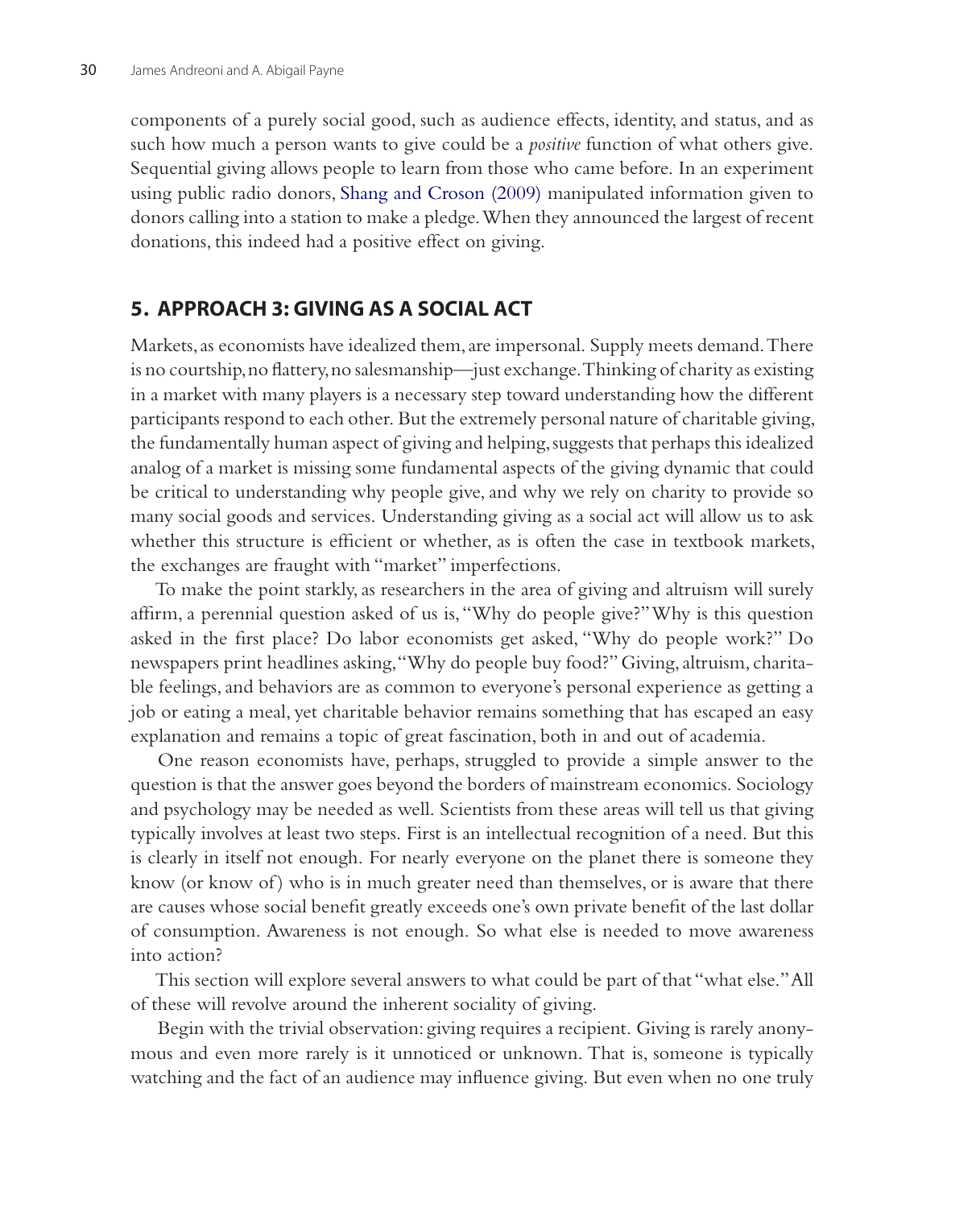knows about a gift, the giver herself knows.<sup>39</sup> Are we, as Adam Smith wrote in *The Theory of Moral Sentiments*, our own audience?

Another feature common in the giving exchange is a request to give. It is a fair approximation to say that virtually all giving is accompanied by a direct request, a fundraising solicitation, a phone number or web address on a television screen, or an extended hand. Rarely does a donor get "hungry" for more giving, instead the recipient tends to come seeking the donor. People may be more or less willing to put themselves on life paths to do good deeds, such as the person who becomes an overworked and underpaid teacher or nurse rather than an accountant or statistician. On a day-to-day scale, a willingness to give will often be correlated with a willingness to let oneself be asked.And when being asked is truly exogenous, a willingness to give may be correlated with a weakness of will to say no.

If asking is so powerful, this leads us to imagine what hold asking has on people. Why does asking work? Economists are just beginning to examine these questions, but the answer, we will conjecture, lies in another key ingredient to the chain of mental states that leads to giving. In particular, once one intellectually acknowledges the needs of another, an emotional experience of those needs is most often present in those who give. That is, humans feel great empathy.

## <span id="page-30-0"></span>**5.1. Audience Effects**

Public Broadcasting fundraisers read names aloud on the air, the symphony lists donors in the program, and after class reunions the names of those who gave will be printed in the annual college newsletters.

These tactics apparently work to increase donations, but why? One hypothesis is that, for whatever accident of evolution—biological or cultural—individuals form judgments about others and, more to the point, people care that they themselves are judged positively. Two papers published in the same year discussed the importance of such audience effects, [Ariely, Bracha, and Mier \(2009\)](#page-45-19) and[Andreoni and Bernheim \(2009\).](#page-44-7) Here we discuss the second of these, though each had a similar intent.

The paper by Andreoni and Bernheim uses a simple dictator game in which the dictator has \$20 to share with a recipient. It seems obvious that most people will agree that the socially acceptable—some would say normative—choice in this dictator game is a 50-50 split. People, however, may have heterogeneous values for how much they personally care about adhering to this 50-50 norm.The key innovation in this analysis is to assume that in addition to caring about others and about adhering to the norm, people also care their"social image."That is,people care that others *perceive* that they are altruistic.

<span id="page-30-1"></span><sup>39</sup> Adam Smith famously discussed this self-monitoring in the *Theory of Moral Sentiments* as the notion that inside our minds is an"impartial spectator"who evaluates the moral value of our choices, and whose opinion of us matters greatly. Smith did not speculate as to whether this spectator, while impartial, was also naïve. That is, are we capable of hiding our true intentions from the impartial spectator? Stated differently, do we benefit from signaling our true types to the spectator (or perhaps hiding our true types by pooling), or is the spectator,who, after all lives in the same neighborhood as our consciousness, smart enough to know our true types, but simply judges us by our choices.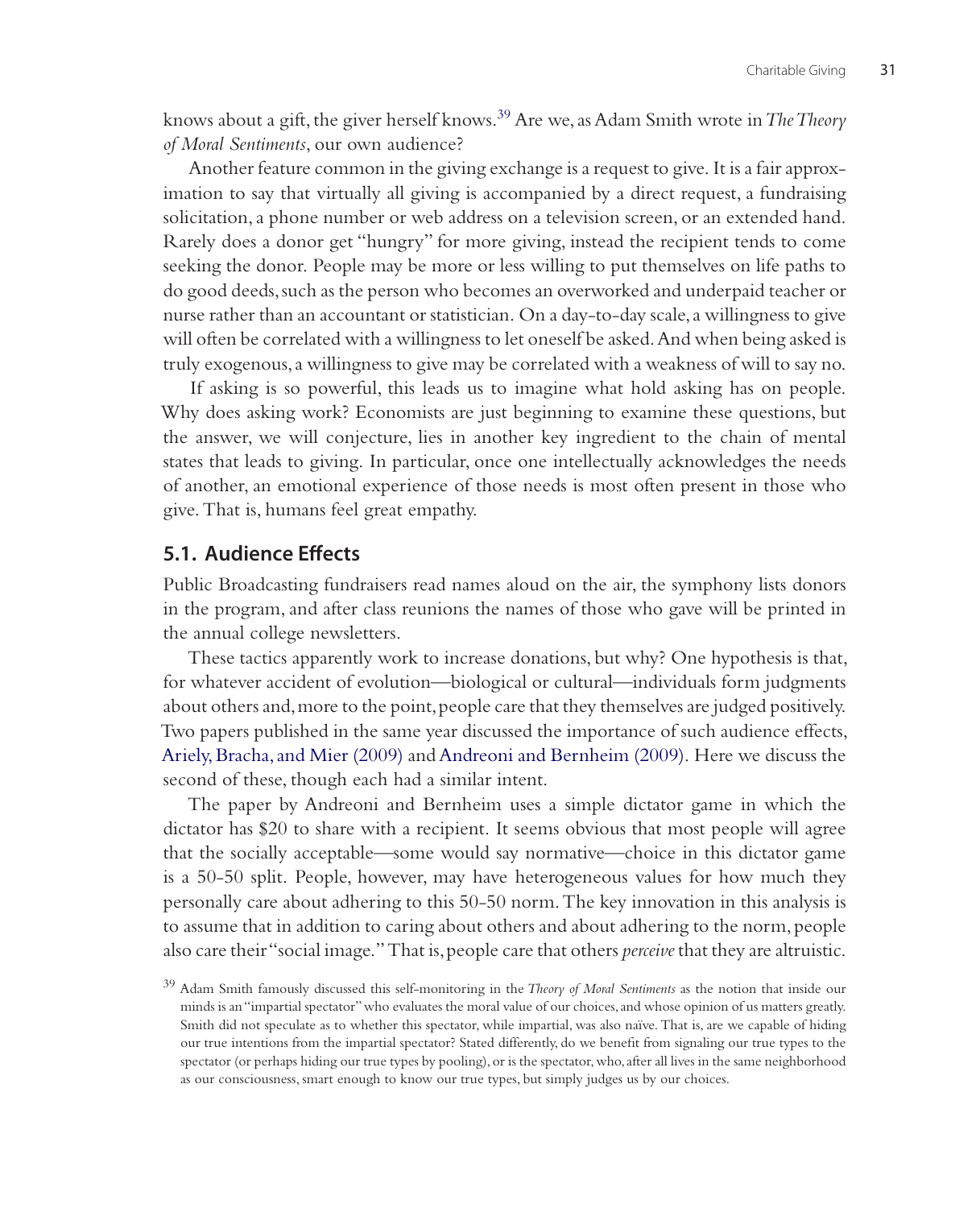Suppose that with no audience Alice would most prefer to give Bob a 45% share of the pie, keeping 55% for herself. Notice, that with an audience it will cost just 5% more of the pie for Alice can appear just as generous as those who care infinitely about conforming to the 50-50 norm. By giving 45%, conversely, she reveals her true type. Here the audience makes her behave more generously.

Instead, suppose Alice would, without an audience, be willing to give Bob 2% of the pie.With an audience Alice will be seen almost as poorly as those others who are taking everything.To gain an extra 2% of the pie Alice relinquishes almost nothing in her social image and, depending on the distribution of the preferences for conforming to the norm, could find the trade-off makes her better off.That is, an audience makes her behave more selfishly.

Combining these two effects, the audience can create a "double pooling equilibrium," and this outcome exactly captures the specific data from experiments.

Andreoni and Bernheim follow this theory with a new experiment. They do this by adding noise to a Dictator Game choice. For instance, regardless of what the dictator chooses, there could be a 50% chance that her choice will be substituted with "give nothing."Thus, when a recipient gets nothing it is unclear whether the dictator or the experimenter is responsible.The theory neatly shows, as this likelihood of being "forced" to be selfish grows, the pool at giving 50:50 should shrink and the pool at "give nothing" should grow. This is precisely what happens in the experiment. $40$ 

The model and experiment of Andreoni and Bernheim, while not about charitable giving per se (although Ariely et al. do contain elements of charitable giving), provides a structure and a backing for understanding the social aspects of an audience that may bring richness to future studies of giving.

## <span id="page-31-0"></span>**5.2. The Power of the Ask**

Fundraisers are fond of saying that there are two kinds of mistakes to make in a fund drive: asking for too little and asking for too much. Ask for too much, they say, and you get nothing. Ask for too little and you get what you asked for. A recent experiment by [Andreoni and Rao \(2011\)](#page-45-20) illustrates this wisdom, but with a twist about how giving is activated.

Again, a laboratory Dictator Game is the backdrop. In a baseline game there was no communication between dictators and recipients. In the *Ask* condition, recipients could make a request of dictators, including a short written statement. In the *Explain* condition, the dictators could include a short explanation along with their choice. Both of these allow only one-way communication. In*Ask-Explain* and *Explain-Ask* conditions, communication goes two ways, but who speaks first is switched in the two conditions.

<span id="page-31-1"></span> $^{40}$  In a complementary condition, the random device instead forced dictators to "give 1". Even though no subjects ever gave just one in the first condition, as the likelihood of this forced choice grew, the pool at give 1 did as well.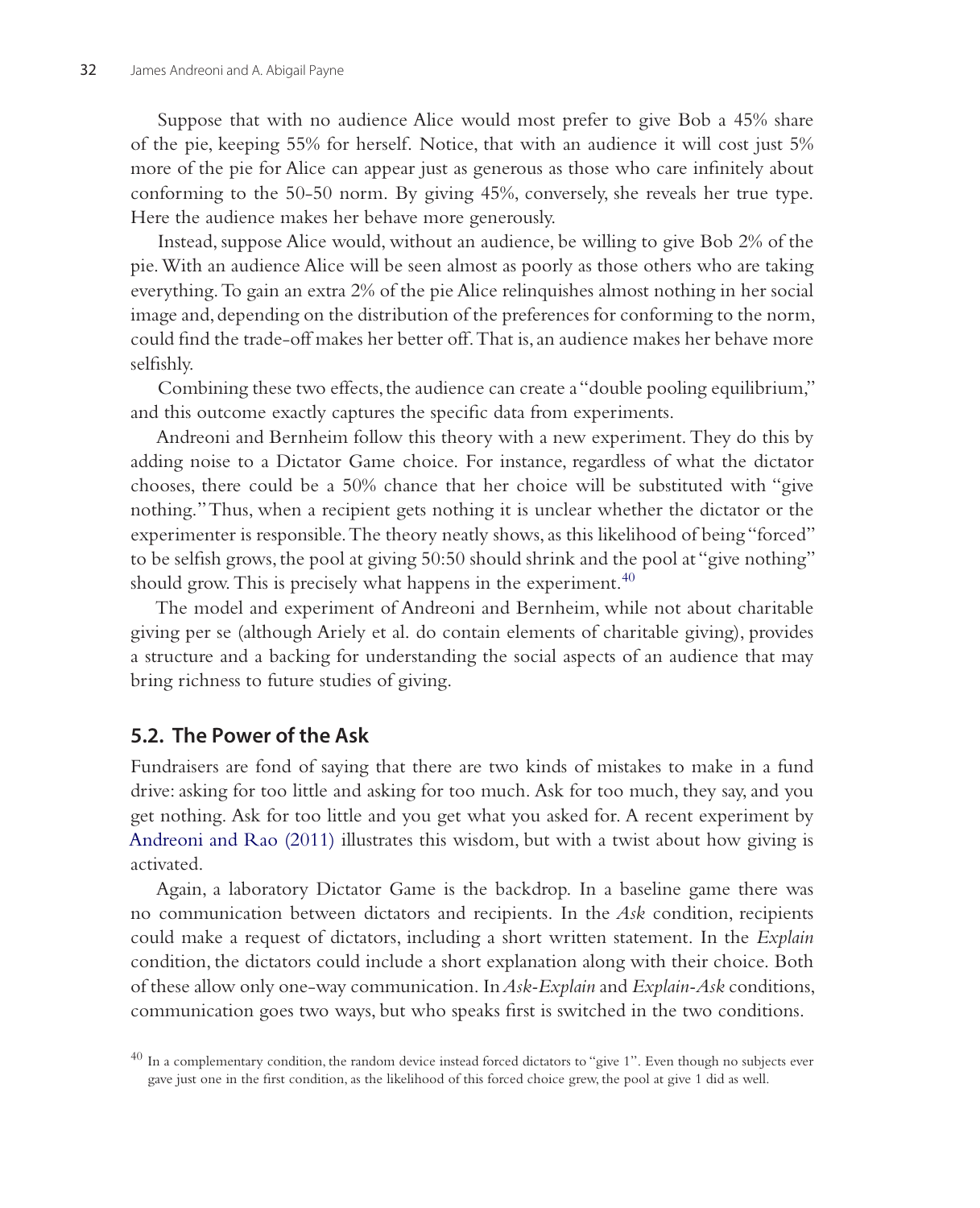As is common, the baseline resulted in about 16% given. Asking improved this. Most recipients asked for 50%, said something about fairness, and this boosted giving to 24%. With explaining came the first big surprise: giving dropped to 6% and dictators most commonly said,"I'm sorry." However, combining asking and explaining does not result in an averaging of the result. Recipients again ask for a 50-50 split, but now both dictators and recipients tend to mention fairness, regardless of which player moved first, and giving surges to almost 29%, with significantly more 50-50 splits—the highest among all conditions.

Andreoni and Rao added one more manipulation. They re-ran the two one-way communication conditions, but before subjects made their choices they actively engaged in imagining themselves in the other's shoes. That is, they engaged in empathic thinking about the other player. The result was that one-way communication with induced empathic thinking looked indistinguishable from that in two-way communication.

What does this teach us? While the mental processes are not measured, the behavior is consistent with a simple story that linguists, sociologists, and language specialists would tend to support. Communication—a fundamental feature of any social interaction such as giving—requires empathic reasoning. Without communication we can maintain an intellectual awareness of a need yet still maintain a "willful indifference" to the emotions that an "empathic awareness" might then ignite. Perhaps, it is conjectured, asking is powerful because it forces people beyond an intellectual awareness into an empathic awareness, and it is the latter that is necessary for an altruist to become a giver. $41$ 

## <span id="page-32-0"></span>**5.3. Diversity and the Socio-economics of Giving**

In urban centers across North America and Europe, neighborhood diversity is increasingly common.This diversity is often lauded as a virtue in and of itself. From a public economics perspective, however, public good provision often decreases in the presence of diversity. The observed decrease in public goods includes spending less on schools, roads, and hospitals (Alesina et al., 1999, 2004; [Poterba, 1997;](#page-48-14) [Goldin & Katz, 1999\)](#page-47-16). What is less clear is how diversity affects the support for *privately* provided public goods such as charities. Standard economic models suggest the predictive effect of diversity on privately provided public goods is unclear. If individuals sort into groups that are distinct based on characteristics such as ethnicity, religion, or income, then increased diversity may foster greater participation in organizations that allow for this sorting, resulting in an increase in giving to these types of groups. But if charities are perceived to benefit individuals that are outside of one's group, then we might observe a decrease in giving.

<span id="page-32-1"></span><sup>41</sup> Recent neurological studies back this up. [Jack, Dawson, Begany, Leckie, Barry, Ciccia, and Snyder \(2013\)](#page-47-17) show that the cool intellectual aspects of reasoning suppress the impulsive empathic parts of the brain, and vice versa.This suggests a physiological reason to avoid a fundraiser—an awareness that being asked will stimulate your emphathy and thus make it harder to engage your intellect when making a giving decision.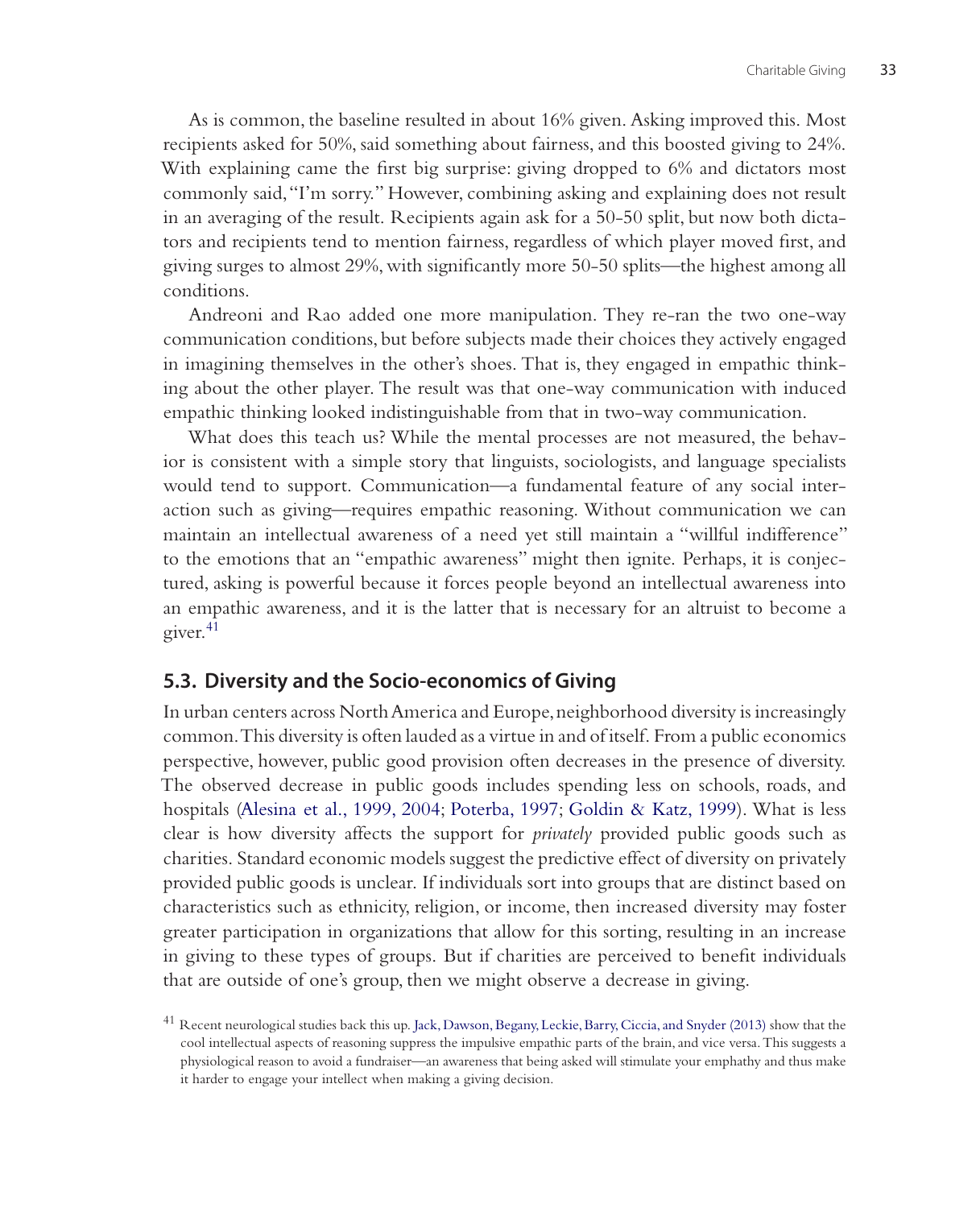[Andreoni, Payne, Smith, and Karp \(2011\),](#page-45-21) using data from Canadian tax-filers, begin to shed light on this issue. Their data is at a neighborhood level (approximately 5000 households per neighborhood) spanning up to four censuses (15 years) and using over 17,000 neighborhood-year observations. They use an empirical methodology adapted from Vigdor (2002, 2004). By using shares of the population as a measure for group affiliation, one can develop a Fragmentation Index to measure the level of diversity in the neighborhood. This index is widely used in the literature and is easily interpreted as the probability that any two randomly selected individuals in the community belong to different groups. The authors observe that while the average adult donates approximately \$200/year, an increase of 10% points in the Fragmentation Index for ethnic diversity implies a decrease in giving of \$27, approximately a 14% reduction.The decline is attributable to the intensive (amount of giving) and not on the extensive (number of givers) margin. That is, increased diversity appears to make givers give less.

The research suggests that different ethnic groups respond differently to diversity. For a 10% point increase in the share of the identified group, giving by whites is higher by \$92, by blacks is higher by \$390, by east Asians is lower by \$111. Moreover, there are strong effects of diversity based on the educational background of the neighborhoods. For a 10% point increase in the share of the identified religious grouping, Catholics' donations increase by \$69 but there is no statistically significant change in the level of giving by those affiliated with other religious groups.

Other work has also found that race and religion matter to givers. [Hungerman \(2008\)](#page-47-18) found that charitable spending by all-white church congregations is more sensitive to increases in the shares of blacks in the county than more diverse congregations. He did not find a similar sensitivity, however, to changes in shares of other races (e.g., Hispanics). [Hungerman \(2009\)](#page-47-19) also provides evidence to suggest that the effect of changes in government spending on church spending varies across communities that is tied to measures of racial diversity. Experimental work by Fong and Luttmer (2009, 2011) shows that racial composition affects perceptions about giving.This literature suggests there is more to understand about the impacts of diversity on charitable giving and the provision of charitable goods. If governments are looking to transfer more of their services to charities, then we should consider more how diversity affects charity operations and how these effects could affect the delivery of public goods by charities and other private groups.

## <span id="page-33-0"></span>**6. APPROACH 4: THE GIVER'S MIND**

Recently, decision scientists and economists have conducted experiments that have had an eye-opening effect on the study of giving. [Dana, Cain, and Dawes \(2006\)](#page-46-10) showed that, rather than enter a \$10 dictator game with an anonymous partner, many people would accept \$9 and be allowed to leave with the potential recipient not being made aware of the choice to exit. This would seem to violate revealed preference—entering and taking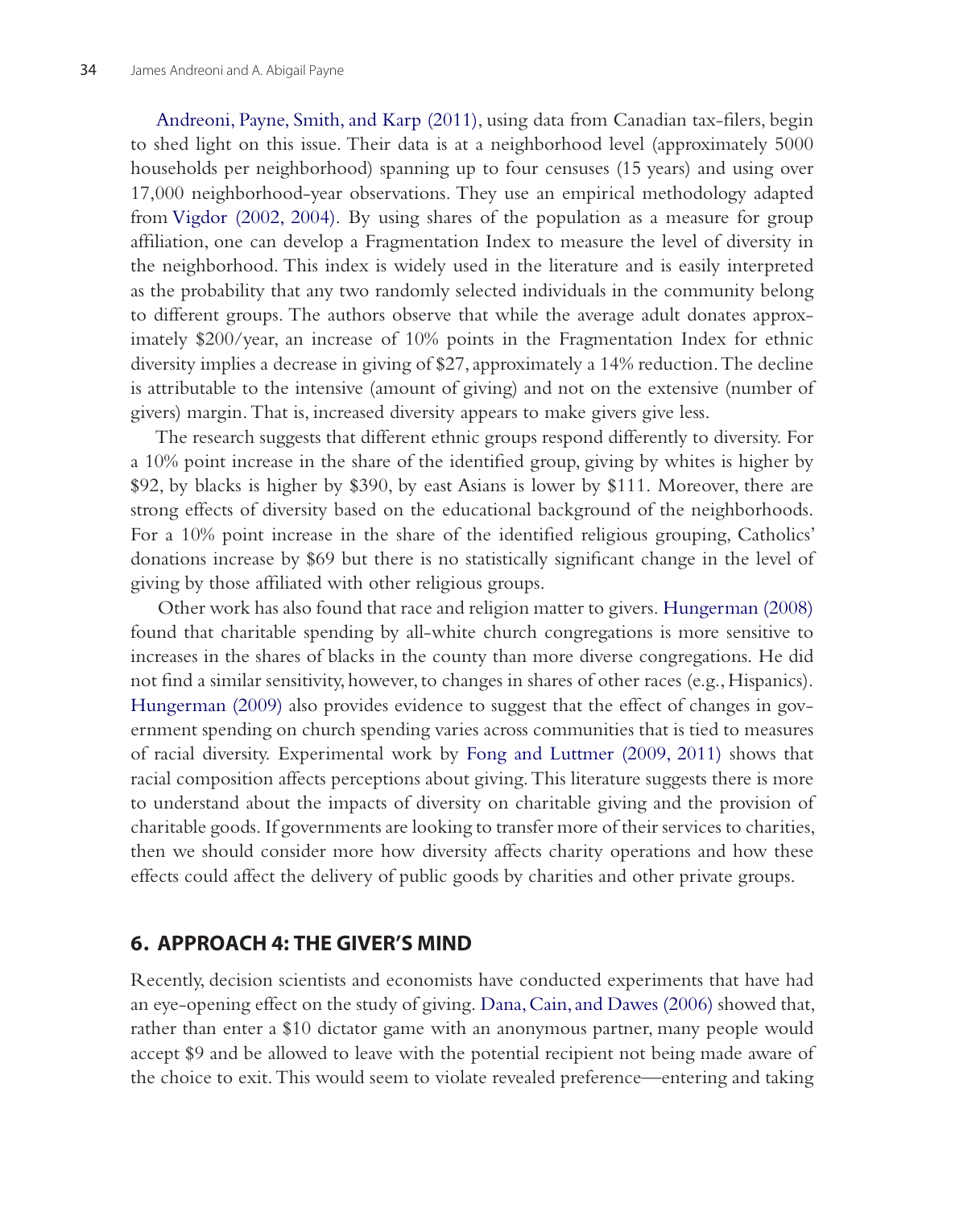\$10 is optimal for a selfish person, and entering and giving \$1 and keeping \$9 would seem to be preferred by an altruist. So why would people prefer to exit? A second study, with [Dana,Weber, and Kuang \(2007\),](#page-46-11) hid from people the consequences of their own actions on another subject—a maximizing choice for oneself either harmed or helped another. Subjects could find out whether their interests were aligned or opposed simply by clicking a box on the computer screen before making their choices. A surprising fraction refused the free information and made the choice that maximized their own payoff, willfully remaining ignorant of the consequences. Subjects were, the authors argue, preserving "moral wiggle room" that allowed them to escape the guilt of creating a negative externality by preserving a belief that maybe the externality was actually positive.<sup>42</sup>

This led people to ask, do people actually dislike giving? Are fundraisers, by putting people in the social situation that creates an expectation of meeting some norm or standard of generosity, actually making people worse off ? Should we care about this from a public policy perspective?

These observations and arguments are reminiscent of a recent but important question raised about the efficient subsidies to the provision of public goods through private charities. Most notably, [Diamond \(2006\)](#page-46-12) asked whether the warm-glow of giving is something that those concerned with social welfare should take into account. Andreoni (2006b) summarizes and amplifies these arguments.While the institutions themselves may manipulate warm-glow as an impulse or incentive to give, these authors argue that it is the final allocations of actual public good that should be what enters the welfare calculus. In contrast to this question, there is no debate about whether we should change welfare calculus to include the delight one might feel at getting a new sweater at a bargain price, nor the remorse one feels buying the sweater the day *before* the price was discounted.There is common agreement that welfare should depend on the allocation of sweaters and prices paid.What makes markets for giving different? Should social welfare calculations consider the means to an end in charity markets? Obviously,if the state has a compelling interest in the institutions per se then institution itself becomes a public good whose utility should be counted, but this is not the argument being made.This line of reasoning suggests that the answer to the question of how to calculate costs and benefits of giving—physical and social—should not lie solely in uncovering what is in the minds or hearts of donors, but include the consequences for the set of public goods that are provided by them and the deadweight cost of acquiring them. Moreover, the calculation must depend on the value relative to the next best alternative, which would appear to be government provision.

There is also a further question about what one can infer from an individual who shows reluctance to give,or a desire to avoid a solicitation. Obviously,one cannot and should not give on all occasions, just like one cannot and should not eat whenever food is available. A resistance to give may not indicate a lack of altruism, but could be a sign of discipline,

<span id="page-34-0"></span><sup>&</sup>lt;sup>42</sup> See also Lazear, Malmendier, and Weber, R. (2012).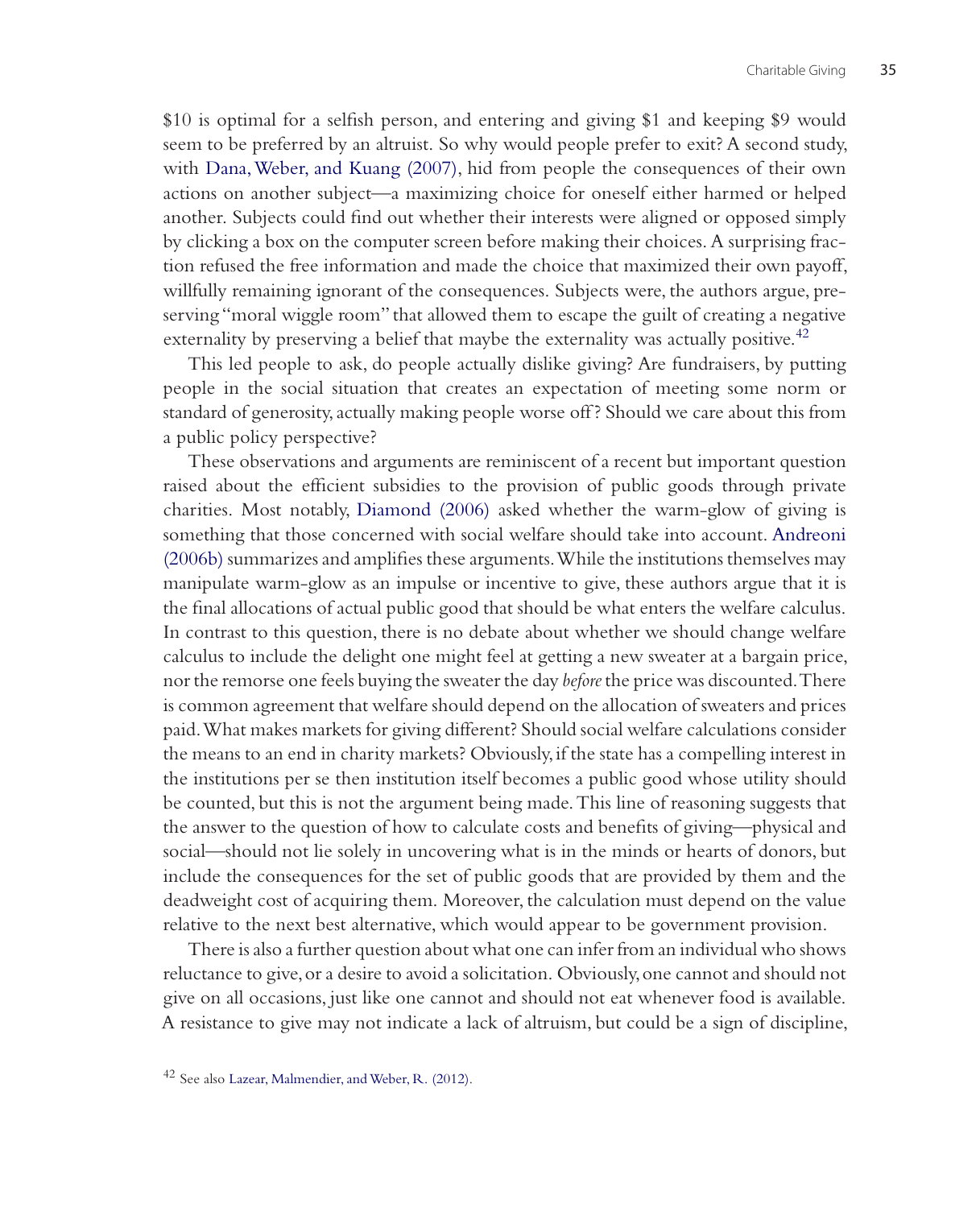restraint, and adherence to careful spending plans.What about an unwillingness to even be asked to give? Just as the smell of freshly baked cookies may make it difficult to be disciplined when on a diet,being asked to give may trigger psychologically uncomfortable feelings—feelings that exist in our minds because of natural instincts to be benevolent when it is helpful and when we can afford it—and avoiding temptation helps maintain our self-discipline.

In the next two subsections we summarize two recent papers that examine,in different contexts, the willingness of individuals to be solicited to give. Both provide evidence of individuals who appear to be very aware, perhaps at a subconscious level, of the need to exert control over how intensely they are solicited to give.

## <span id="page-35-0"></span>**6.1. Social Costs of Social Pressure**

[DellaVigna et al. \(2012\)](#page-46-13) present an ambitious and important study on the"social pressure" costs of fundraising.<sup>43</sup> They conducted a door-to-door fundraising field experiment that visited over 7600 homes in 2009. The baseline experiment was a standard cold call, where the fundraiser arrives at the door unexpectedly. A second condition announced the potential visit by leaving a flier on the front door of the home, indicating that a fundraiser would visit the home the next day at a specified time. A third condition used the fliers again, but this time the resident could check a box on the flier asking not to be disturbed. Finally, in a separate manipulation to estimate the opportunity cost of time, the fundraiser offered to pay the resident a small fee to take a short survey, with rates of pay and lengths of the survey varying. The study explored two key questions. First, do people avoid fundraisers, yet give because of some social pressure? Second, what is the social cost of fundraising, including the cost of social pressure?

Key to their analysis is the structural estimation of the utility equation

$$
U = w_i - g_{ij} + a_{ij} \ln(\Gamma_j + g_{ij}) - S_j * I(g_{ij} < $10),
$$

where  $w_i$  is income,  $g_{ij}$  is the gift to the charity,  $a_{ij}$  is a utility parameter for the warmglow of giving,  $\Gamma_i$  is a utility shift parameter,  $S_i$  is an estimated parameter for the social pressure cost, and  $I(\cdot)$  is a function equal to 1 if the gift was under \$10, that is, the authors assume that social cost is felt most severely when giving nominal amounts. Notice, the  $a_{ij}$  and  $S_i$  parameters are identified from the random assignment to the "do not disturb" conditions, from the willingness to accept payment for answering a short survey, that is, to be inconvenienced in the service of a good cause, and by assuming the *aij* are normally distributed across individuals[.44](#page-35-2)

<span id="page-35-1"></span> $^{43}$  See also [Meer \(2011\)](#page-48-15) who shows the additional effect of peer pressure over and above any social pressure. When a college roommate calls to ask for a donation to the alma mater, both the likelihood and amount of giving rise significantly. [Fong and Luttmer \(2011\)](#page-47-21) show as well that similarity among potential recipients and the donors also matters.

<span id="page-35-2"></span><sup>44</sup> While the "i" dimension refers to individuals, the "j" dimension refers to the fact that there were two charities under consideration in this field experiment. One was local and well known, and the other was conspicuously not local and likely unfamiliar.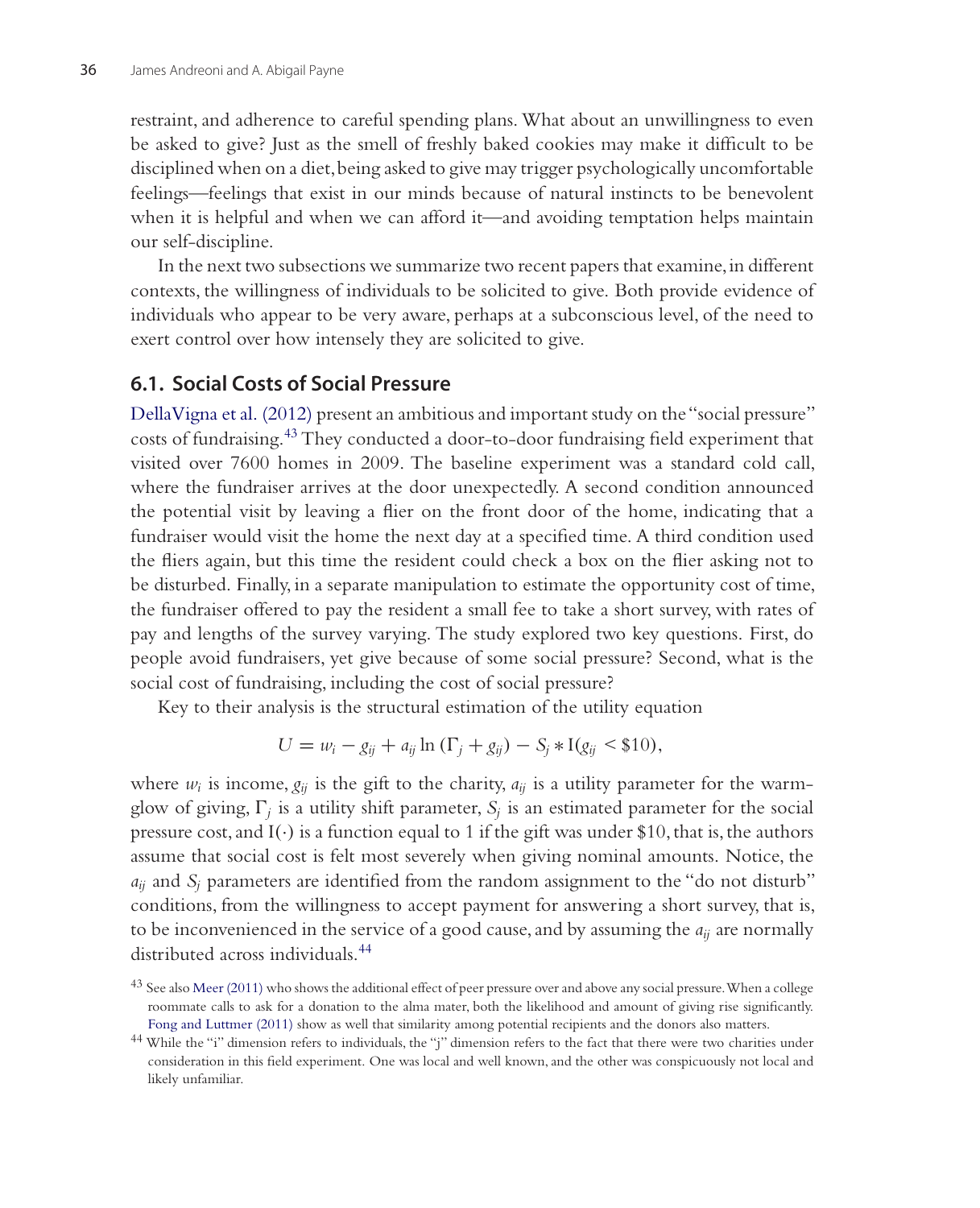Estimating this utility function through iterated method of moments, the authors are able to estimate the desire to avoid and, by estimating the *aij* and *Sj*, gain a sense of the net social pressure cost of fundraising. They are able to find evidence for both warm-glow altruism and social pressure. About half of donors they sample would prefer not to be contacted by the fundraiser. Moreover, the parameter estimates suggest refusing a request for a \$1 donation has a social pressure cost of around \$4, indicating that, in this study, the social costs of door-to-door fundraising are likely negative at the individual (although not necessarily societal) level.<sup>[45](#page-36-1)</sup>

## <span id="page-36-0"></span>**6.2. Avoiding the Ask**

The second study complements the DellaVigna et al., results by approaching a different venue.[Andreoni, Rao, andTrachtman \(2012\)](#page-45-22) teamed with the Salvation Army for 4 days in December 2009 to perform a natural field experiment at a suburban Boston supermarket.The supermarket was chosen to be typical in that it faced a large parking lot and had two main entrances facing the lot. In a  $2\times 2$  design, college aged women stood in Salvation Army aprons and rang bells at one door or both doors, and either simply rang or rang and said,"Merry Christmas, please give today."Thus, a quarter of the patrons had an indirect ask that was easy to avoid (one door, just ringing), another quarter had an indirect ask that was difficult to avoid (both doors covered), a third quarter had direct asks that were easy to avoid (one door and "please give"), while a final quarter were directly asked to give and were difficult to avoid (two doors of "please give").

The four conditions were randomized into 16 blocks over four consecutive days, the "kettles" were swapped out 64 times to count donations, helpers counted the number of passings through each door, and the number of givers. In all, over 17,000 entrances and exits were counted.The randomization allowed the authors to account for those wishing to avoid, those seeking an opportunity to give, the gifts of those opting to pass by the bell ringer and to forecast the lost contributions of those who avoided the bell ringer.

Notice the experimental manipulations here were very minor, as were the costs to avoid—a person may need to spend 45 s walking farther through the parking lot to avoid a simple "please give today."

The findings were that shoppers did almost nothing to avoid the simple bell ringing. However, when the ringing was accompanied by a direct ask, about 30% of shoppers used an alternative entrance when they could. Only about 1.5% actively sought an opportunity to give. Surprisingly, however, those who were captured by the coverage of two doors gave, on average, just as frequently and just as much as those shoppers who did not avoid being asked, a result similar to that found in field data [\(Meer & Rosen, 2010\)](#page-48-16). In other words, there appeared to be virtually no sorting on the magnitude or propensity to donate.

<span id="page-36-1"></span><sup>45</sup> When the charity was the unfamiliar out-of-state charity, the cost appeared far higher–\$37 cost of declining a \$1 request. In other words, the benefit to society would need to be 37 times the value of the \$1 to the individual in order to make the request a net positive for the world.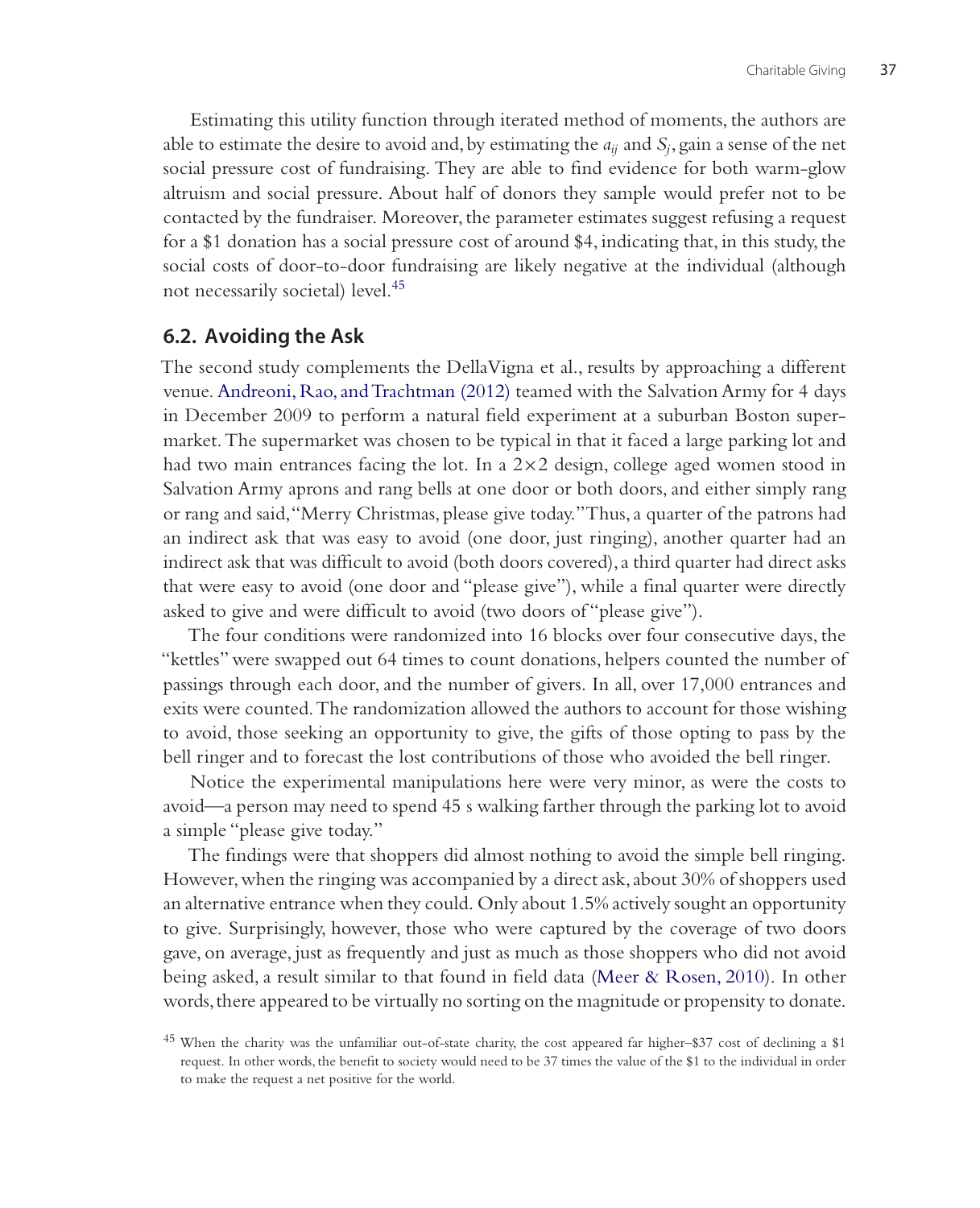People, it seemed, were not avoiding giving a small amount or saying "no," but instead appeared to be avoiding saying "yes."Much like the self-control or present-bias literature, people appeared to be using the tactic of avoiding being asked as a means to control their impulse to give when directly asked by a human to give to a worthy cause.

## <span id="page-37-0"></span>**6.3. Is Fundraising Bad for Society?**

The last two sections indicate that many, if not most, people dislike being asked to give. Does that mean that fundraising is bad for society? The only way to answer this is with another question: compared to what? There are many ways to organize a society to achieve certain social goals, and each leads to a different set of burdens and distortions. For instance, most people dislike paying taxes but like a rich set of public services. Their efforts at avoiding taxes are what we call deadweight loss of taxation, and the consequence of taxes on the distribution of consumption is what we call the incidence of taxation. If instead of mandated giving through taxes we opt for voluntary giving through charities, we create another type of distortion and incidence. One distortion is that people must tolerate saying "no" or avoid saying "yes"to many worthy causes. A question of incidence is that the "tax" of charitable fundraising falls disproportionately on those who are the most "charitable," that is, those who are most willing to give. Moreover, compared to government provision, where preferences are represented by votes, with private giving the preferences of people are expressed by their donations. Hence, the distribution of goods provided through giving is likely to focus more on goods enjoyed by the wealthy, such as operas, art museums, and elite colleges, rather than on goods favored by the poor, such as parks, crime prevention, and primary education.

The question of whether fundraising is bad, therefore, relies on how one feels about the efficiency and incidence of different systems of providing social goods. For instance, how costly is it for givers to decline requests to give? Is the cost ephemeral and easily forgotten, or long lasting? Can givers adopt cognitive strategies that make dealing with fundraisers less stressful, such as planning annual giving budgets and sticking to them? Or is asking the donor with the big heart for a gift like asking the chronic overeater if he would like to see the desert menu—is it cruelly preying on the vulnerable? Is it inequitable for a society to let those with the greatest wealth also have the greatest say in what kinds of goods are provided, or is it efficiency enhancing to let wealthy donors build self-named monuments (think of Andrew Carnegie) for their own and society's benefit?

These questions about how to organize institutions, examining the distortions and incidence of each institutional framework, are deep, difficult, important, and largely unexplored within economics.<sup>46</sup> Breaking the issue down, starting with attempting an estimate

<span id="page-37-1"></span><sup>&</sup>lt;sup>46</sup> [Samuel Bowles \(1998\)](#page-45-23) argues for similar interactions between preferences, institutions, and welfare in a wide-ranging survey article including, among other things, institutions that shape social preferences.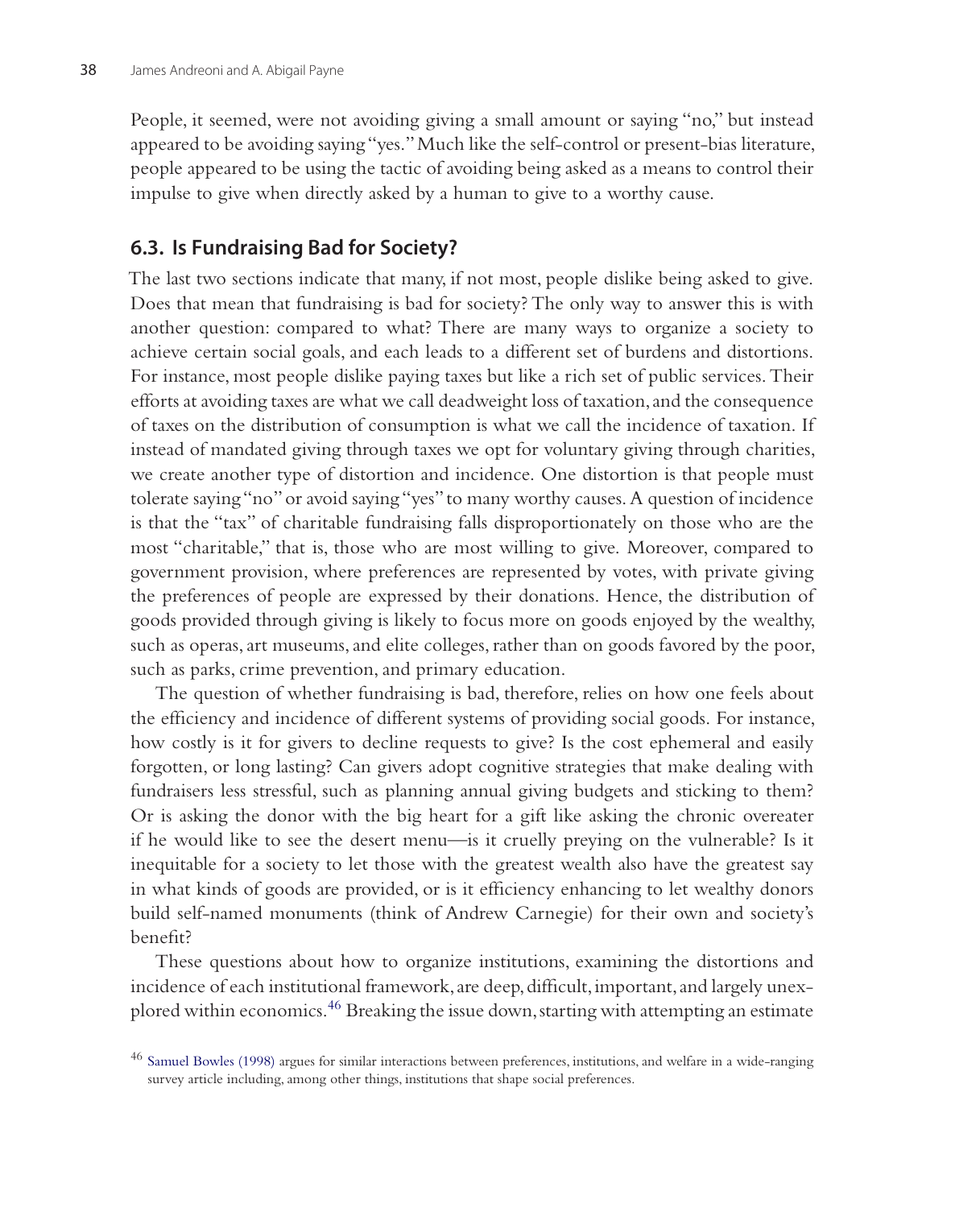of the deadweight loss of fundraising, would open up a much-needed discussion in the literature on public policy toward charitable giving.<sup>47</sup>

## <span id="page-38-0"></span>**7. FUNDRAISING AND THE GIVER'S MIND**

In the prior sections we have taken the perspective of the social planner by asking what are the impacts on welfare of certain institutions, such as tax deductions for donations,and the relative costs of fundraising versus government taxation. Here we take the perspective of the charity that, with a fundraising goal, is looking for the most efficient and effective way to reach it. This literature, which is blossoming quickly, is often built on the assumption that, since fundraising is a reality in our society, economists can use what we know about incentives and equilibria to help build better fundraising mechanisms.

Before proceeding with this section, it is worth placing a few questions in the backs of readers' minds. First, is this a topic for economics, or is it better thought of as marketing? The pragmatic answer could be that, given that a society has chosen fundraising and charity as the means to, for instance, subsidize education, it implies that economists can be helpful in making this successful in the most efficient way. But this answer begs an important question: how is efficiency defined within the context of fundraising schemes that may prey on primal desires for empathy, conformity, and social approval, among other "social distortions?" Certainly not every fundraising scheme that raises more money is also a scheme that improves efficiency. This literature, which is of great intrinsic and practical interest,is presented here along with a notice that there remain many unanswered questions about the impacts of these ideas on social welfare.

## <span id="page-38-1"></span>**7.1. Charity Auctions**

[John Morgan \(2000\)](#page-48-17) first asked why so many charities raise money through lotteries. The charity offers a prize *P*, itself paid for through donations, and sells raffle tickets for a chance to win *P*. If they sell *n* raffle tickets, each ticket has a 1/*n* chance of winning.The remarkable thing that Morgan shows is that such a raffle can actually increase donations. If each dollar donated buys one ticket, then in expectation a donation of *d* costs only  $d - (d/n)P = d(1 - P/n) = d(1 - P/\sum d)$ . Hence, the lottery mechanism has qualities similar to a subsidy and in theory should increase donations. The brilliant innovation, however, is that this subsidy requires no government and no taxation. Morgan and Sefton (2000) confirm in a laboratory study that lotteries do indeed increase giving.

This work inspired others to consider new auction or prized-based mechanisms for raising funds. One such mechanism is an all-pay auction: people bid for the prize, the highest bidder wins it, but all bids—even the losing bids—must be paid. Theoretically,

<span id="page-38-2"></span><sup>&</sup>lt;sup>47</sup> An important consideration here is how to infer preferences if indeed people are avoiding being asked as a means of self-control. [Masatlioglu, Nakajima, and Ozbay \(2012\)](#page-48-18) discuss the difficulties of inference about preferences when individuals selectively pay attention to only a portion of the entire choice set.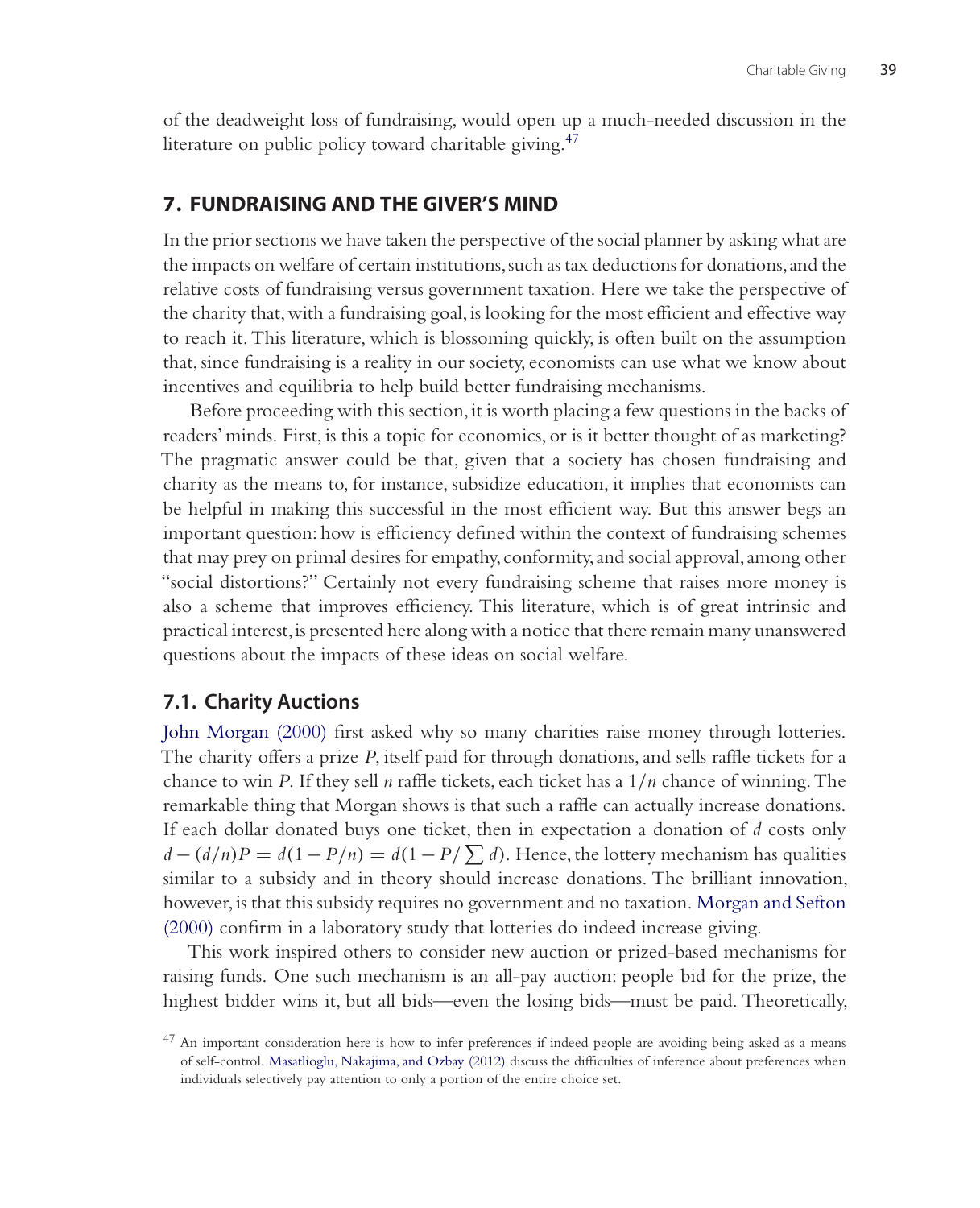the all-pay auction should be superior to an auction in which just the winner pays. The reason is intuitive. Without the donation aspect of bids, all-pay and winner-pay should yield identical revenue. Now add in that profits go to charity and imagine the second highest bidder in a winner-pays auction. By becoming the top bidder the person gains the object, but loses the other person's donation to the public good, making winning less sweet. The incentive in the charity auction, therefore, is to bid less aggressively. This same effect is not present in all-pay auctions, since all bids are paid, win or lose.<sup>48</sup>

Despite the clear theoretical predictions, evidence on the relative performance of lotteries,winner-pay,and all-pay auctions is mixed. [Schram and Onderstal \(2009\)](#page-48-19) confirm the prediction, while [Corazzini, Faravelli, and Stanca \(2009\)](#page-46-14) show that all-pay fares worse than the other two. An important field experiment by Carpenter,Holmes, and Matthews (2008) again shows that all-pay auctions fare relatively poorly, but because of the setting they are able to offer an additional concern about all-pay auctions: people appear not to like them–many people in the field experiment chose not to participate in the auction.

Carpenter, Holmes, and Matthews (2010, 2011) recently add a variation to all-pay that shares elements of the giving little-by-little mechanisms presented earlier. They call it a bucket auction. Imagine donors sitting in a circle. One donor begins by placing a dollar in a bucket and passing it left. The next donor puts in another dollar then passes the bucket left, and so on. If a donor passes the bucket without adding a dollar, the donor loses all prior contributions *and* any chance at winning the prize. The winner of the prize is the last one to contribute. Carpenter et al. show that the bucket auction raises more money than any prize-based fundraising device considered.Why? One can think of the bucket auction as a modification of a Dutch clock auction.These are known to be easy to explain, easy to understand, and to extract great surplus from bidders. So, even though it also has elements in common with all-pay auctions, the bucket auction is both successful and, apparently, revealed preferred by the donors in the authors' field experiments.

#### <span id="page-39-0"></span>**7.2. Motivational Crowding**

In a famous study by [Titmus \(1970\),](#page-49-9) he argued that paying for blood donations might actually make people less likely to supply blood than if it is accepted as a pure donation. The reason, he conjectured, is that by paying for blood one is denying the individual the joy of acting unselfishly. In modern terms, reducing the cost of giving blood in turn diminishes the (possibly self-) signaling value of being a blood donor,"crowding out"this incentive to give.

Although Titmus' book was heavily scrutinized and often dismissed by scholars, there have been mounds of evidence that all manner of moral choices are subject to such "motivational crowding out."[49](#page-39-2) Recently [Mellstrom and Johannesson \(2008\),](#page-48-20) using a

<span id="page-39-2"></span><sup>49</sup> See [Bowles and Hwang \(2008\)](#page-45-24) for an application to giving.

<span id="page-39-1"></span><sup>48</sup> See [Goeree et al. \(2005\),](#page-47-22) and [Engers and McManus \(2007\).](#page-46-15) Extending this to endogenous participation, see Carpenter et al. (2009).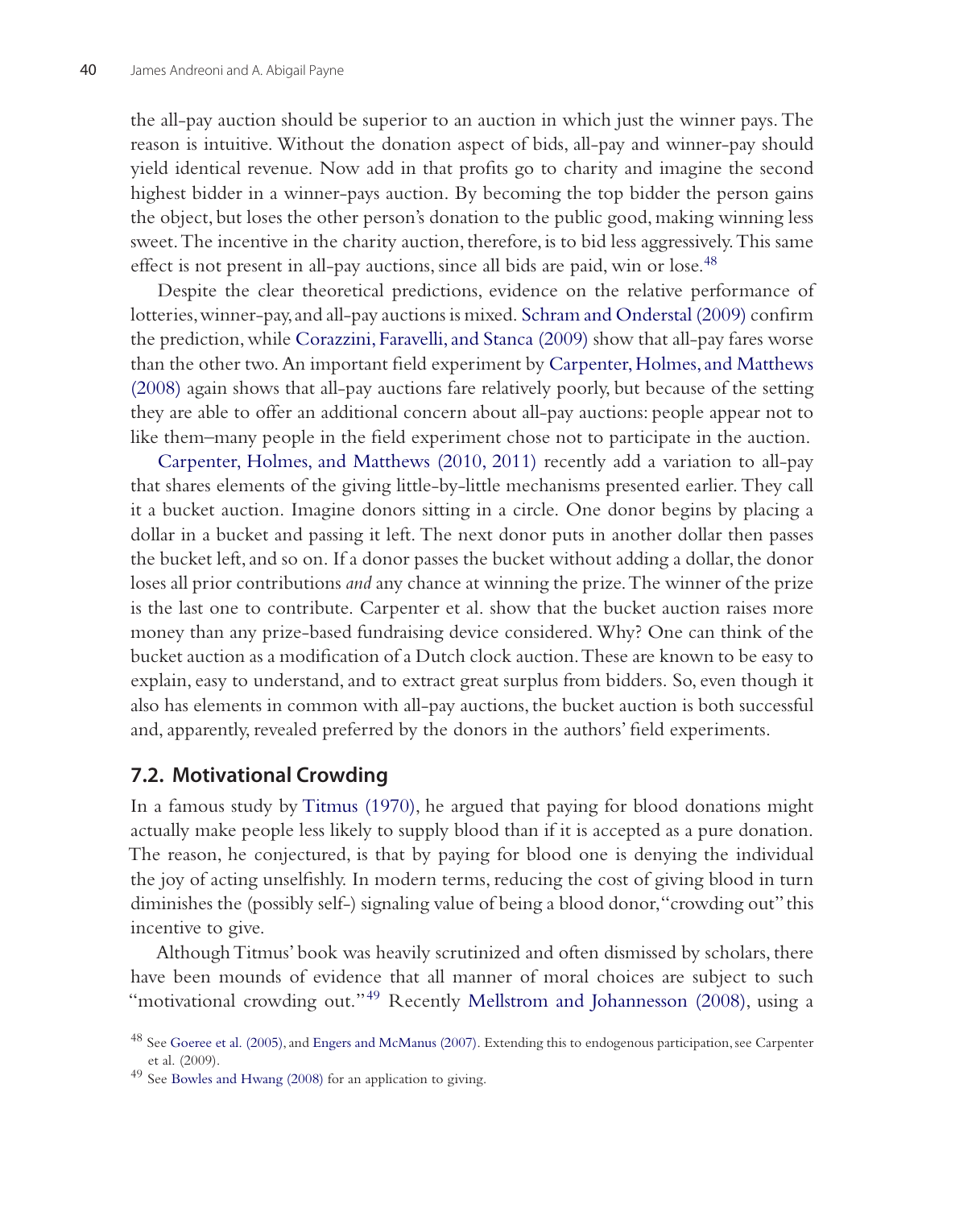very clever field experiment, revisitedTitmus' conjectures.They explored whether introducing compensation for donations of blood reduces the number of donors willing to donate blood. The researchers divided their subjects into three groups: those asked to donate blood with no compensation, those asked to donate blood with compensation, and those asked to donate blood with compensation but an opportunity to donate that compensation to a charity. The authors found little difference in behavior by men across the three treatments, but found the cash payment appeared to crowd out the willingness to contribute by women. However, the motivational crowding by women was undone when they were given an opportunity to donate the payment to a charity. That is, by restoring the signaling value, the motivation to give was restored as well.

#### <span id="page-40-0"></span>**7.3. Peer Pressure**

If, as argued earlier, individuals are sensitive to an audience when making charitable choices, should not the response be especially strong when that audience is a true peer? [Meer and Rosen \(2011\)](#page-48-21) examine this using data on a lengthy panel of alumni donations to an anonymous university. See also Apinunmahakul and Devlin (2008).The data is rich with personal information, including not only one's year of matriculation, but also major, extracurricular activities,SAT score,grade point average, and,most importantly, a person's randomly assigned freshman roommate. The development office offered one more key piece of data: did an alumnus who volunteered as a fundraiser for the university attempt to contact their freshman roommate to seek a solicitation?

Meer and Rosen take great care to address issues of selection into volunteering and other potential confounding correlates with willingness to give. In the end the data show something surprising about the power of being asked by a peer, rather than by an unknown other alumnus. Peers increase the likelihood of a donation by 8.5%, increasing total donation by about 10.2%. Interestingly,these numbers are very close.This is because the peer solicitation has only a small and insignificant impact on the amount given, conditional on giving. That is, the marginal donors lured in by peer pressure give about the same as those lured in simply by an unknown alumnus, and so the predominant effect of peer pressure is on the likelihood of giving, rather than the amount given.

#### <span id="page-40-1"></span>**7.4. The Giving Habit**

Can charitable values be taught? Can the habit of giving be acquired?The popular belief is that the answer to both questions is yes. Parents are encouraged to provide a good example so that children will adopt the giving practices they see in their parents, and charities believe that if they can get a donor to start giving,that not only will they continue to give as a habit but that as they become more wealthy they will give more and more.

The question of whether charitable giving can be taught was explored by Wilhelm, Brown, Rooney, and Steinberg (2008)[.](#page-49-10) [Using](#page-49-10) [the](#page-49-10) [charitable](#page-49-10) [giving](#page-49-10) [suppleme](#page-49-10)nt to the PSID, they found a strong positive correlation between the religious giving of adult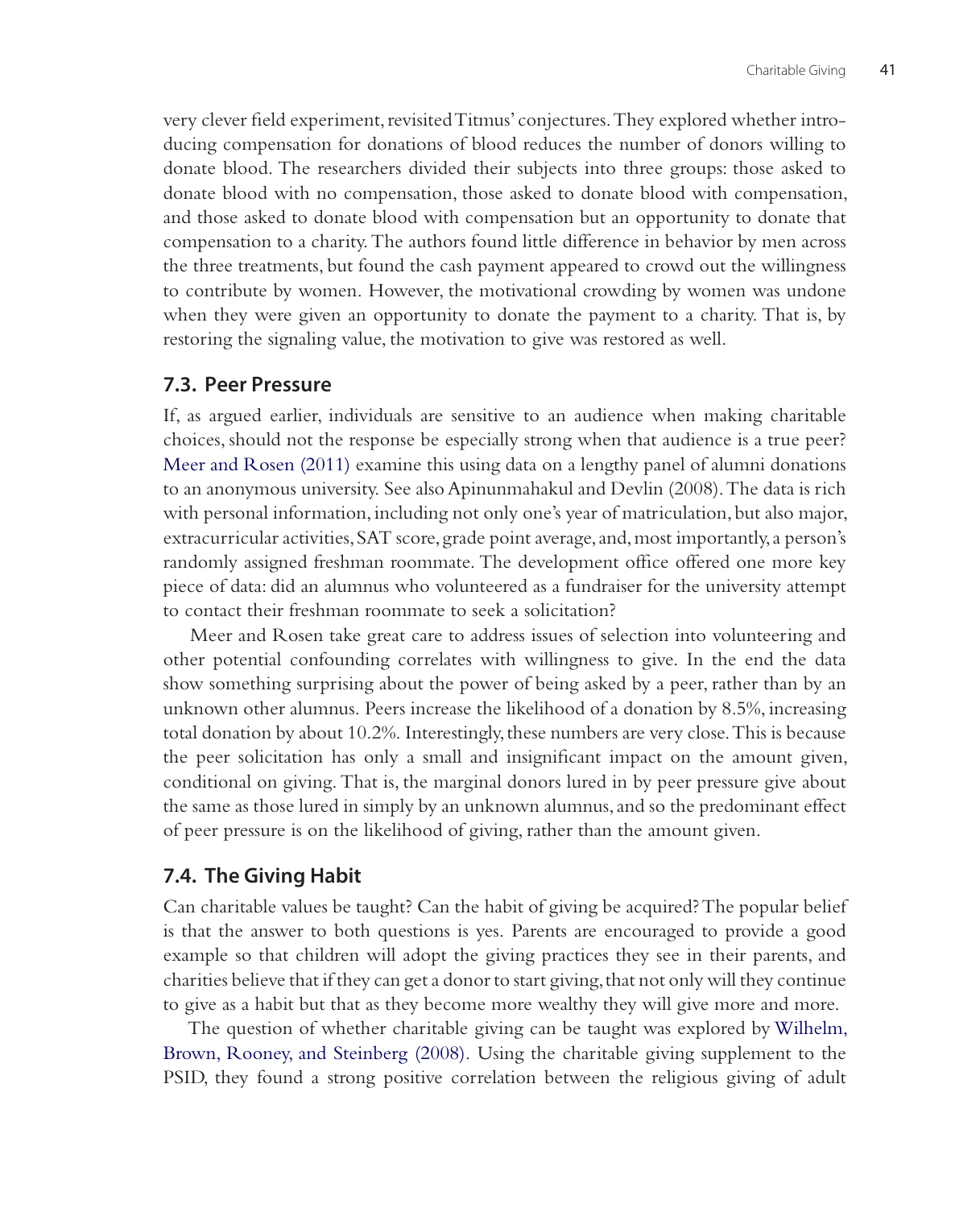children and their parents—the correlation matched that of the two households'incomes. Non-religious giving was significantly correlated too,although the correlation was smaller. This parallels findings in the psychology literature that suggest charitable values can be "inherited" by the example set by parents.

Do adults gain a habit of giving? [Meer \(2013\)](#page-48-22) looks at alumni of a university who become givers—typically very small givers—directly after graduation. He forms a somewhat mixed view of the giving habit. Those who begin giving right after graduation are more likely to be givers several years later, as the fundraisers believe. However, contrasting that, they do not appear to become more generous givers with time. Thus, the habit is formed on the extensive rather than the intensive margin.

## <span id="page-41-0"></span>**7.5. Giving to Disasters**

Imagine a hurricane or tsunami that causes immediate and great harm and, moreover, is intensively covered by the news. If, as conjectured earlier, empathy is an important step, how does this very emotional situation affect giving to help the victims, and does helping during disasters reduce other forms of giving?

[Eckel, De Oliveira, and Grossman \(2007\)](#page-46-16) find interesting evidence of overstimulated empathy causing a reduction in giving.When people inTexas were primed with emotionally moving stimuli about hurricane Katrina victims shortly after the disaster, their giving fell, while those in Minnesota, with presumably less exposure, gave more when primed.<sup>50</sup>

This effect is reminiscent of the well-known "identifiable victim" problem of Thomas Schelling  $(1968)$ , and studied more recently by Loewenstein, Slovic, and colleagues.<sup>51</sup> A single flood victim pulls at one's heart strings, and to deal with empathic feelings one can give. But thousands of victims present an emotionally overwhelming problem and instead, the hypothesis goes, our minds treat them as "statistical victims" in order to regulate our overwhelming empathy. More information on the depths of the disaster, in other words, can reduce giving.

The question often asked about giving during disasters is, does this giving draw donations away from other charities? Systematic evidence on this is difficult to find. Anecdotally, charities unrelated to the disaster report drops in giving in the midst of the disaster, but only small or imperceptible effects over the longer horizon. Brown,Harris, andTaylor (2012) study donations made in 2004 and 2006 to explore the effects of the 2004 Indian Ocean tsunami on donations to natural disasters. Backing up the consensus view, they find little evidence to suggest that donations given to support the tsunami relief efforts divert donations away from future donations to other charitable causes.

<span id="page-41-1"></span><sup>&</sup>lt;sup>50</sup> [Fong and Luttmer \(2009\)](#page-47-23) study individual reactions to the characteristics of individual victims. They found that potential donors who report feeling affinity for those of their own ethnic or racial group tend to give more if the victims they see are from this group. Those who don't express this affinity show no racial preference in giving.

<span id="page-41-2"></span><sup>51</sup> See [Jenni and Loewenstein \(1997\),](#page-47-24) [Small and Loewenstein \(2003\),](#page-48-24) and [Small, Loewenstein, and Slovic \(2007\),](#page-49-11) to name a few.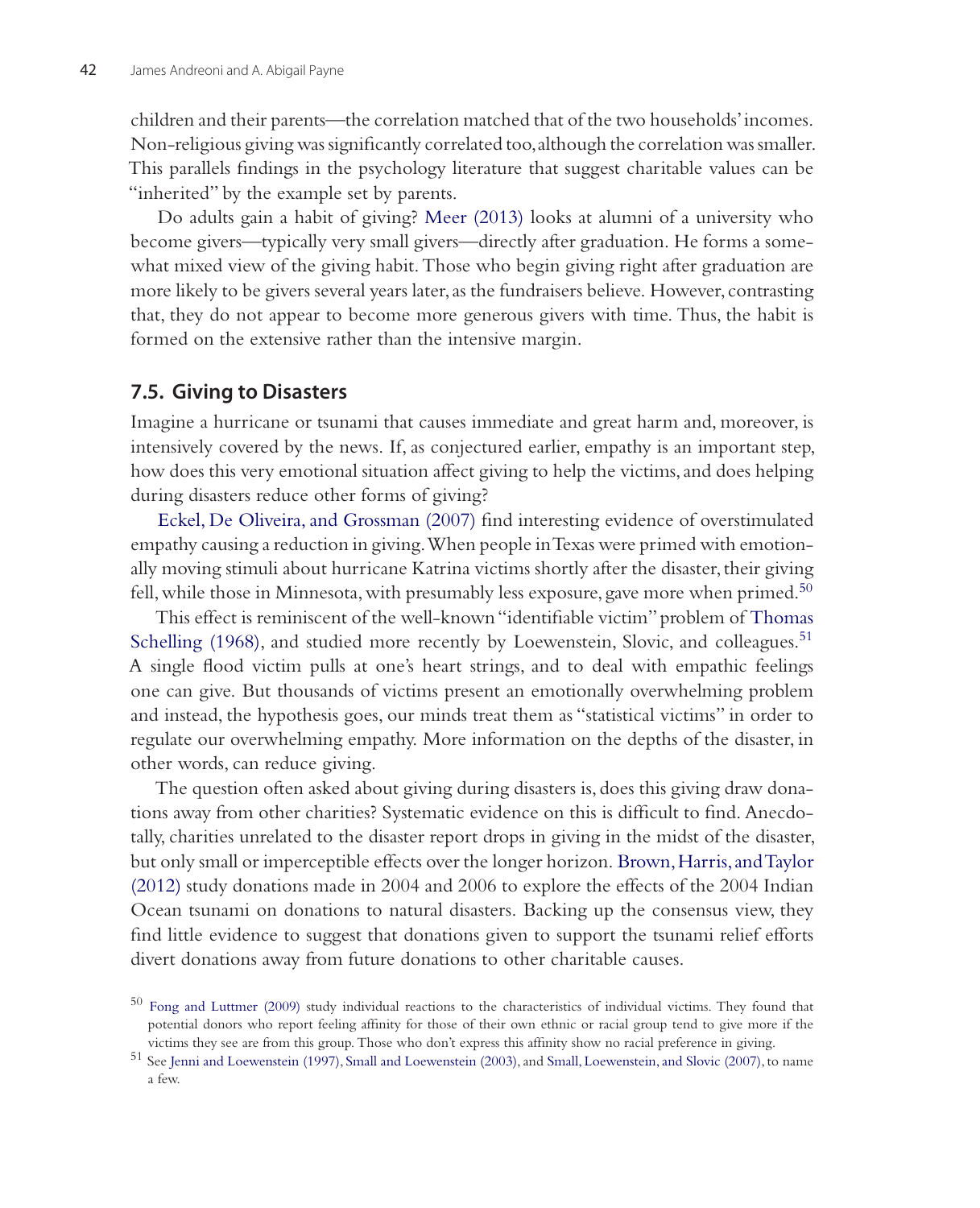## <span id="page-42-0"></span>**7.6. Giving Bundled with Consuming**

When a for-profit company promises to give a share of its sales or profits to a charitable cause, is it because the firm has a heart? Perhaps, but it also has keen business sense according to [McManus and Bennet \(2011\).](#page-48-25) In a field experiment run in collaboration with an online store, they found that shoppers paid little attention to the details of this bundled donation and consumption, but instead showed particularly strong preferences for the bundled good versus a good without the bundled donation, even though providing a donation directly to the charity and purchasing the good separately would have saved the consumer considerable sums.

[Gneezy, Gneezy, Nelson, and Brown \(2010\)](#page-47-25) ran a field experiment showing further the large effect bundling a good with a charitable donation has on the willingness to pay for the bundle. Subjects were told that they could pay any price they wished to for a good, and that half the price would go to charity. Compared to a posted price, this "pay-what-you-want" pricing strategy created greater revenue and higher profits for the firm, despite the fact that the posted price was available for consumers to choose in pay-what-you-want.

These results show how savvy marketers can exploit the giver's weakness for their own profit and, arguably, for society's gain as well.

## <span id="page-42-1"></span>**8. CONCLUSION**

This chapter's goals were to summarize and integrate the main contributions since the last large survey written in 2006 and to present and discuss the themes and questions that we think will carry the field forward.

A fresh look at the data revealed several interesting trends in giving. First,while giving has remained high in the US, the composition of those gifts is shifting. Individuals, who made up about 80% of the giving dollars from 1970 to 1990, now only comprise about 72%. Bequests, which were about 12% in 1970, had fallen to 8% by 2010. Corporate giving was constant at about 2% of all giving. Foundations, however, grew from about 6% of all giving in the 1970s and 1980s to about 14% of donations by 2010. Part of this shift to foundations could be for tax reasons—reductions in estate taxes may have led people to give while alive in order to take deductions against income. Another reason could be the rapid concentration of wealth in the US over the past 20 years. This means that both the demographics of who gives, and the means by which they give, has changed in ways economists have yet to adequately study.

These changes are reflected in the data when it is broken down by the average household giving in the postal code. Since 1990 the gap in dollars given by those in the top income tercile and those in the low and middle terciles has exploded. This confirms that high income and high wealth donors are taking a larger role in the charitable sector. Giving by this economic class has been difficult for economists to study, largely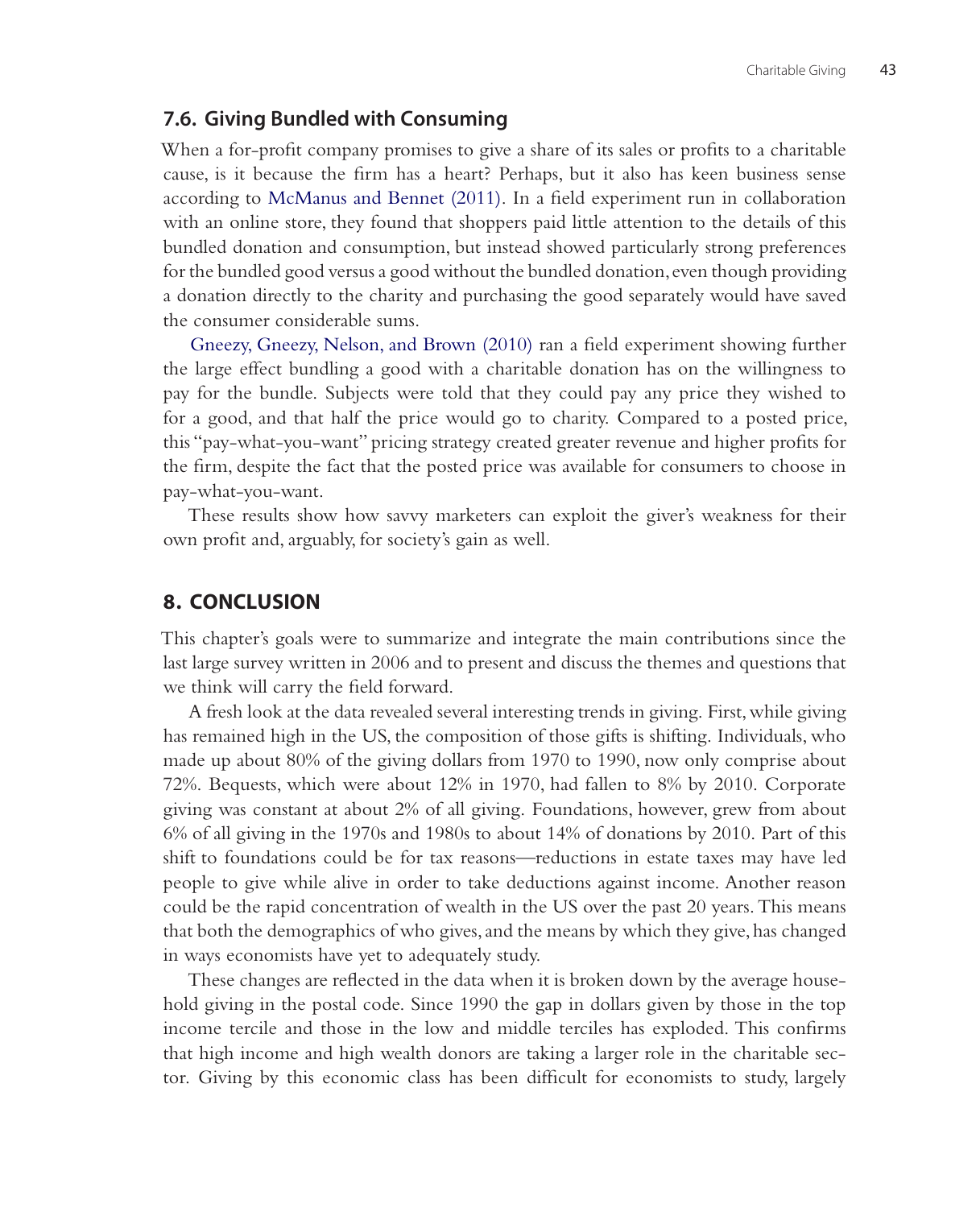because of data restrictions, but should be an increasingly important focus for policy analysis.

In addition to, or perhaps because of, the shift in the economic class of donors, the composition of donations has changed too. Religious giving in some countries (such as the US) has grown far faster than most other types of giving, followed by giving to educational institutions. Economists are only just beginning to take seriously the fact that religious giving may respond differently to taxation and fundraising incentives, and now that its dominance has become so much greater, the urgency and interest in understanding the special nature of religious giving has grown too.

A number of other themes have become apparent in preparing this survey. First is that interest in fundraising has reached a fever pitch.While we see this as a healthy recognition of reality and a powerful way for economists to use their tools of experimental analysis, econometric rigor,and theory of mechanism design in a purposeful way,we also think that time has come to step back and ask what purpose we are serving.As public economists,our first concern is to ask what does the greatest good for the greatest number. Selecting an institution of private philanthropy and fundraising rather than, for instance, government provision and taxation, is to swap one social aggregator with its incumbent distortions for another. Private provision means people vote with their dollars rather than their ballots, and pay the distortionary costs of avoiding fundraisers and saying no rather than the distortionary costs of avoiding taxation. Explicit recognition that each institutional form offers its own costs, benefits, and incidence is, we think, essential to moving forward to understanding how to improve the world we inhabit. Moreover, economists should avoid the automatic assumption that just because a charity raises money it also raises welfare or affects social equity. There are many poorly understood costs and benefits of the charitable sector that need to be accounted for when thinking of charitable giving from the standpoint of welfare.

Another main lesson of this review is that asking for donations is essential to understanding the strategic relationship between a charity and its donors, and understanding this relationship more clearly will help both fundraisers and policy makers.

Another key next step in understanding the strategic forces in charity markets is to look at how charities compete with each other. Here there are a number of open areas for research. First, when one charity gains a new donation, does another charity lose one? That is, is fundraising socially wasteful by simply moving donations among charities? Second, do the competitive forces among charities lead to innovations in fundraising which rise or fall under competitive pressures? Just as competition brought us technical innovations with private goods, does it bring us better charitable goods, better fundraising mechanisms, and more efficient private provision of charitable goods?

The next area that seems ripe for investigation is the effect of the Internet on the relationship between donors and the charity. Reducing donations to a few quick clicks is a dramatic reduction in transaction costs, which should increase giving, but also a severe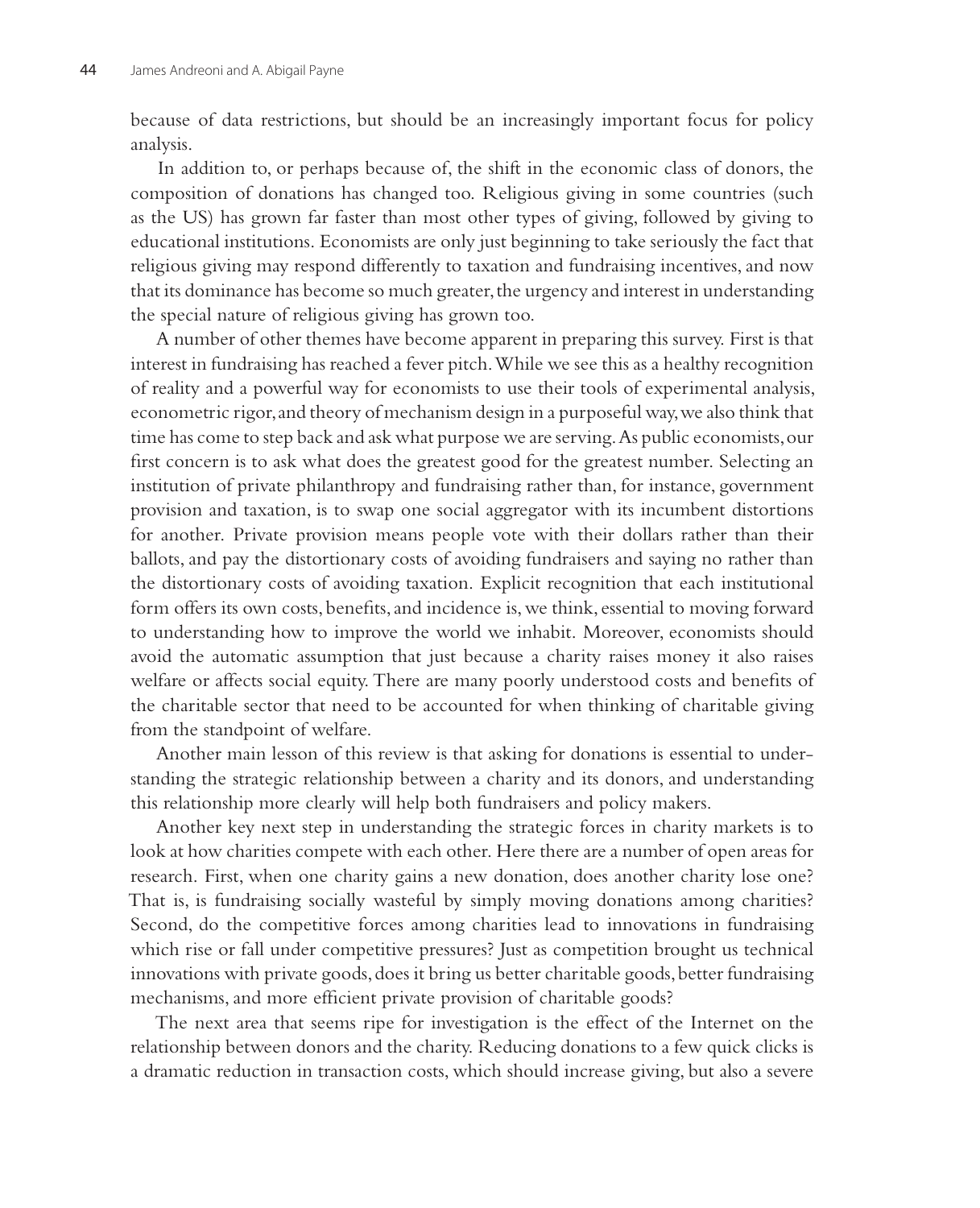depersonalization of donation experience, which undercuts some of the key motivators of giving.Which effect dominates? Is Internet fundraising better for society?

A closely related topic is the role of social networks in giving.We learned that being asked by a friend is even more powerful than being asked by a stranger, even if it is a distant friend.With the pervasiveness of social media websites, are there new frontiers for fundraising as well, or new perils?

Finally, collecting charity is just one side of the social welfare equation, and the other side has gone virtually unstudied. That is, what is the effect of a charity on the recipients of that charity? Does receiving food, shelter, education, a cure for cancer, comfort and refuge, esthetic beauty, or a safe place for children to play make for a stronger, more sympathetic, and more tolerant society? Or does giving donations to private schools that benefit one's own children, or to churches, synagogues, mosques that benefit one's own faith, or to operas and museums that benefit one's own class create a more segregated world, isolated from the needs of others, and thus tearing at the fabric of society?

We have presented a number of important and valuable findings about charity and have issued a number of challenges as well. All is meant in the spirit of inspiring research and encouraging a broader view of the kinds of questions economists can and should ask about giving, fundraising, and consuming charitable goods and services.

### <span id="page-44-0"></span>**REFERENCES**

- Abrams,B.A.,& Schmitz,M.A. (1978).The crowding out effect of government transfers on private charitable contributions. *Public Choice, 33*, 29–39.
- Abrams,B.A.,& Schmitz,M.A. (1984).The crowding out effect of government transfers on private charitable contributions: Cross sectional evidence. *NationalTax Journal, 37*, 563–568.
- Alesina, A., Baqir, R., & Easterly, W. (1999). Public goods and ethnic divisions. *The Quarterly Journal of Economics, 114*(4), 1243–1284.
- Alesina, Alberto,Baqir,R.,& Hoxby,C. (2004). Political jurisdictions in heterogeneous communities. *Journal of Political Economy, 112*, 348–396.
- <span id="page-44-3"></span>Andreoni, J. (1988). Privately provided public goods in a large economy: the limits of altruism. *Journal of Public Economics, 35*(1), 57–73.
- <span id="page-44-2"></span>Andreoni, J. (1989). Giving with impure altruism: Applications to charity and Ricardian equivalence. *The Journal of Political Economy, 97*(6), 1447–1458.
- Andreoni, J. (1990). Impure altruism and donations to public goods: A theory of warm-glow giving. *The Economic Journal, 100*(401), 464–477.
- <span id="page-44-4"></span>Andreoni, J. (1993). An experimental test of the public-goods crowding-out hypothesis. *American Economic Review, 83*, 1317–1327.
- <span id="page-44-5"></span>Andreoni, J. (1998). Toward a theory of charitable fundraising. *Journal of Political Economy, 106*, 1186–1213 [December].
- <span id="page-44-6"></span>Andreoni, J. (2006a). Leadership giving in charitable fund-raising. *Journal of Public EconomicTheory, 8*, 1–22.
- <span id="page-44-1"></span>Andreoni, J. (2006b). Philanthropy. In Kolm, S.-C., Mercier Ythier, J. (Eds.), *Handbook of Giving, Reciprocity and Altruism* (pp. 1201–1269). Amsterdam: North Holland.
- <span id="page-44-7"></span>Andreoni, J. & Bernheim, B.D. (2009). Social Image and the 50-50 Norm:A Theoretical and Experimental Analysis of Audience Effects. *Econometrica, 77*(5), 1607–1636.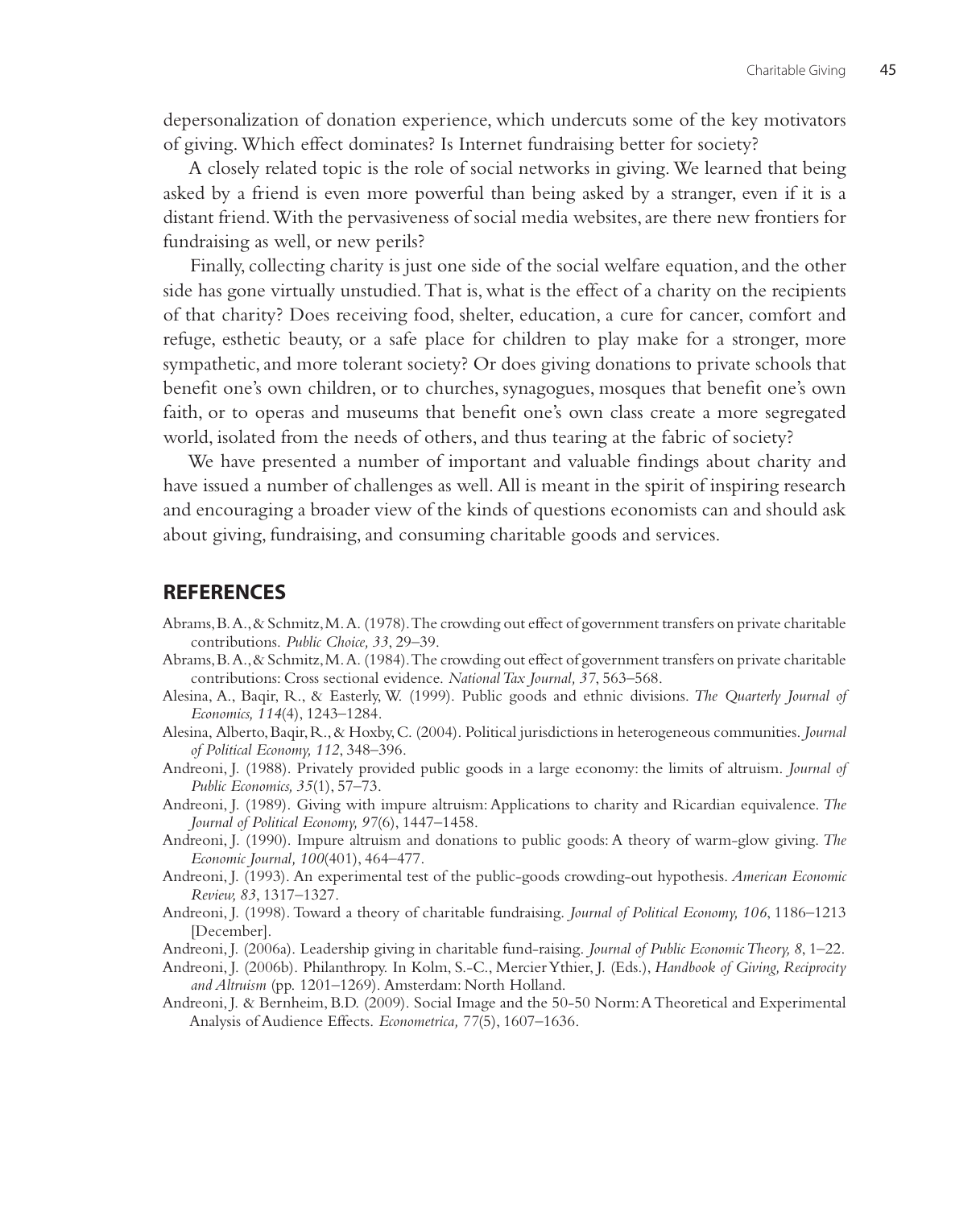- <span id="page-45-4"></span>Andreoni, J. & List, J. A. (2011). Special issue on charitable giving and fundraising, *Journal of Public Economics, 95*.
- <span id="page-45-12"></span>Andreoni, J., & McGuire, M. C. (1993). Identifying the free riders: A simple algorithm for determining who will contribute to a public good. *Journal of Public Economics, 51*, 447–454.
- <span id="page-45-8"></span>Andreoni, J., & Miller, J. H. (2002). Giving according to GARP:An experimental test of the consistency of preferences for altruism, *Econometrica, 70*(2), 737–753.
- <span id="page-45-5"></span>Andreoni, J., & Payne, A. A. (2003). Do government grants to private charities crowd out giving or fundraising? *American Economic Review, 93*, 792–812.
- <span id="page-45-13"></span>Andreoni, J., & Payne,A. A. (2011a). Is crowding out due entirely to fundraising? Evidence from a panel of charities. *Journal of Public Economics, 95*(5–6), 334–343.
- <span id="page-45-17"></span>Andreoni, J., & Payne, A. A. (2011b). Crowding-out charitable contributions in Canada: New knowledge from the north. *No. w17635*. National Bureau of Economic Research. Cambridge, MA.
- <span id="page-45-20"></span>Andreoni, J., & Rao. J. (2011). The power of asking: How communication affects selfishness, empathy, and altruism. *Journal of Public Economics, 95*, 513–520.
- <span id="page-45-10"></span>Andreoni, J., Brown, E., & Rischall, I. (2003). Charitable giving by married couples:Who decides and why does it matter? *Journal of Human Resources, 38*, 111–133.
- <span id="page-45-1"></span>Andreoni, Harbaugh, & Vesterlund (2008). *Altruism in experiments in the new palgrave dictionary of economics* (2nd ed.).
- <span id="page-45-21"></span>Andreoni, J., Payne,A., Smith, J. D., & Karp, D. (2011). Diversity and donations:The effect of religious and ethnic diversity on charitable giving. *No.w17618*. National Bureau of Economic Research. Cambridge, MA.
- <span id="page-45-22"></span>Andreoni, J., Rao, J. M. & Trachtman, H. (2012). Avoiding the ask: A field experiment on altruism, empathy, and charitable giving. *No. w17648*. National Bureau of Economic Research. Cambridge, MA.
- <span id="page-45-0"></span>Andreoni, J., &Vesterlund, L. (2001).Which is the fair sex? Gender difference in altruism. *Quarterly Journal of Economics, 116*(1), 293–312.
- Apinunmahakul, A., & Devlin, R. A. (2008). Social networks and private philanthropy. *Journal of Public Economics, 92*(1), 309–328.
- <span id="page-45-19"></span>Ariely, D., Bracha, A., & Meier S. (2009). Doing good or doing well? Image motivation and monetary incentives in behaving prosocially. *American Economic Review, 99*(1), 544–555.
- <span id="page-45-9"></span>Bakija, J., & Heim, B. T. (2011). How does charitable giving respond to incentives and income? New estimates from panel data. *NationalTax Journal, 64*(2), 615–650.
- <span id="page-45-18"></span>Bardsley, N. (2008). Dictator game giving:Altruism or artefact? *Experimental Economics, 11*(2), 122–133.
- <span id="page-45-2"></span>Bekkers,R. H. F. P. (2008).Volunteerism. InW. A. Darity Jr (Ed.),*International encyclopedia of the social sciences* (2nd ed.) (pp. 641–643). Detroit: Macmillan Reference USA.
- <span id="page-45-3"></span>Bekkers, R., & Wiepking, P. (2011). A literature review of empirical studies of philanthropy. *Nonprofit and Voluntary Sector Quarterly, 40*(5), 924–973.
- <span id="page-45-6"></span>Bergstrom,T., Blume, L., & Varian, H. (1986). On the private provision of public goods. *Journal of Public Economics, 29*(1), 25–49.
- <span id="page-45-16"></span>Blume-Kohout,M. E. (2012). Does targeted, disease-specific public research funding influence pharmaceutical innovation? *Journal of Policy Analysis and Management, 31*, 641–660.
- <span id="page-45-7"></span>Bolton, G. E., & Katok, E. (1998). An experimental test of the crowding out hypothesis: The nature of beneficent behavior. *Journal of Economic Behavior and Organization, 37*(3), 315–331.
- <span id="page-45-15"></span>Borgonovi, F. (2006). Do public grants to American theatres crowd-out private donations? *Public Choice, 126*(3), 429–451.
- <span id="page-45-14"></span>Bound, J., Jaeger, D. A., & Baker, R. M. (1995). Problems with instrumental variables estimation when the correlation between the instruments and the endogenous explanatory variable is weak. *Journal of the American Statistical Association, 90*(430), 443–450.
- <span id="page-45-23"></span>Bowles, S. (1998). Endogenous preferences: The cultural consequences of markets and other economic institutions. *Journal of Economic Literature, 36*(1), 75–111.
- <span id="page-45-24"></span>Bowles,S.,& Hwang,S.-H. (2008). Social preferences and public economics:Mechanism design when social preferences depend on incentives. *Journal of Public Economics, 92*(8–9), 1811–1820.
- <span id="page-45-11"></span>Bracha, A., Menietti, M., & Vesterlund, L. (2011). Seeds to succeed?: Sequential giving to public projects. *Journal of Public Economics, 95*(5), 416–427.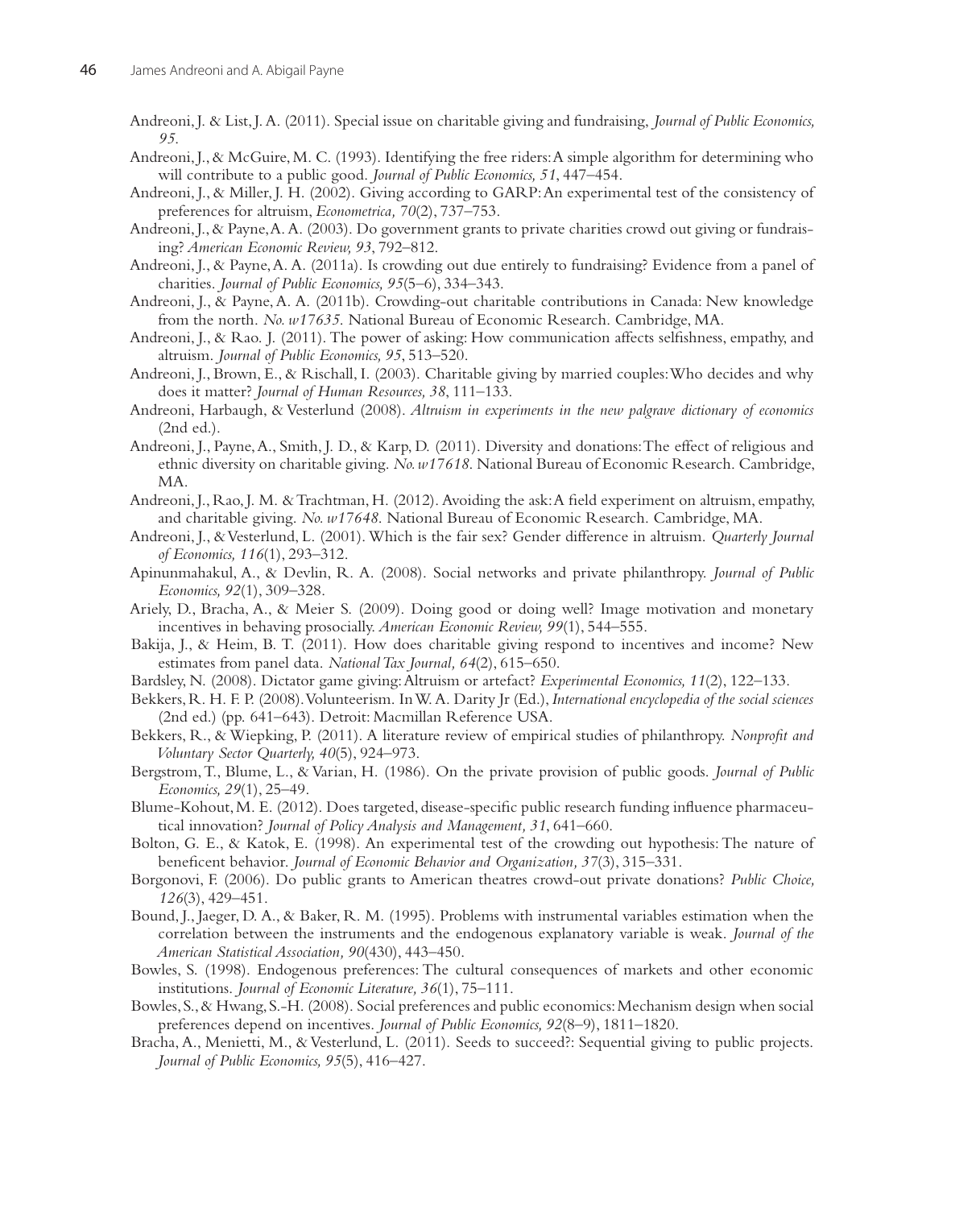- <span id="page-46-4"></span>Breman, A. (2011). Give more tomorrow: Two field experiments on altruism and intertemporal choice. *Journal of Public Economics, 95*(11), 1349–1357.
- Brown,S.,Harris,M. N.,&Taylor,K. (2012). Modelling charitable donations to an unexpected natural disaster:Evidence from the US panel study of income dynamics. *Journal of Economic Behavior and Organization, 84*(1), 97–110.
- Carpenter, J., Holmes, J., & Matthews, P. (2008). Charity auctions:A field experiment. *Economic Journal, 118*, 92–113.
- Carpenter, J., Holmes, J., & Matthews, P. H. (2010). Endogenous participation in charity auctions. *Journal of Public Economics, 94*(11–12), 921–935.
- Carpenter, J., Holmes, J., & Matthews, P. H. (2011). Jumping and sniping at the silents: Does it matter for charities? *Journal of Public Economics, 95*(5–6), 395–402.
- Chan, K. S., Godby, R., Mestelman, S., & Andrew Muller, R. (2002). Crowding-out voluntary contributions to public goods. *Journal of Economic Behavior and Organization, 48*(3), 305–317.
- Chao, J. C., & Swanson, N. R. (2005). Consistent estimation with a large number of weak instruments. *Econometrica, 73*(5), 1673–1692.
- Chetty,R. (2009). Bounds on elasticities with optimization frictions:A synthesis of micro and macro evidence on labor supply. *No. w15616*. National Bureau of Economic Research. Cambridge, MA.
- <span id="page-46-6"></span>Chetty, R., Looney,A. & Kroft, K. (2009). Salience and taxation:Theory and evidence. *American Economic Review, 99*(4), 1145–1177.
- <span id="page-46-5"></span>Chetty, R. & Saez, E. (2013). Teaching the tax code: Earnings responses to an experiment with EITC recipients,*American Economic Journal:Applied Economics, 5*(1), 1–31.
- <span id="page-46-8"></span>Connolly, (1997). Does external funding of academic research crowd out institutional support? *Journal of Public Economics, 64*(3), 390–406.
- <span id="page-46-14"></span>Corazzini, L., Faravelli, M., & Stanca, L. (2009). Royal economic society. *The Economic Journal, 120*(547), 544–555.
- <span id="page-46-1"></span>Cornes,R.,& Sandler,T. (1984). The theory of public goods:non-Nash behaviour. *Journal of Public Economics, 23*(3), 367–379.
- Correa, A., & Yildirim, H. (2013). A theory of charitable fundraising with costly solicitations. *American Economic Review, 103*(2), 1091–1107.
- <span id="page-46-0"></span>Crumpler,H.,& Grossman,P. J. (2008).An experimental test of warm glow giving. *Journal of Public Economics, 92*, 1011–1021.
- <span id="page-46-7"></span>Cruz, L. M., & Moreira, M. J. (2005). On the validity of econometric techniques with weak instruments inference on returns to education using compulsory school attendance laws. *Journal of Human Resources, 40*(2), 393–410.
- <span id="page-46-10"></span>Dana, J., Cain, D. M., & Dawes, R. M. (2006).What you don't know won't hurt me: Costly (but quiet) exit in dictator games. *Organizational Behavior and Human Decision Processes, 100*(2), 193–201.
- <span id="page-46-11"></span>Dana, J.,Weber, R. A., & Kuang, J. X. (2007). Exploiting moral wiggle room: Experiments demonstrating an illusory preference for fairness. *EconomicTheory, 33*(1), 67–80.
- <span id="page-46-13"></span>DellaVigna, S. List, J. A., & Malmendier, U. (2012). Testing for altruism, and social pressure in charitable giving. *Quarterly Journal of Economics, 127*(1), 1–56.
- <span id="page-46-12"></span>Diamond, P. (2006). Optimal tax treatment for private contribution for public goods with and without warm glow preferences. *Journal of Public Economics, 90*(4–5), 897–919.
- <span id="page-46-9"></span>Duffy, J., Ochs, J., & Vesterlund, L. (2007). Giving little by little: Dynamic voluntary contribution games. *Journal of Public Economics, 91*(9), 1708–1730.
- <span id="page-46-3"></span>Eckel, C. C., & Grossman, P. J. (2003). Rebate versus matching: Does how we subsidize charitable contributions matter? *Journal of Public Economics, 87*(3), 681–701.
- <span id="page-46-2"></span>Eckel, C. C., Grossman, P. J., & Johnston, R. M. (2005). An experimental test of the crowding out hypothesis. *Journal of Public Economics, 89*(8), 1543–1560.
- <span id="page-46-16"></span>Eckel, C., De Oliveira,A., & Grossman, P. (2007). Is more information always better? An experimental study of charitable giving and Hurricane Katrina. *Southern Economic Journal, 74*(2).
- <span id="page-46-15"></span>Engers, M., & McManus, B. (2007). Charity auctions. *International Economic Review, 48*(3), 953–994.
- Feldstein, M. S., & Clotfelter, C. (1976). Tax incentives and charitable contributions in the United States:A microeconometric analysis. *Journal of Public Economics, 5*(1–2), 1–26.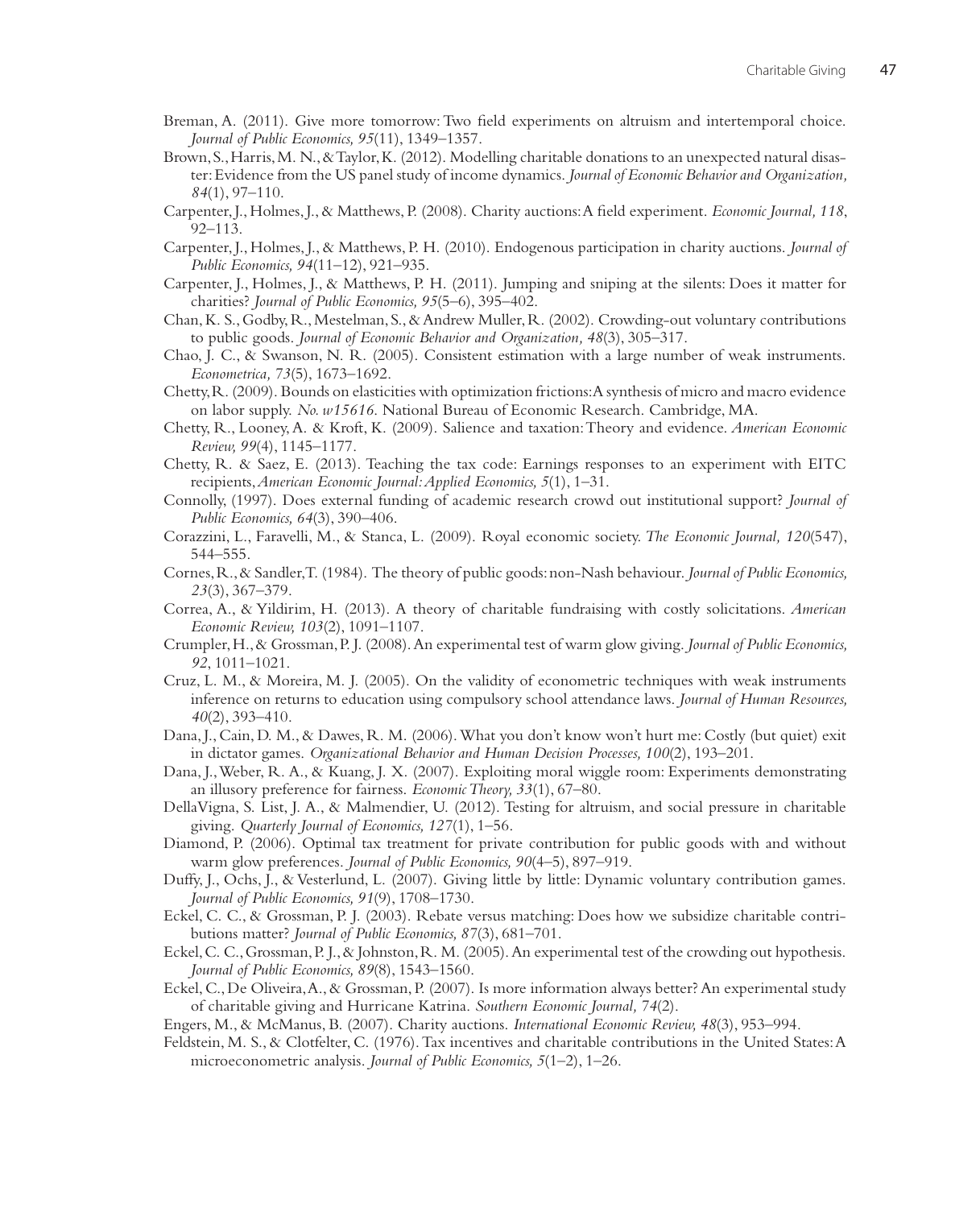- <span id="page-47-1"></span>Feldstein, M. S., & Taylor, A. (1976). The income tax and charitable contributions. *Econometrica, 44*(6), 1201–1222.
- <span id="page-47-23"></span>Fong, C. M., & Luttmer, E. F. (2009).What determines giving to Hurricane Katrina victims? Experimental evidence on racial group loyalty. *American Economic Journal:Applied Economics, 1*(2), 64–87.
- <span id="page-47-21"></span>Fong, C. M., & Luttmer, E. F. (2011). Do fairness and race matter in generosity? Evidence from a nationally representative charity experiment. *Journal of Public Economics, 95*(5), 372–394.
- Franzen, A., & Pointner, S. (2013). The external validity of giving in the dictator game: A field experiment using the misdirected letter technique. *Experiment Economics, 16*(2), 155–169.
- <span id="page-47-25"></span>Gneezy, A., Gneezy, U., Nelson, L. D., & Brown, A. (2010). Shared social responsibility: A field experiment in pay-what-you-want pricing and charitable giving. *Science, 329*(5989), 325–327.
- <span id="page-47-3"></span>Goeree, J., Holt, C., & Gomez, R. (2002). Private costs and public benefits: Unraveling the effects of altruism and noisy behavior. *Journal of Public Economics, 83*(2), 257–278.
- <span id="page-47-22"></span>Goeree, J. K., Maasland, E., Onderstal, S., & Turner V, J. L. (2005). How (not) to raise money. *Journal of Political Economy, 113*(4), 897–926.
- <span id="page-47-16"></span>Goldin C & Katz, L.F. (1999). The Shaping of higher education:The formative years in the United States, 1890–1940. *Journal of Economic Perspectives,American Economic Association, 13*(1), 37–62 [Winter].
- <span id="page-47-9"></span>Goldin, J., & Listokin,Y., (2012),Tax expenditure salience. In *7th annual conference on empirical legal studies paper*.
- <span id="page-47-12"></span>Gruber, J., & Hungerman, D.M., (2007). Faith-based charity and crowd-out during the great depression. *Journal of Public Economics, 91*(5), 1043–1069.
- Harbaugh,W. T., Mayr, U., & Burghart, D. R. (2007). Neural responses to taxation and voluntary giving reveal motives for charitable donations. *Science, 316*(5831), 1622–1625.
- <span id="page-47-14"></span>Huck, S., & Rasul, I. (2010). Transactions costs in charitable giving: Evidence from two field experiments. *The BE Journal of Economic Analysis and Policy, 10*(1),Article 1.
- <span id="page-47-8"></span>Huck, S., & Rasul, I. (2011). Matched fundraising: Evidence from a natural field experiment. *Journal of Public Economics, 95*(5), 351–362.
- <span id="page-47-11"></span>Hungerman,D. M. (2005). Are church and state substitutes? Evidence from the 1996 welfare reform. *Journal of Public Economics, 89*(11), 2245–2267.
- <span id="page-47-18"></span>Hungerman, D. M. (2008). Race and charitable church activity. *Economic Inquiry, 46*, 380–400.
- <span id="page-47-19"></span>Hungerman, D. M. (2009). Crowd-out and diversity. *Journal of Public Economics, 93*(5), 729–740.
- <span id="page-47-4"></span>Jackson &Yariv (unpublished). Collective dynamic choice: The necessity of time inconsistency. unpublished.
- <span id="page-47-17"></span>Jack, A. I., Dawson, A. J., Begany, K. L., Leckie, R. L., Barry, K. P., Ciccia, A. H., & Snyder, A. Z. (2013). fMRI reveals reciprocal inhibition between social and physical cognitive domains. *Neurolmage, 66*, 385–401.
- <span id="page-47-24"></span>Jenni, K. E., & Loewenstein, G. (1997). Explaining the "identifiable victim effect." *Journal of Risk and Uncertainty, 14*(3), 235–257.
- <span id="page-47-5"></span>Karlan, D., & List, J. A. (2007). Does price matter in charitable giving? Evidence from a large-scale natural field experiment.*The American Economic Review, 97*(5), 1774–1793.
- <span id="page-47-6"></span>Karlan, D., List, J. A., & Shafir, E. (2011). Small matches and charitable giving: Evidence from a natural field experiment. *Journal of Public Economics, 95*(5–6), 344–350.
- <span id="page-47-13"></span>Khanna, J., Posnett, J., & Sandler,T. (1995). Charity donations in the UK: New evidence based on panel data. *Journal of Public Economics, 56*, 257–272.
- <span id="page-47-10"></span>Kingma, B. R. (1989). An accurate measurement of the crowd-out effect, income effect, and price effect for charitable contributions. *Journal of Political Economy, 97*, 1197–1207.
- <span id="page-47-2"></span>Konow, J. (2010). Mixed feelings: Theories of and evidence on giving. *Journal of Public Economics, 94*(3), 279–297.
- <span id="page-47-20"></span>Lazear,E.,Malmendier,U.,&Weber,R. (2012). Sorting in experiments with application to social preferences. *American Economic Journal:Applied Economics, 4*(1), 136–163.
- Li, S. X., Eckel, C. C., Grossman, P. J., & Brown,T. L. (2011). Giving to government: Voluntary taxation in the lab. *Journal of Public Economics, 95*(9), 1190–1201.
- <span id="page-47-15"></span>List, J. A. (2007). On the interpretation of giving in dictator games. *Journal of Political Economy, 115*,482–493.
- <span id="page-47-0"></span>List, J. A. (2011). The market for charitable giving.*The Journal of Economic Perspectives, 25*(2), 157–180.
- <span id="page-47-7"></span>List, J. A., & Lucking-Reiley, D. (2002).The effects of seed money and refunds on charitable giving: Experimental evidence from a university capital campaign. *Journal of Political Economy, 110*(1), 215–233.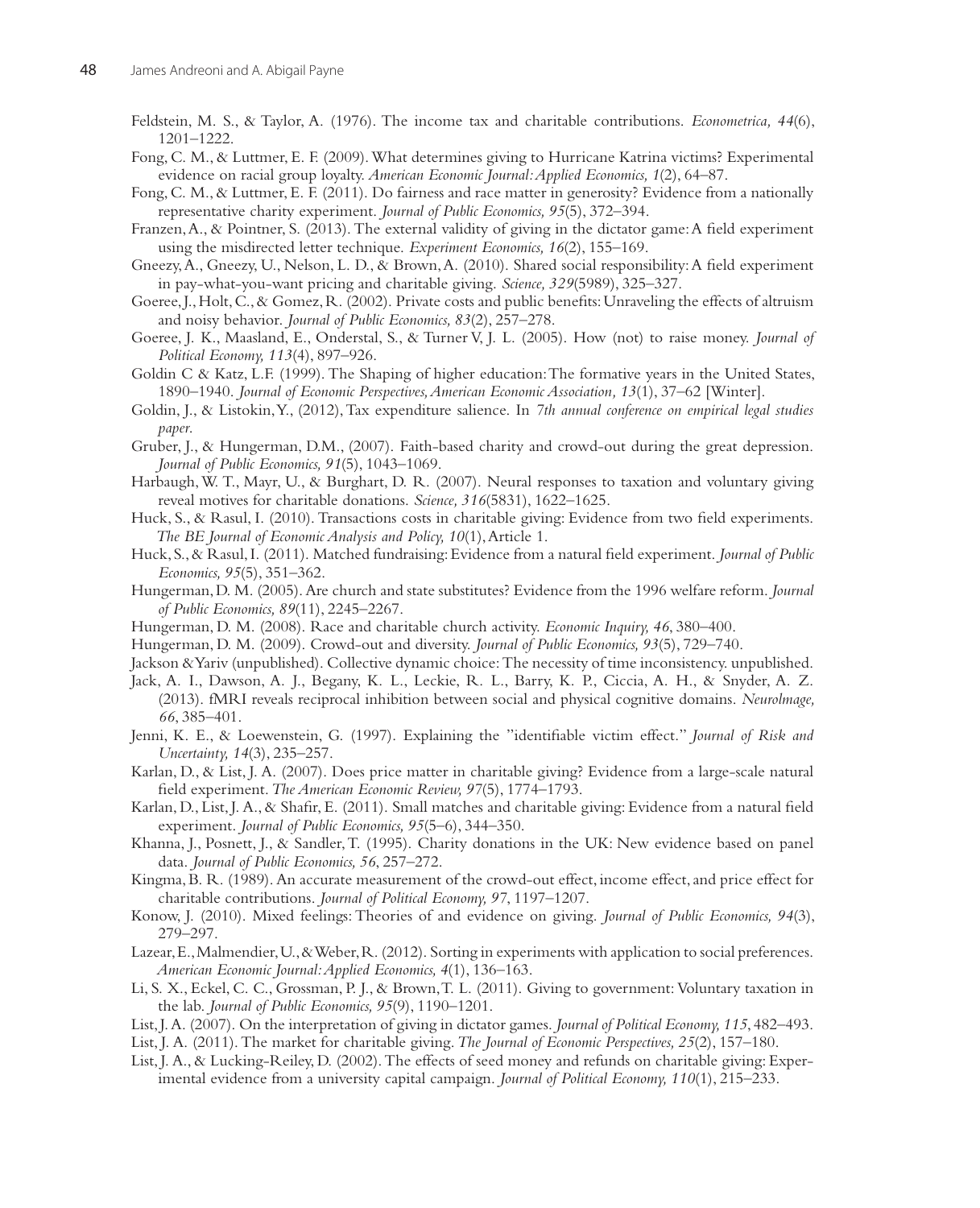- <span id="page-48-6"></span>Manzoor, S. H., & Straub, J. D. (2005).The robustness of Kingma's crowd-out evidence: Evidence from new data on contributions to public radio. *Public Choice, 123*, 463–476.
- <span id="page-48-11"></span>Marx, L. M., & Matthews, S. (2000). Dynamic voluntary contribution to a public project. *Review of Economic Studies, 67*(2), 327–358.
- <span id="page-48-18"></span>Masatlioglu, Y., Nakajima, D., & Ozbay, E. Y. (2012). Revealed attention. *The American Economic Review, 102*(5), 2183–2205.
- <span id="page-48-25"></span>McManus, B., & Bennet, R. (2011). The demand for products linked to public goods: Evidence from an online field experiment. *Journal of Public Economics, 95*(5), 403–415.
- <span id="page-48-15"></span>Meer, J. (2011). Brother, can you spare a dime? Peer pressure in charitable solicitation. *Journal of Public Economics, 95*(7), 926–941.
- <span id="page-48-22"></span>Meer, Jonathan (2013). The habit of giving, economic inquiry. [http://dx.doi.org/10.1111/ecin.12010.](doi:10.1111/ecin.12010)
- <span id="page-48-16"></span>Meer, J., & Rosen, H. S. (2010). Family bonding with universities. *Research in Higher Education, 51*(7), 641–658.
- <span id="page-48-21"></span>Meer, J., & Rosen, H. S. (2011). The ABCs of charitable solicitation. *Journal of Public Economics, 95*(5), 363–371.
- <span id="page-48-20"></span>Mellström, C., & Johannesson, M. (2008). Crowding out in blood donation:Was Titmuss right? *Journal of the European Economic Association, 6*(4), 845–863.
- <span id="page-48-17"></span>Morgan, J. (2000). Financing public goods by means of lotteries. *Review of Economic Studies, 67*(4), 761–784.
- Morgan, J., & Sefton, M. (2000). Funding public goods with lotteries: Experimental evidence.*The Review of Economic Studies, 67*(4), 785–810.
- <span id="page-48-7"></span>Okten, C., & Weisbrod, B. A. (2000). Determinants of donations in private nonprofit markets. *Journal of Public Economics, 75*, 255–272.
- Palfrey,T. R., & Prisbrey, J. E. (1997). Anomalous behavior in public goods experiments: How much and why? *American Economic Review, 87*(5), 829-846.
- <span id="page-48-4"></span>Payne,A. A. (1998). Does the government crowd-out private donations? New evidence from a sample of non-profit firms. *Journal of Public Economics, 69*, 323–345.
- <span id="page-48-8"></span>Payne, A. A. (2001). Measuring the effect of federal research funding on private donations at research universities: is federal research funding more than a substitute for private donations? *InternationalTax and Public Finance, 8*, 731–751.
- <span id="page-48-14"></span>Poterba, J. (1997).The estate tax and after-tax investment returns. *No. w6337*. National Bureau of Economic Research. Cambridge, MA.
- <span id="page-48-10"></span>Potters, J., Sefton, M., &Vesterlund, L. (2007). Leading-by-example and signaling in voluntary contribution games:An experimental study. *EconomicTheory, 33*(1), 169–182.
- <span id="page-48-0"></span>Ribar, D. C., & Wilhelm, M. O. (2002). Altruistic and joy-of-giving motivations in charitable behavior. *Journal of Political Economy, 110*, 425–457.
- <span id="page-48-9"></span>Rose-Ackerman, S. (1982). Charitable giving and excessive fund-raising. *Quarterly Journal of Economics, 97*, 193–212.
- <span id="page-48-2"></span>Rose-Ackerman, S. (1996). Altruism, nonprofits, and economic theory. *Journal of Economic Literature, 34*(2), 701–728.
- <span id="page-48-1"></span>Scharf, K., & Smith, S. (2010). The price elasticity of charitable giving: Does the form of tax relief matter? IFSWorking PapersW10/07. Institute for Fiscal Studies.
- <span id="page-48-12"></span>Schelling,T. C. (1960).*The strategy of conflict*. Cambridge Massachusetts: Harvard University Press.
- <span id="page-48-23"></span>Schelling, T. C. (1968). The life you save may be your own. *Problems in Public Expenditure Analysis, 127*, 129–30.
- <span id="page-48-5"></span>Schiff, J. (1985). Does government spending crowd out charitable contributions? *National Tax Journal, 38*, 535–546.
- <span id="page-48-3"></span>Schiff, J., & Weisbrod, B. A. (1991). Competition between for-profit and nonprofit organizations in commercial markets. *Annals of Public and Cooperative Economics, 62*(4), 619–40.
- <span id="page-48-19"></span>Schram,A. J., & Onderstal, S. (2009). Bidding to give:An experimental comparison of auctions for charity. *International Economic Review, 50*(2), 431–457.
- <span id="page-48-13"></span>Shang, J., & Croson, R. (2009). A field experiment in charitable contribution: The impact of social information on the voluntary provision of public goods.*The Economic Journal, 119*(540), 1422–1439.
- <span id="page-48-24"></span>Small, D., & Loewenstein, G. (2003). Helping a victim or helping the victim: Altruism and identifiability. *Journal of Risk and Uncertainty, 26*(1), 5–16.